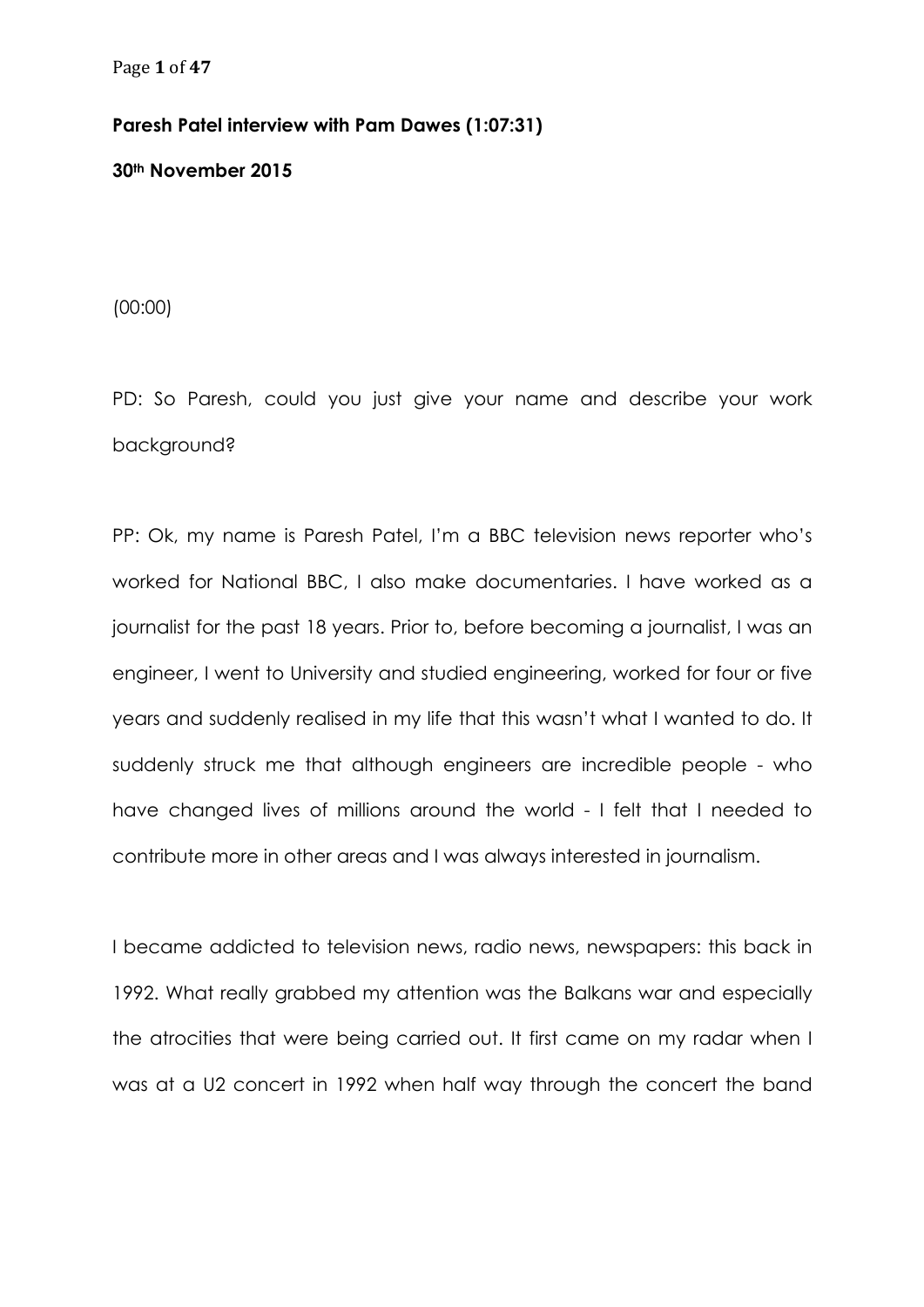Bono stopped the concert and they introduced a live link to Sarajevo<sup>1</sup> and three women came on. He told the crowd at Wembley stadium that they'd either murdered or raped within weeks and they were hiding in a basement in Sarajevo and Serb soldiers were marauding around the streets. And I thought, "Why isn't anybody doing anything about this?"

So from 1992 when I was an engineer, I carried on as an engineer for the next three or four years until '96 but I monitored what was going on in the Balkans and horrific things were happening. Houses with hundreds of people in them being burnt down by Serbs, killing innocent people: men, women, and children, no mercy shown. And this was literally two or three hours away from Manchester, here on our doorstep in Europe. Things were happening like the holocaust of 1945. Were happening now! And that's how I became more and more interested in what was happening in the Balkans. Little did I think that four years later, in '96, I decided to give up engineering, go back to University and study journalism. I did that and became a BBC journalist in 1997. Little did I ever think that I'd be involved heavily with what was going on in the Balkans in terms of the Bogujevci family; the War Crimes trial; Manchester Aid to Kosovo2. I never, ever imagined I'd be so heavily involved in all of that. So that's how I got into my interest that was peaked in what was happening in the Balkans.

<sup>1</sup> From 2 May 1992 until the end of the war in 1996, the Serbs blockaded the Bosnian capital of Sarajevo. Bono knew those living under siege in makeshift bomb shelters played music, including U2's, at loud volumes to drown out the sound of explosions

<sup>2</sup> http://www.makonline.org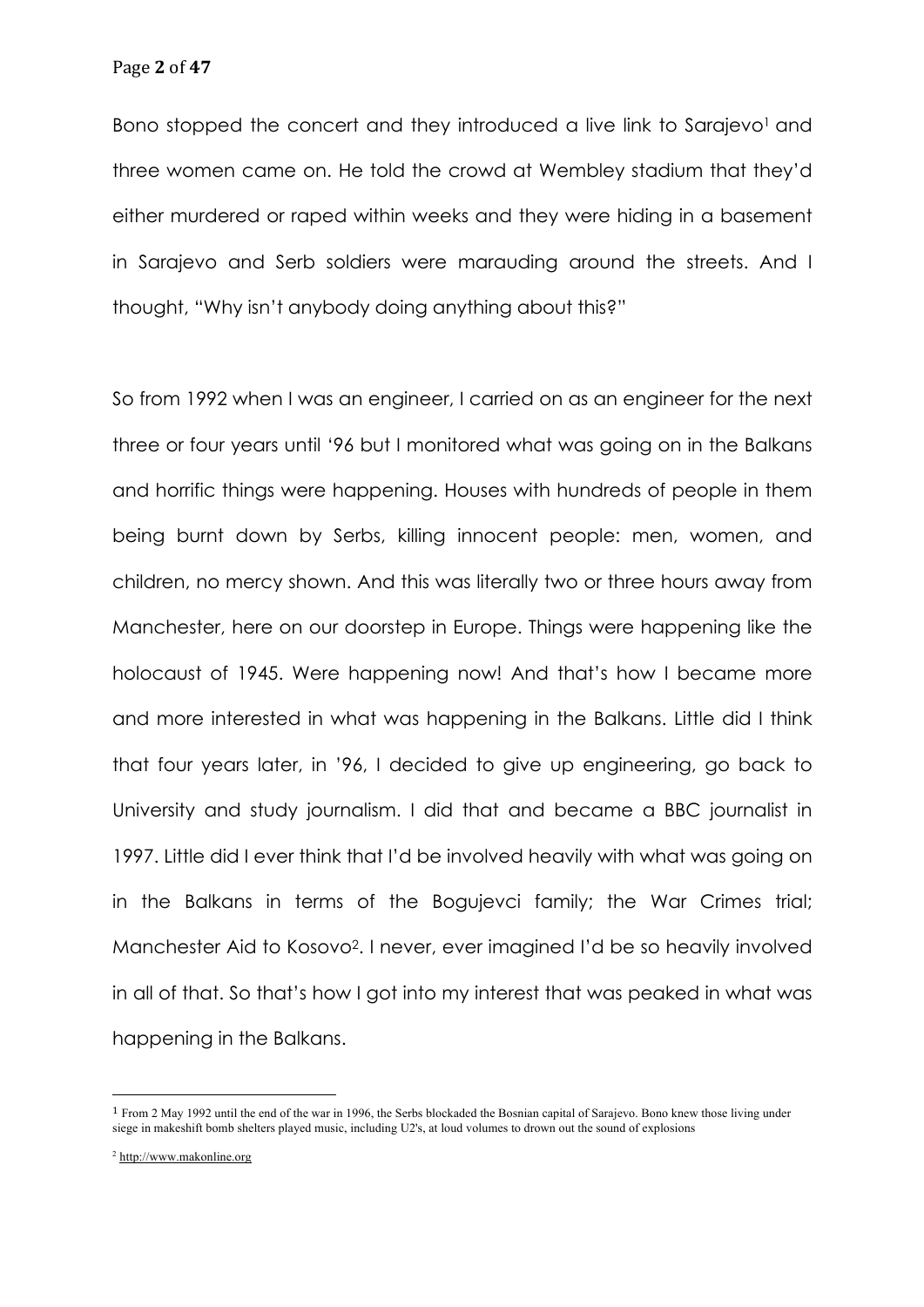Page **3** of **47**

It's really outrage how people can do this to one another. Absolute, you know, anger that people were getting away with massacres of women and children: Innocent men, women and children. '96 you have the Srebrenica3 killing of 8,000 men and boys. It seems that the people behind it were doing it with impunity. Again, little did I think we'd have a direct connection because the killers of Srebrenica were also the killers of Podujevë. So I never in my wildest imaginations thought that we'd ever come face to face with those killers.

(03:10) It all started round about 2001 when I was a General Reporter for the regional TV news programme, North West Tonight, and I was asked to cover a concert that was happening. It may have been the Cohesion concert, I think, that Manchester Aid to Kosovo were promoting. I went to interview **Pam Dawes<sup>4</sup>** of Manchester Aid to Kosovo. We got talking about music, what kind of music we liked and then, for whatever reason that connection I had, I mentioned that I liked U2 and why I liked them because they were conscientious band: the fact that here was a rock band trying to let the world know what was happening in the Balkans during a concert. And Pam and I hit it off because Pam also had connections with what was going on in Kosovo. I was aware that she'd helped raise convoys that went to Kosovo in

<sup>&</sup>lt;sup>3</sup> The Srebrenica massacre was the genocidal killing, in July 1995, of more than 8,000 Muslim Bosniaks, mainly men and boys, in and around the town of Srebrenica during the Bosnian War.

<sup>4</sup> Pam Dawes recording included in this archive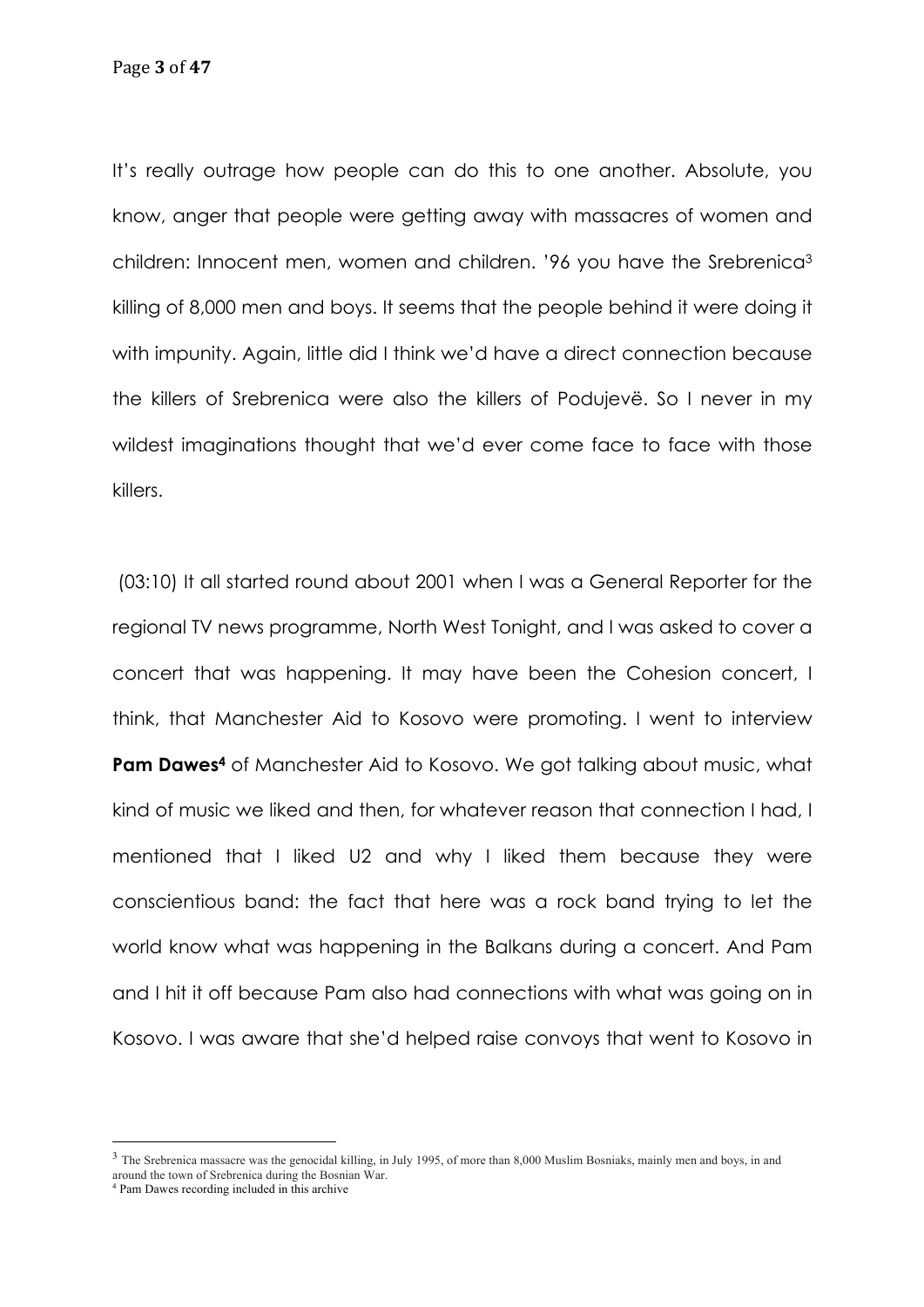1999, during the conflict, and afterwards to help people. So we kind of hit it off because we had a common interest in the Balkans.

And then I think about a month or so later, after doing that interview with Pam, Pam rang me to tell me about how she'd come across five Kosovar children who'd survived a massacre in Podujevë and each one had been shot at least nearly four or five times and the eldest one, **Saranda Bogujevci5**, had been shot sixteen times. And this I found extraordinary. I found this incredible. Initially, I was a little bit sceptical about all the facts were actually there, you know: five children had been shot so many times, survived a massacre of 19 women and children.

Pam asked me to come to a school disco in Altrincham to meet the children. It was a fundraiser for Manchester Aid to Kosovo as well. I went there. Probably it was in the summer of 2002, and I met Saranda Bogujevci. I met Liria, **Jehona**, **Fatos** and Genc. And admittedly, they were a little bit suspicious of me, a journalist wanting to know their story: they'd been through the most traumatic things that any child could go through. They'd witnessed the murder of their mothers, their grandmother, two brothers, a sister and each of them had been shot several times. They were still undergoing medical treatment; they were still adjusting to life in a new country; trying to learn the language. They had enough on their plate without having to deal with a journalist, so we talked but I knew it would take some time to win their

<sup>&</sup>lt;sup>5</sup> Saranda, Fatos and Selatin/Jehona Bogujevci recordings included in this archive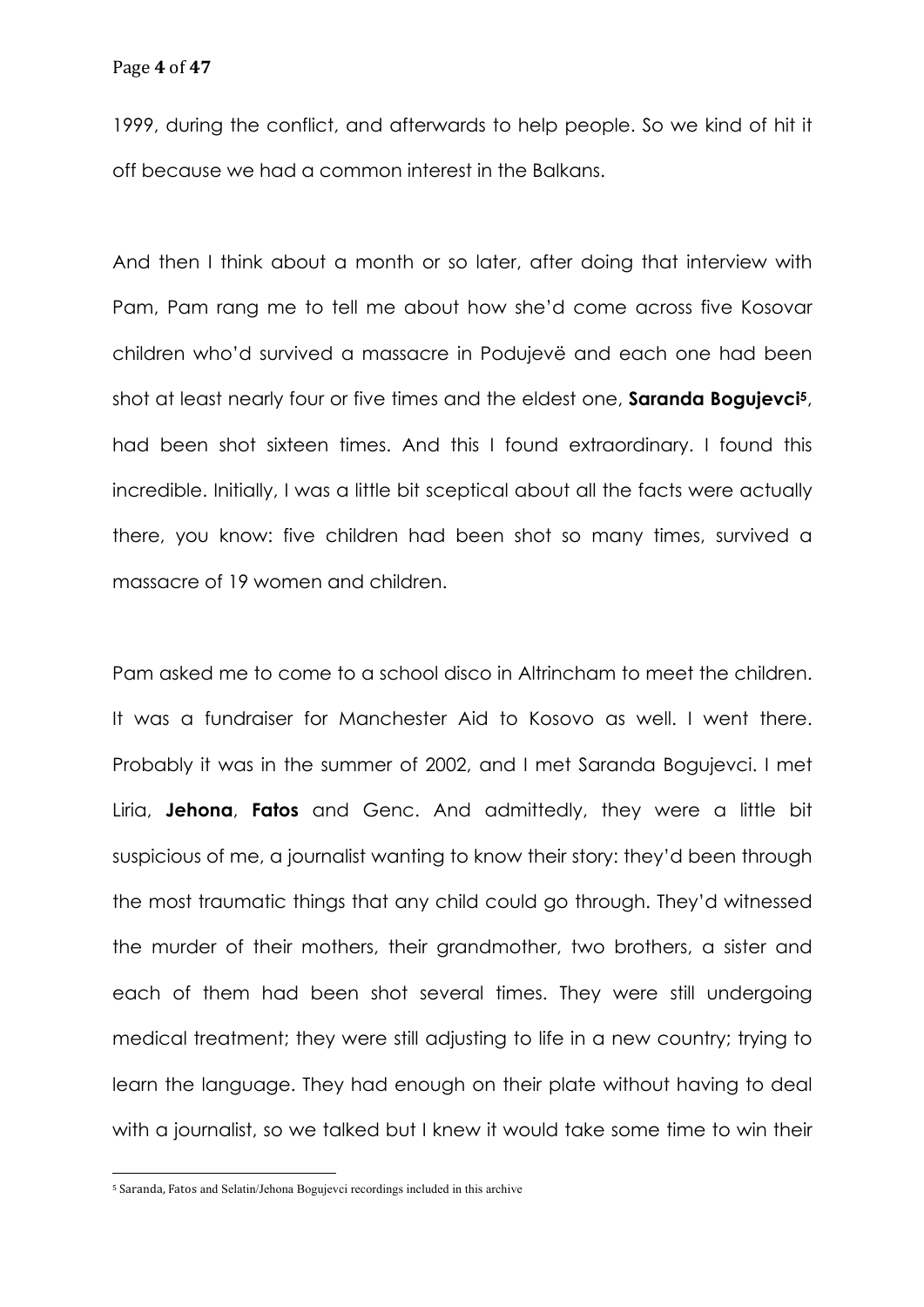trust. It took about six months of meeting them through Pam, I could come over on a Sunday and I used to go over to their house and we'd have tea at the Bogujevci family and we'd have a discussion with the five children and their fathers about what could be possible.

And it took about six months. And then six months later, I got a call from Pam and Saranda to say, yes, they would be happy for me to make a documentary about their lives. And that was in 2002. And then one day, Saranda also said to me, "If you're going to make a documentary about our lives, is there any way you can bring the men who did this to my family, the men who killed my family, the men who killed my mother, my aunt, my grandmother, my two brothers? Is there any way through the BBC we can hunt them down or find them?"

I was then a Junior Journalist at the BBC thinking I would love to do this but it seems almost impossible because The Hague had been to see the five children, to see what they could recollect about who was in the garden in Podujevë when the machine guns opened fire on them and it just felt that they didn't have the recollections or the memories to even try to begin anywhere to try to identify who the killers were. It seemed like an extraordinary mountain to climb to find these killers. I have five children talking to me in Manchester who had been in the country maybe two or three years who wanted me to hunt down maybe five, ten, fifteen members of a unit. At the time we didn't know who they were but it turned out to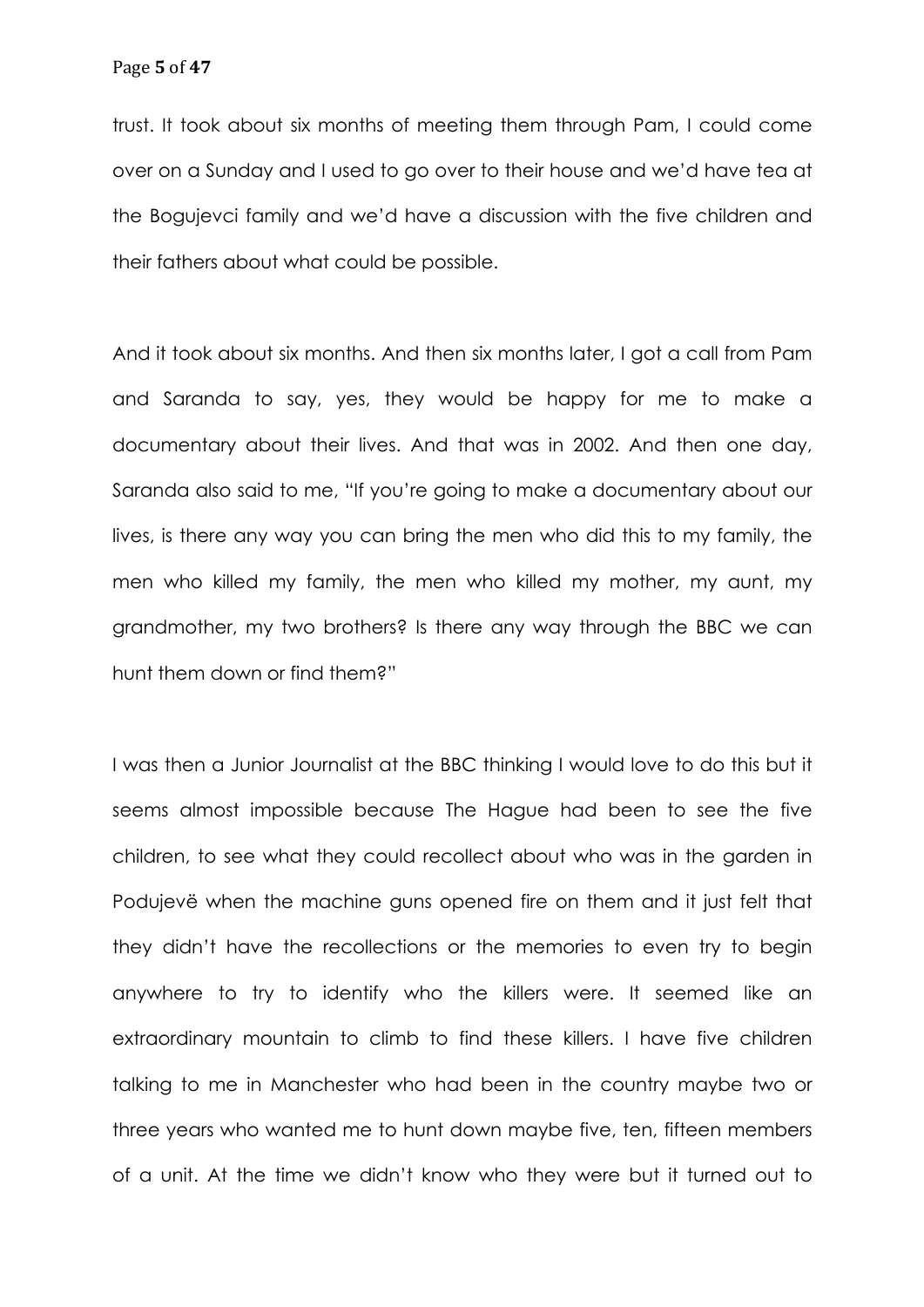members of a unit called the Scorpions<sup>6</sup>. And they couldn't identify many of them. They had recollections of some of them. And it just felt like an impossible task, almost asking me to fly to the moon even, at the time, I thought.

(07.49) How can I break it to these children that this is not even possible, not even feasible? But as a former engineer, one thing that life has taught me is any great big problem you can break down to small parts and it's like a journey of a thousand steps. One step at a time and see where we go from here.

Again, never in my wildest imaginations did I think that, fifteen years later, we would have captured a lot of those who were involved in the massacre. But, back then, I thought it was an impossible task. Then we got… Pam told me that the children had been asked to testify in Belgrade, against one of the killers, Saša Cvjetan. He was a 29 year old member of a unit called the Scorpions. And the situation was that the Serbs had been instructed to bring to court - bring to justice - all those foot soldiers who actually pulled the trigger in massacres across the Balkans, who'd killed people; whilst The Hague would capture the Commanders and the Generals. And I did… I was very sceptical about the whole thing. How can you? It would have been the

<sup>6</sup> The Scorpions became part of the Serbian Ministry of Affairs in 1995. They participated in the Srebrenica massacre in July 1995. During the Kosovo war the Scorpions were placed under the command of the Special Anti-Terrorist Unit (SAJ) and perpetrated the Podujeva massacre on March 28<sup>th</sup> 1999.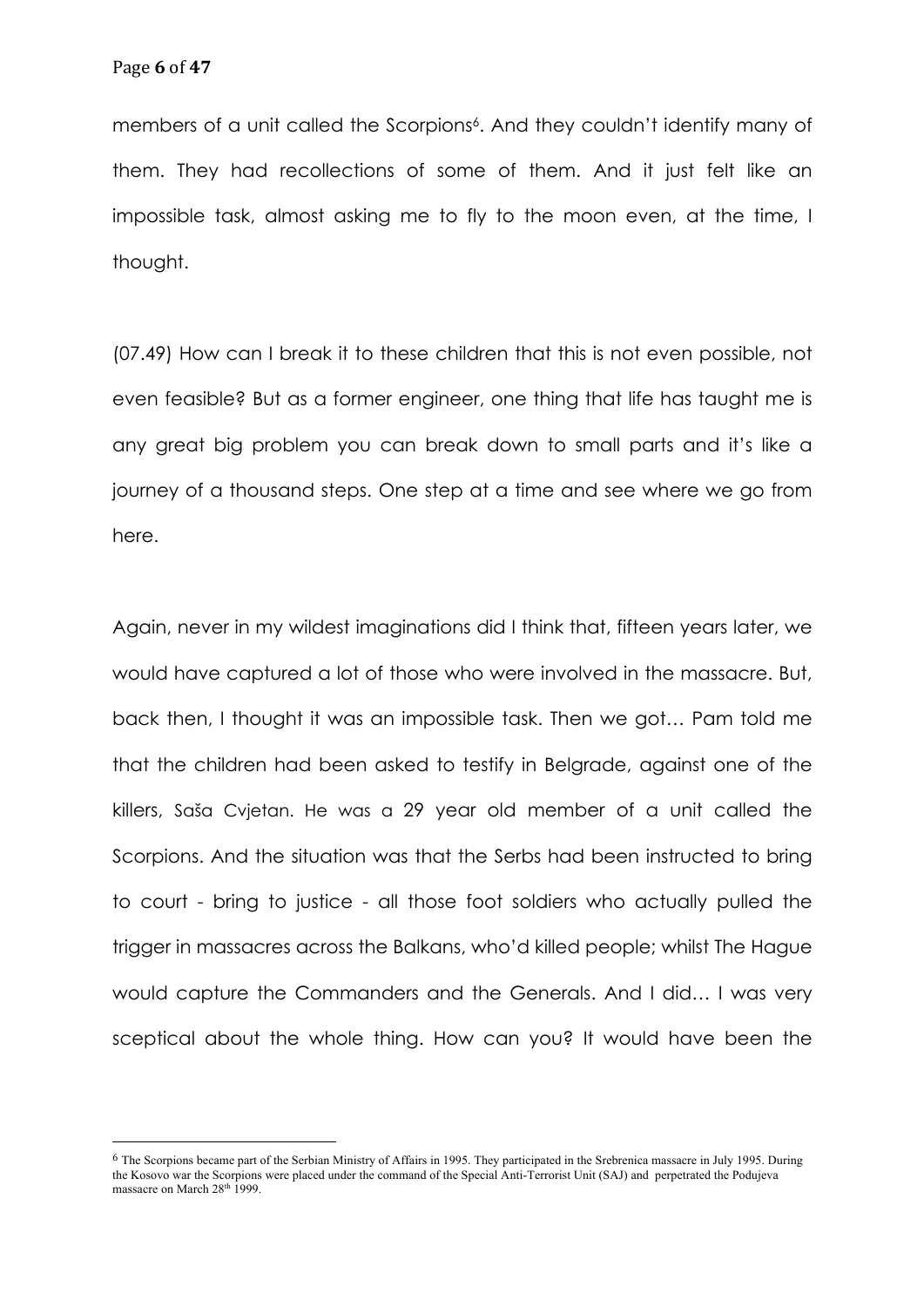same as asking the Nazis to try their own Nazi war criminals. It didn't really make sense, to me. But this is what the United Nations had ordered.

And, as part of that, there was a trial going to be in Belgrade. In July 2003, the children had been asked to testify in that trial, all five of them, against Saša Cvjetan, who was in the dock. I went over to Belgrade to try and negotiate to make sure that they would be safe if they testified. Pam did a fantastic amount of work over here trying to find out if there's any safe way the British Government could protect them. Pam negotiated a lot with the British Embassy in Belgrade and also the British Government to see if we could take bodyguards to Belgrade to protect them. And, initially, they said, "No," because the five children were Kosovans and not British citizens. But then Pam put a lot of pressure on them and managed to get them to agree that we could take British Secret Service Agents to Belgrade when they testified for that week during July 2003.

Sadly, the Serbian government did not want that and refused to allow British Secret Service agents into the country and insisted they would have their own bodyguards. But, the problem was, when the trial started on March 2003, on that very first day, on that very first morning, when Saša Cvjetan's van arrived in court, at the very same time - about half an hour after he'd been taken out of his prison van, taken into the court, half an hour later around about ten o' clock, on March 12<sup>th</sup> 2003, shots were fired in parliament… just outside parliament. My film crew was on the scene just a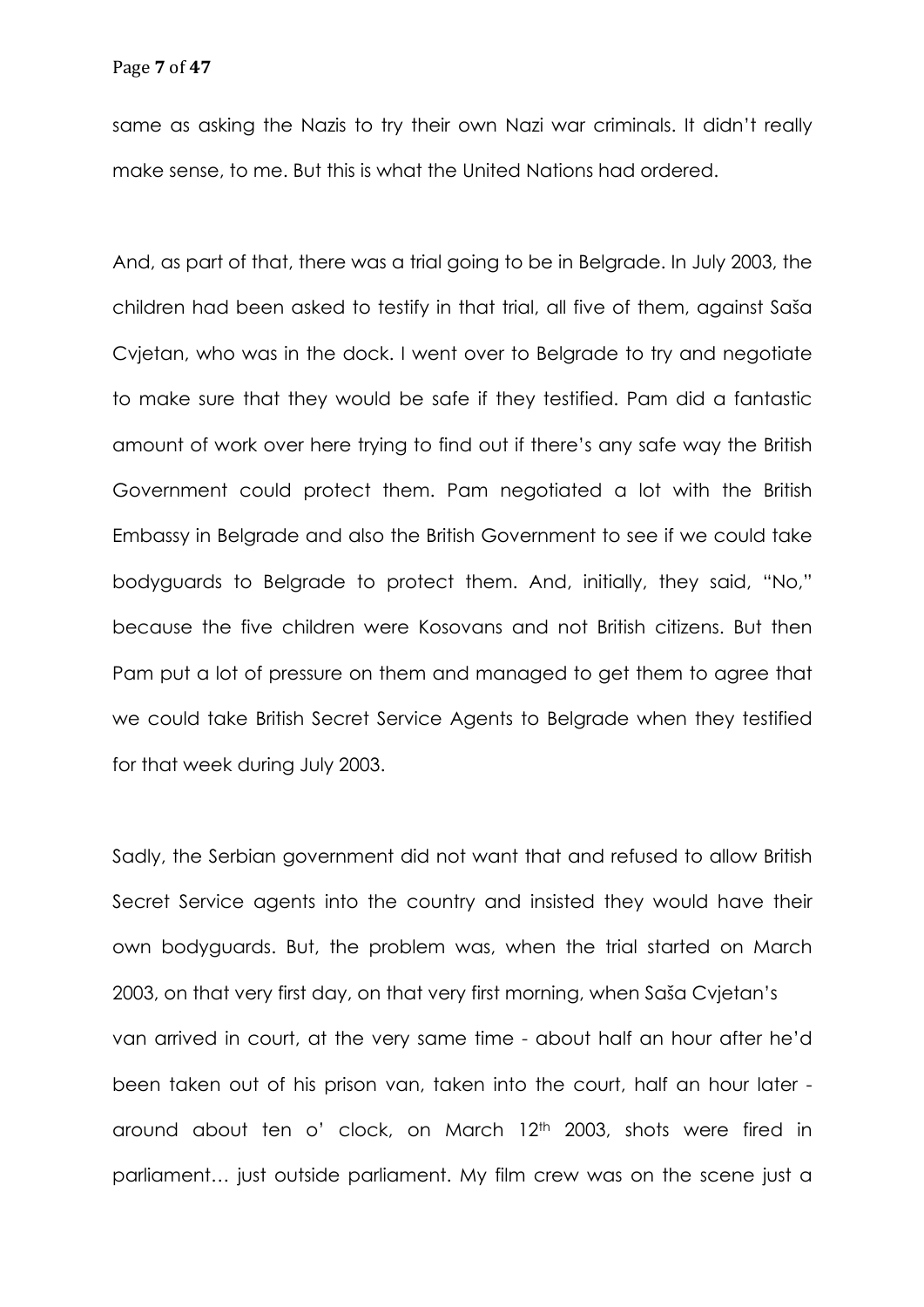Page **8** of **47**

hundred, two hundred yards away and we didn't know what it was, my film crew ran over to the square, in parliament and we found that Zoran Djindjic7, the Prime Minister, had been shot dead. Djindjic had been shot dead because he had ordered, he wanted to bring Serbia into the modern European fold, he wanted Serbia to become part of the European Union and a price of this was to bring all his war criminals to justice. He'd agreed with the U.N.: "I will bring all these war criminals to justice". The network however, the network of war criminals in Serbia, were not going to allow him to do that. And they sent a message to Djindjic, the government… the reformist government: "We're not having this." So they shot him dead outside parliament.

Now, after that happened, as I say, I went to Belgrade to try to find out how safe the children would be if they went and came and testified. I met the Chief Prosecutor. I was introduced to the Assistant Chief Prosecutor, a man called Milan Sarajlic, and the reason I mention him - and this is very important - Sarajlic, I met him, I sat down with him and he asked me to describe every one of the Bogujevci children, how old they were, when they would be arriving and I gave him all this intelligence on the children. And five days later, when the trial started, as I said, Zoran Djindjic was shot dead. And I came back, told Pam, told the children, that this is a very dangerous thing they're thinking of doing, testifying in Belgrade. The Serbian government can't even protect their own Prime Minister. So I suggested to the five kids,

 $^7$  Serbia's prime minister Zoran Djindjic was killed by a sniper while entering a government building in central Belgrade on Wednesday 12 March. Paresh was in Belgrade for the re-start of the Cvjetan trail.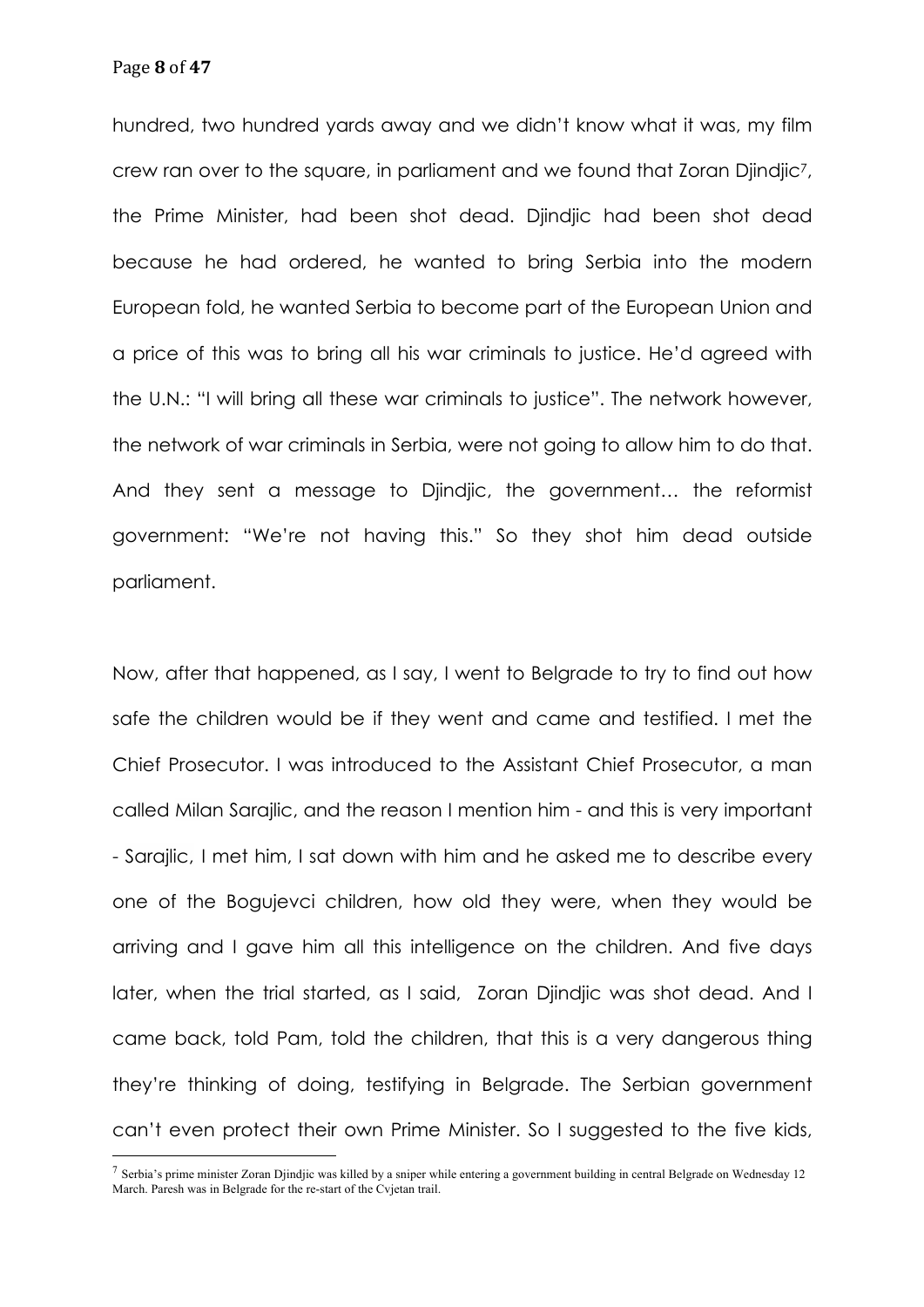and Pam, that this is not a good idea to go to Belgrade. If they can't protect the Prime Minister, how are they going to protect five kids and Pam and myself if we did go?

Saranda's response and her father's response, and Salatin's response, was they hadn't written it off.

They appreciated the danger: they weren't being callous and just walking blindly into this dangerous situation, about going into Belgrade and testifying at a War Crimes Trial. A week after Djindjic had been shot dead, they hadn't written the situation off.

(12.59) Two, three weeks later, the Serbian government announced that they'd captured the men who had assassinated Zoran Djindjic. Incredibly, the ring leader was Milan Sarajlic, the Assistant Chief Prosecutor, who I'd sat down with and described who the witnesses were: who Saranda was, Liria was, who Genc was, who Fatos was, who Jehona was. and I couldn't believe that I'd walked into a trap. I'd gone straight into the heart of the Serbian network, told them about us and the leader of that network, the Assistant Chief Prosecutor, a mole, a civil servant in the Serbian government was behind the killing of Zoran Gjingjic.

Once he was captured, the Bogujevci family, the Bogujevci family decided that it would possibly be now safe, or maybe it's worth the risk of going to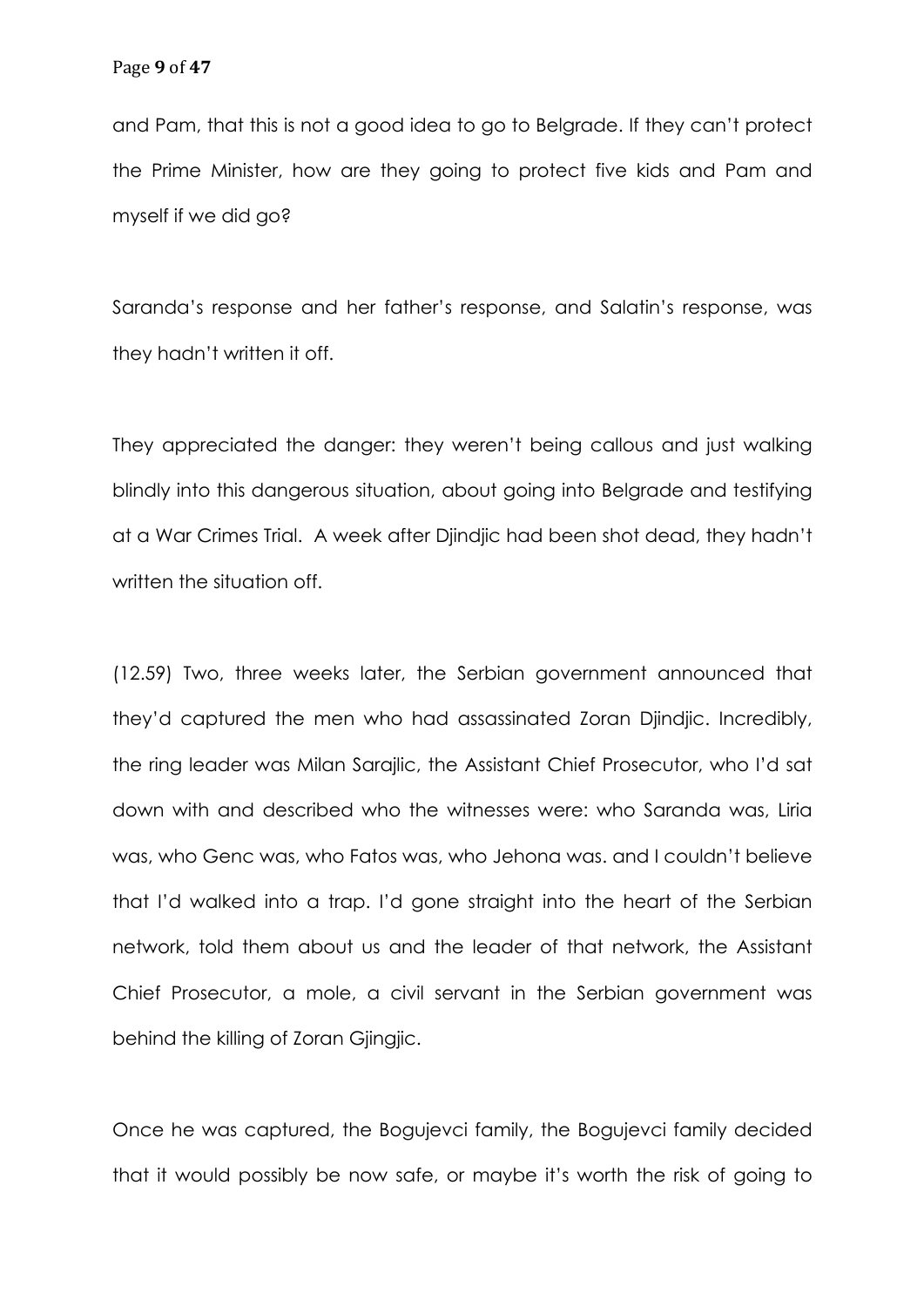Page **10** of **47**

Belgrade and testifying. I wasn't 100% sure. Pam and I just basically decided to do what the children wanted to do: but all we could do was advise them. And Pam organised for the children to testify on July 4th 2003, for a week. And the stipulation would be that we would fly there, land at Belgrade and when we arrived then we had something like 40 Secret Service bodyguards protecting us for the week. And we were staying at a hotel called the Inter Continental, which is kind of ironic as that was the hotel that much of the ethnic cleansing of Kosovo was orchestrated from. A man called Arkan<sup>8</sup>, one of the most wanted war criminals of Serbia's history: he'd orchestrated the ethnic cleansing of Kosovo from that hotel.

And ironically, this is where the children were staying and it was the first thing that Saranda noticed. When we were driving up to that hotel, she said to me, Saranda and her father noticed the name of the hotel and they said to me, "Is this really where we are going to stay?" And I knew what the hotel was. Initially I thought that we could get away without saying anything about it but sadly they knew what it was. And we stayed there for a week. Forty-odd body guards round the clock protection. And on July 4<sup>th</sup> 2003 that's where we stayed.

Now it wasn't as simple as that. The children had to prove to the courts in Serbia that that they were psychologically fit to testify. So Pam had organised for Saranda and the kids to meet a psychologist [psychiatrist] called Lynne

<sup>8</sup> Zeljko 'Arkan' Raznatovic was a Serbian career criminal and commander of a paramilitary force in the Yugoslav Wars, called the Serb Volunteer Guard. Murdered January 15 2000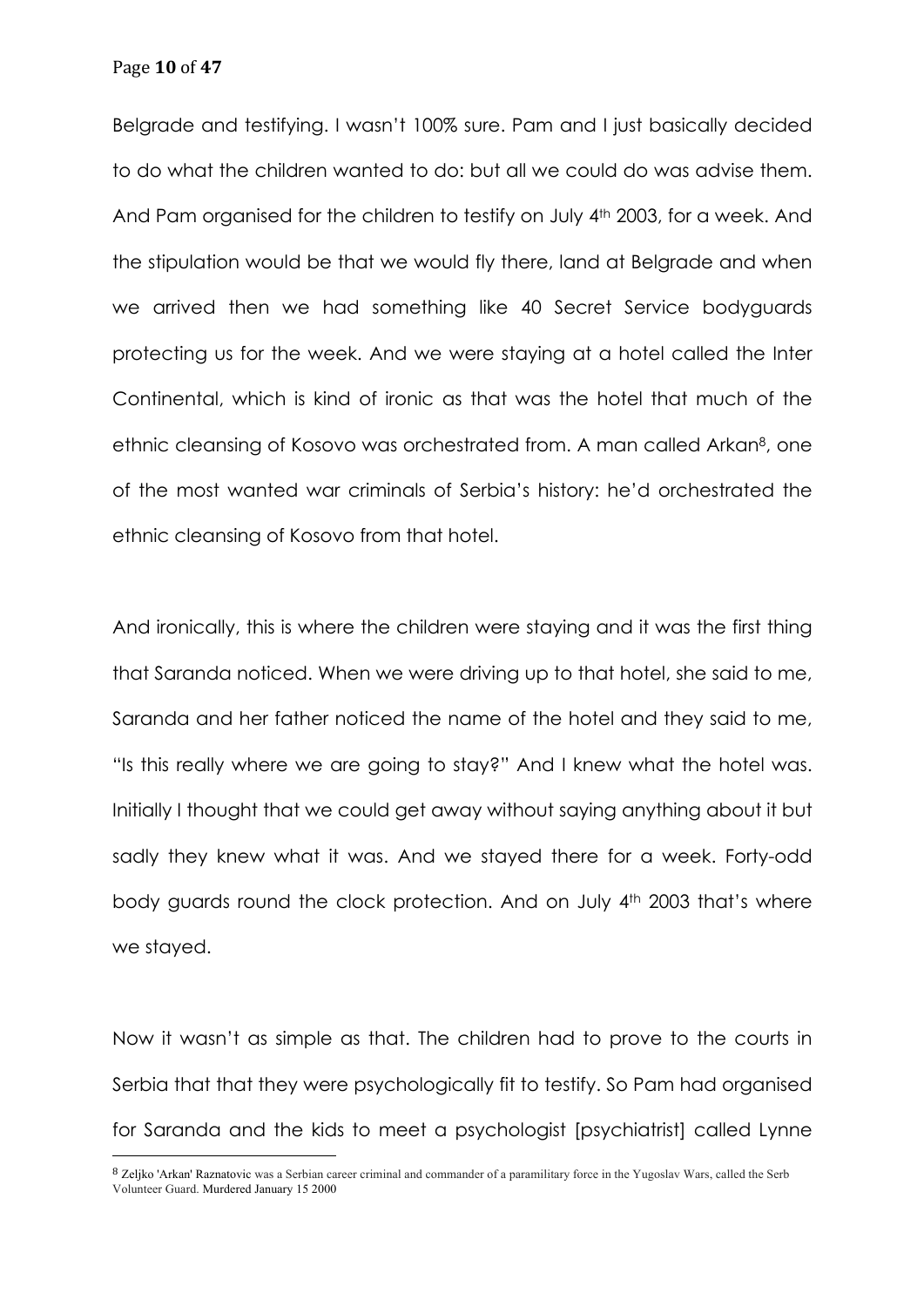Page **11** of **47**

Jones from Cambridge University, who had also accompanied us. She was already there to sort of evaluate the children psychologically, and she did it on behalf of the Serbian government [Serbia insisted on assessment by their own psychologist but LJ was able to challenge this, if necessary]. And various tests were carried out on the Monday on the kids and it was concluded that the kids were fine to testify. However, one child, Genc, decided that he didn't want to testify and he was flown out of the country on that Monday. He was a six year old [at the time of the massacre], and of the five witnesses we had, we were now left with four.

And on Tuesday, I think it was the 6<sup>th</sup> July, the Bogujevci children thanks to the support of MaK9, (Manchester Aid to Kosovo that is), Pam Dawes, Lynne Jones the psychologist, became the first children in U.N. history to testify at a War Crimes Trial. That in itself is an extraordinary thing considering three years earlier, they'd been shot to pieces. They'd survived. They were starting a new life in the U.K. trying to learn English and now going into the heart, into the capital city, Belgrade, of a country that had caused so much death, destruction and misery, not only in Kosovo but also in Croatia and Bosnia. A hundred and fifty thousand people had been slaughtered by the Serbs and here they were in Belgrade ready to testify against the killers - some of the killers - who'd done this on behalf of the Serbian government. And I thought

<sup>9</sup> http://www.makonline.org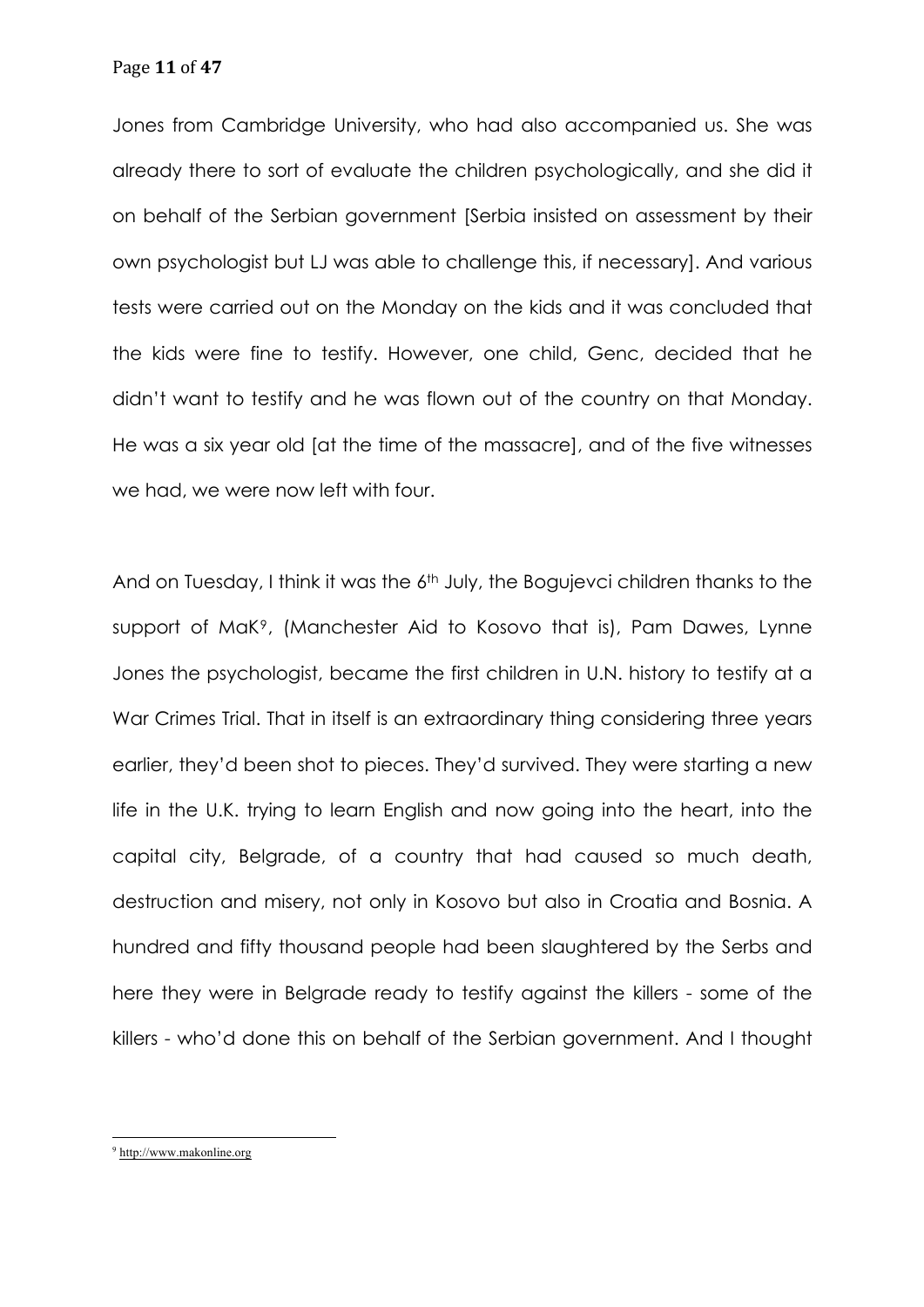that was extraordinarily brave of them to do so. It's the most extraordinary thing I have ever seen as a journalist.

Five children, the youngest was roughly was eight years old, Fatos was twelve [15], Jehona was about ten [13] and Genc was about eight and for them to do that was extraordinary. And each one of them went in the stand.

I watched how Saranda testified, again: an extraordinary thing. Saranda was sat next to Saša Cvjetan when she testified, side to side. Nothing separated them and I watched Saša Cvjetan - the accused - his body language. And he turned his side to Saranda, almost his back to her, as she gave testimony. And the body language said it all. It said, "I'm guilty. I did this." And the other trick that Saša Cvjetan played was that before the trial, the children went to a line up, to identify if they could pick out Saša Cvjetan. Each of the children went one by one, in prison, to identify - whether they could identify Saša Cvjetan in a line up. And I believe each time, Saša Cvjetan changed his clothing to try to possibly put off the children, whatever. But all four children identified him as one of the killers in the garden.

Then they testified against him and after two days of solid testimonies, the children, their part ended. And on Wednesday night - it might have been during that first week in July - we left Belgrade for the five or six hour drive from Belgrade to take the children to Kosovo, where they wanted to go back to Podujevë (where the family home was). And that hadn't been on the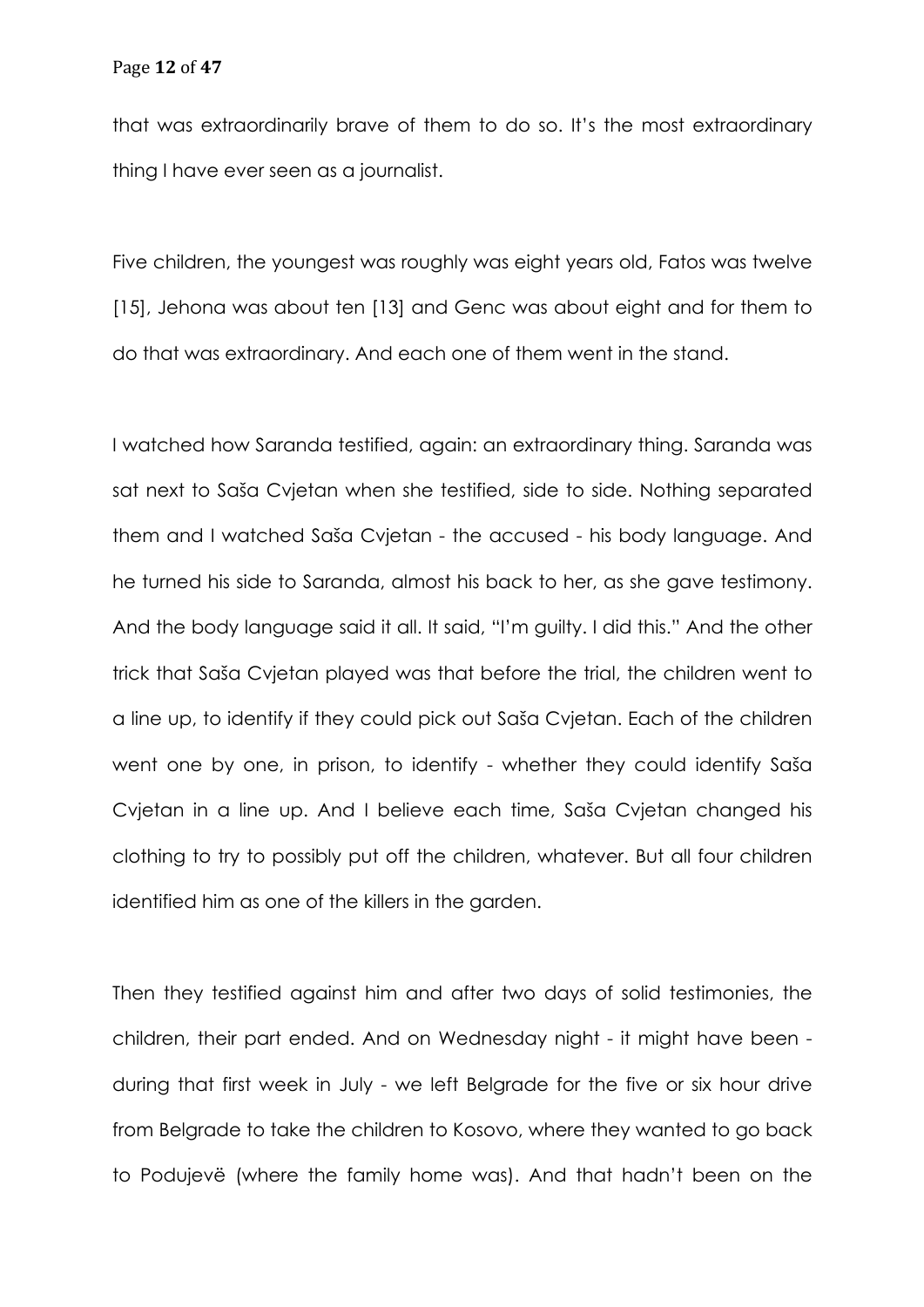Page **13** of **47**

schedule but we decided to leave because there was no point leaving once the children had testified. There was no point staying for the trial. And prior to me going with the children to Belgrade, I'd been trained by MI6, the British Secret Service, about what to do in a situation like this when you're under covert pressure - there are assassins out there trying to kill you - and I'd also spent two weeks with the SAS about, again, what to do in a similar situation. And I was always told, "Be spontaneous - don't plan anything." If you don't know what you're doing until the last minute, how will the assassins?

So on that Wednesday night with Pam and I and the Head of the Secret Service in Belgrade, we just decided it was time to leave. The children had testified on the Tuesday and the Wednesday. There was no point staying in Belgrade. So we left on that Wednesday night: a five hour drive to the border with Kosovo, extraordinary situation. You had five SUVs on the border with Kosovo; loads of Secret Service Agents from the Serb side; No Man's Land of about a hundred yards; on the other side was the MPs from UNMIK, United Nations MPs. And the children walked across from one side to the other. And one of the things I'll never forget was the back pack that Liria was carrying. It was a teddy bear.

And I remember - as a BBC journalist - thinking: *There's armed guards here from the U.N. all tooled up with their machine guns. There's the Secret Service all tooled up. And here you've got five kids with teddy bears walking across from one side to the other.*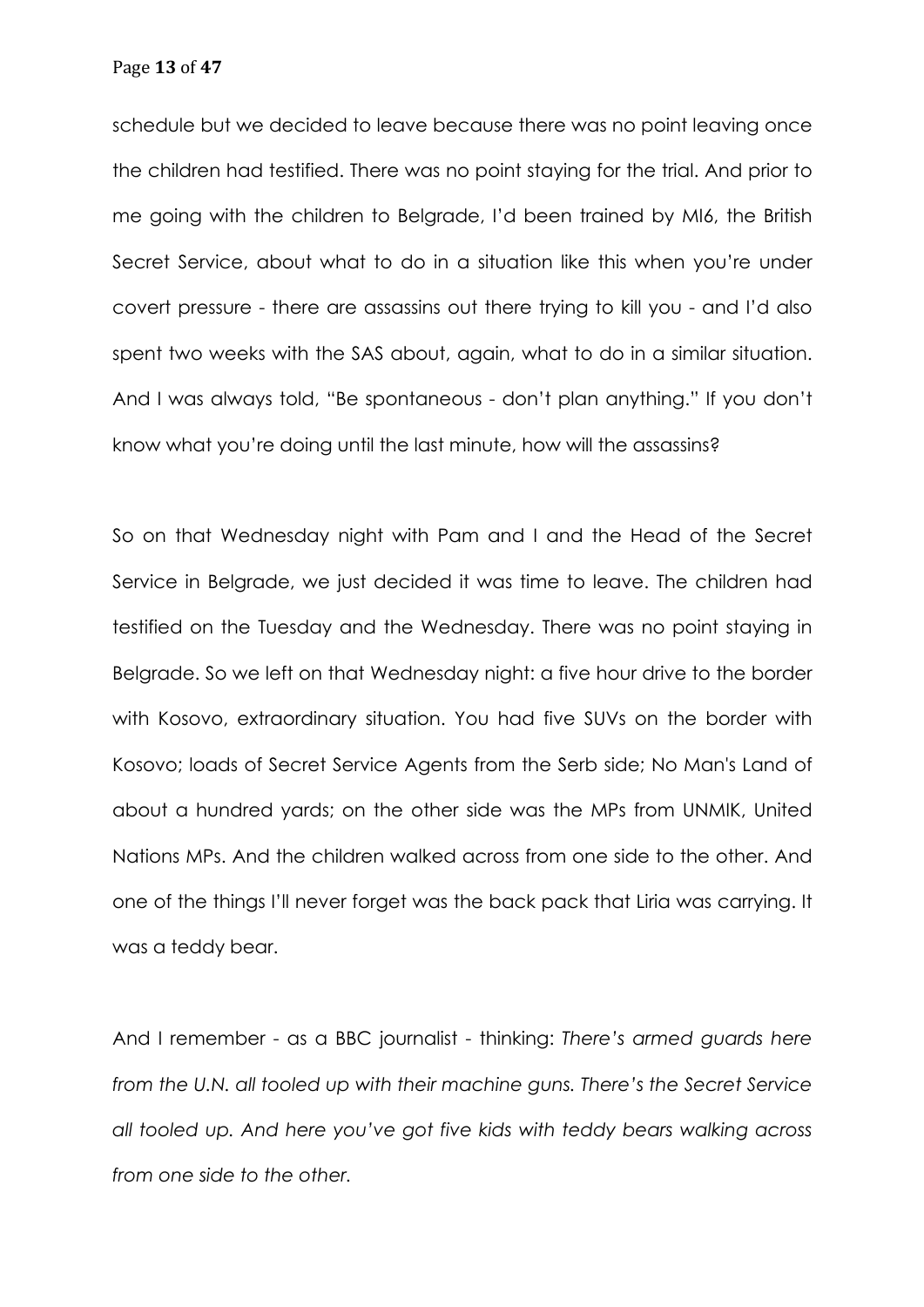Page **14** of **47**

And we arrived in Kosovo safely. We felt elated, incredibly proud of ourselves that we'd been to Belgrade, we'd testified, and we'd got out safely; and here we were in the safety of Kosovo back at the Bogujevci house: the house that they'd grown up in, the house from where they were taken and shot in the garden. And we were back there meeting members of their extended family, their aunts, and we felt extremely jubilant that night.

(20:30) The next morning we got up and although I didn't say anything to anybody then, I got a call from Nataša Kandić<sup>10</sup> - the lawyer's office - who basically told me that it's 'a good job you left last night because they have just detonated a bomb in the foyer of the court building.' So that's how dangerous it was and in later years we've come to find out that the judge in the trial to this very day has to live with 24 hour protection and also a bomb was placed under her car, as well. And we then realised on that Thursday morning how dangerous things were then and what we'd achieved.

At the time we didn't know what the sentencing or whether Saša Cvjetan would even be found guilty or not. The trial was going to continue for another six months, or whatever it was. But we felt that Pam and I, and the five kids, and Lynne Jones, helped. We'd done all we could. What more could they do? What more could the children do but stand in front of a Serbian court in

<sup>10</sup> Nataša Kandić is a Serbian human rights activist and the founder and ex-executive director of the Humanitarian Law Centre (HLC), an organisation campaigning for human rights in the former Yugoslavia. It was formed in 1992. See also **Bekim Blakaj** recording in this archive (Exec Director, Humanitarian Law Centre: Kosova)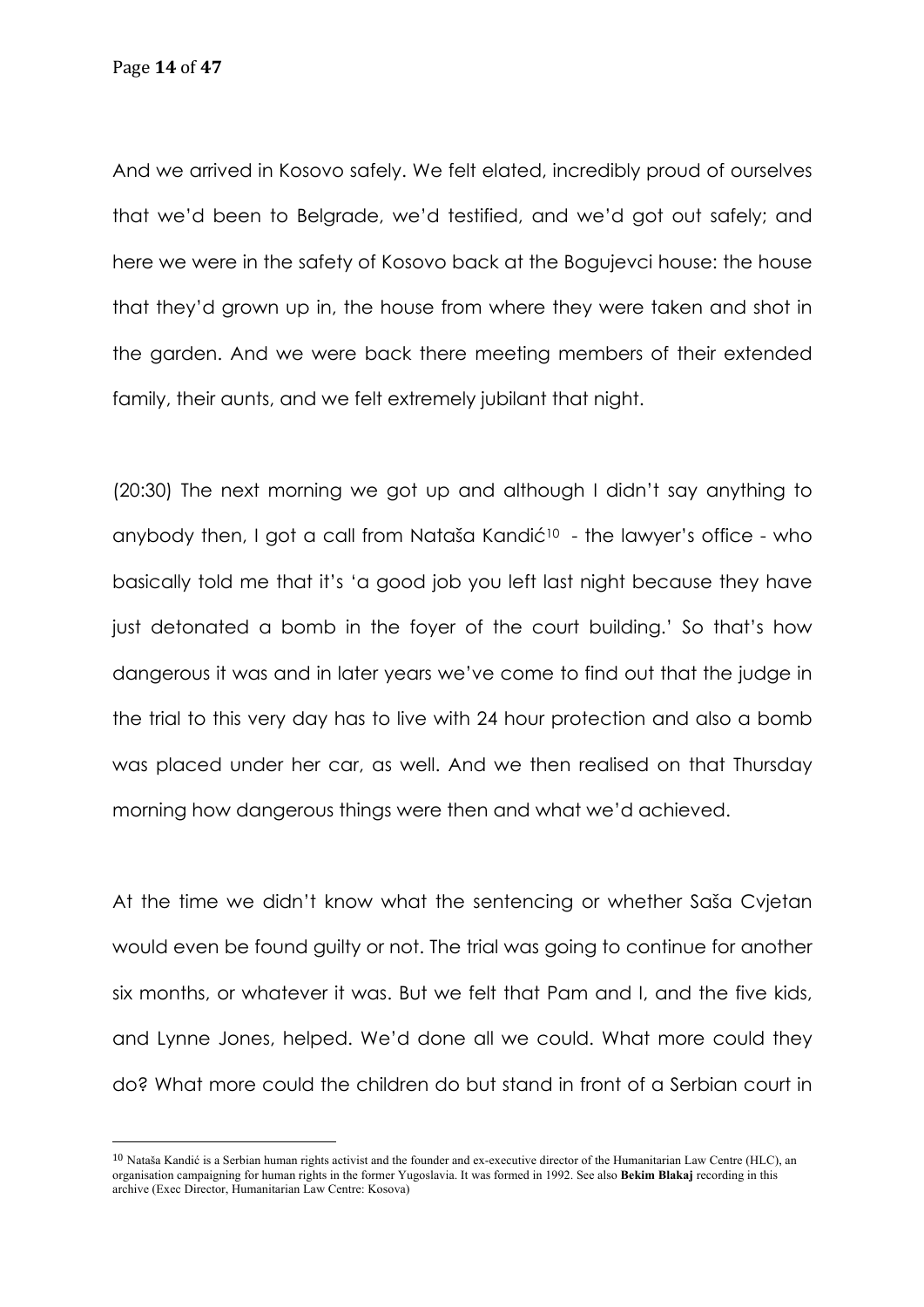the dock with three Serbian judges: a Serbian public that was watching in the galleries. It couldn't get any tougher. But they did what they were asked to do.

And then I went back, Pam and I were flying home, leaving the kids in Kosovo to spend the summer there. Pam and I had to fly back because I had the tapes of the trial that I wanted to incorporate into the BBC documentary that I was making which was scheduled to be aired in about two or three weeks time. So I desperately needed to get back to London.

However, Pam and I were stuck in traffic in Prishtina. We were late. By the time we got to the airport the plane - the BA plane - was on the runway about to take off. And we got into the airport. They were telling me the plane was about to take off and there was no way on earth I was getting on that plane with suitcases with cameras and everything else, onto that plane. And I explained to them that I was from the BBC and I mentioned the Podujevë trial. And the reason I'm telling you this story is everybody in Kosovo knew what was happening with the Podujevë trial, the trial in Belgrade happening, about the killings in Podujevë. And that included the people at the airport. And when they heard I was the journalist covering that trial, they basically stopped that plane and allowed me and Pam… I remember the man on reception saying, "You cannot get on that plane, Mr Patel, engines are hot." It means it was ready to take off. He picked up the phone to the tower. Something was said. Engines were cooled. We were allowed on that plane.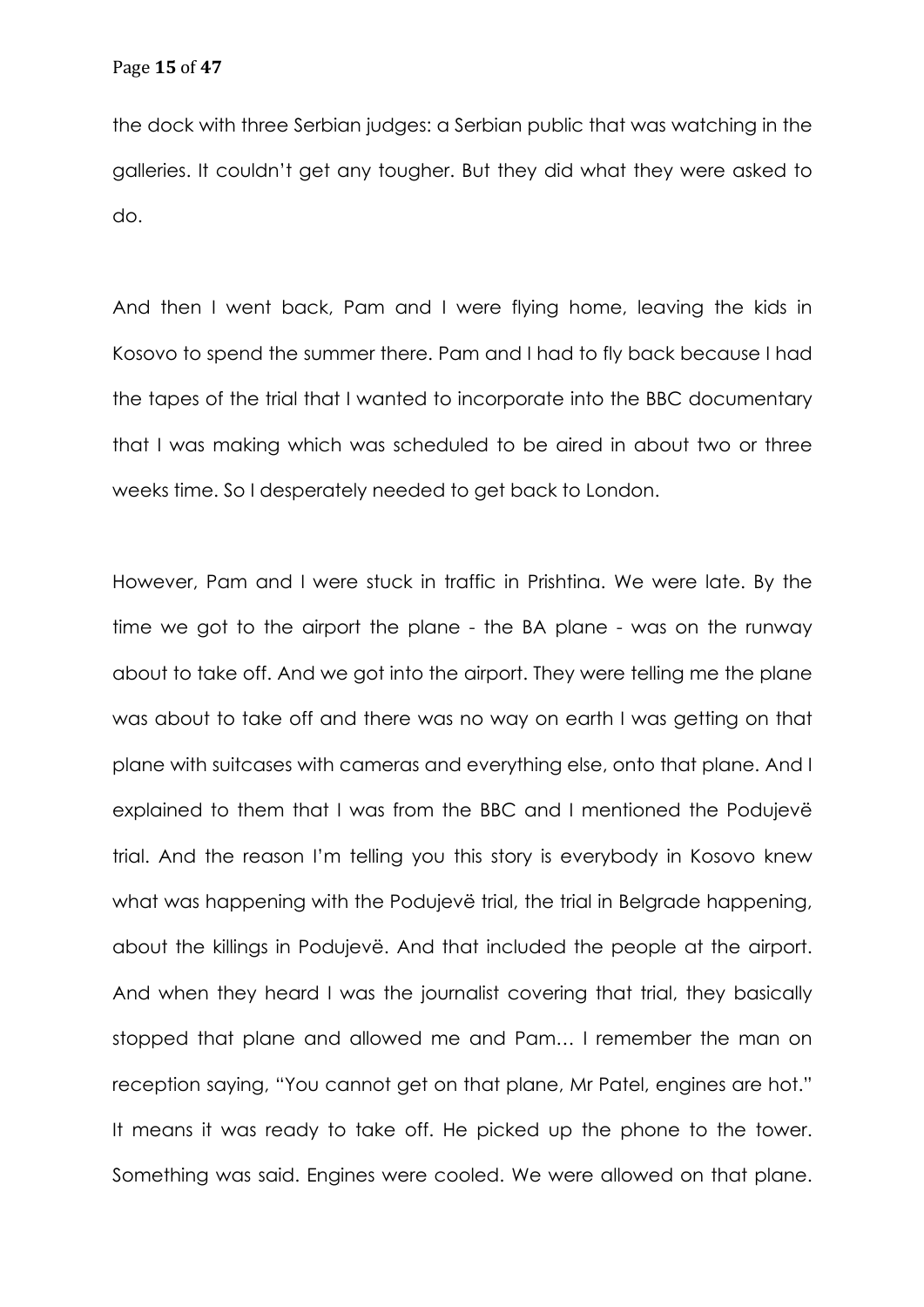We got on first class on a BA flight to London. And as I walked in I remember seeing all these U.N. people in first class and I said, "Sorry, we have to be in London." And we got on that plane. And we got back to London.

I then spent a month in London and Manchester editing the first documentary about the Bogujevci family: what had happened to them. The first documentary covered their arrival in the U.K., how they met MaK and how much help they've had from Pam and her organisation, in recovery; their first days at school; the medical side of things. They were still having operations; they were still having psychological therapy with Lynne Jones. The documentary covered all that; the trial. And we put that all into a half an hour - four years into half an hour - which I felt the BBC had undersold it. It should have been an hour long documentary. Nonetheless we put that documentary - and that was shown around about August 2003 - it was nominated for several awards including a Royal Television Society Award as the Best U.K. Documentary of that year. Sadly it was entered in the wrong category. It should have been entered in the 'Foreign' category and it probably would have won but it was entered in the 'Domestic' category and we came second.

But nonetheless, for me, as a journalist, as a human being, that was the greatest achievement of my life.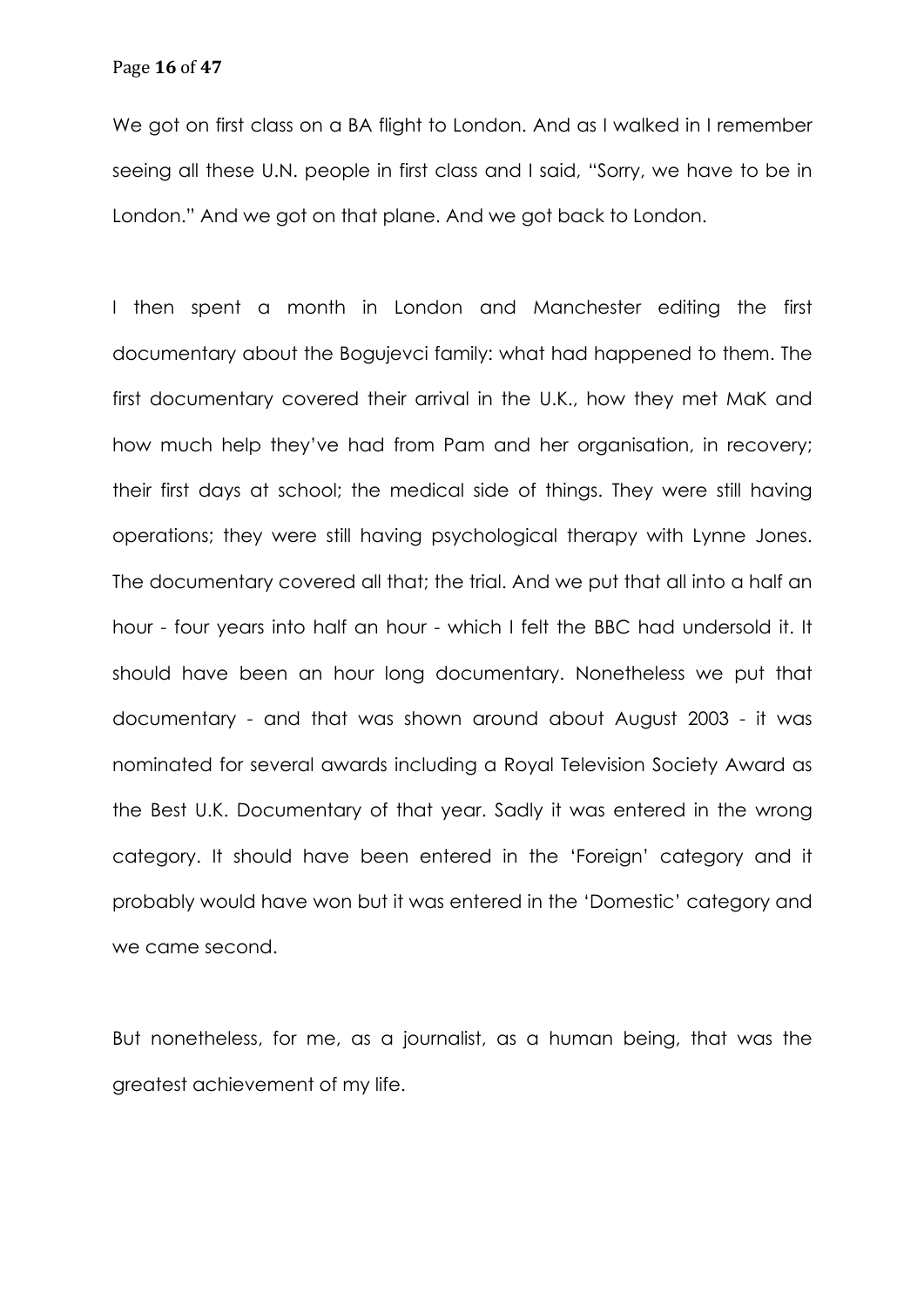Getting a degree or a master's degree, a lot of people can do that. I felt that was… I was quite proud of them. I was an England International at Karate: I was quite proud of that. But the greatest achievement of my life, and to this day still the greatest achievement of my life, is being instrumental with Pam Dawes in seeing five children… their wish for justice.

(25:00) We'd just testified against Saša Cvjetan: one of the killers of the garden in Podujevë. And then an extraordinary thing happened. Pam had been talking to The Hague. One of the Hague investigators into this case of the massacre of 19 women and children at Podujevë was a man called Kevin Curtis, a former Scotland Yard Officer. And he gave me the heads up that one of the other killers, Saša Cvjetan's partner - his close friend - a man called Dejan Demirović, a 28 year old, was hiding somewhere in Canada.

And it was suspected that he'd also taken part in the massacre. He'd actually pulled the trigger. He came on the radar. The way he was found out was extraordinary. Before Demirović took part in the massacre in the Balkans, because of all of the upheaval in the Balkans, his parents had actually emigrated to Windsor, in Ontario, in Canada, years before he had even taken part in the massacre, because of all the turmoil. Because apparently his father was a Muslim and the Muslims were being persecuted by the Serbs in the Balkans. So it's ironic how the son of a Muslim man would go on to kill Muslims. So his parents had emigrated, as I said, to Windsor, in Ontario, and he also had a sister there. And they'd gone to a wedding - to a local Serb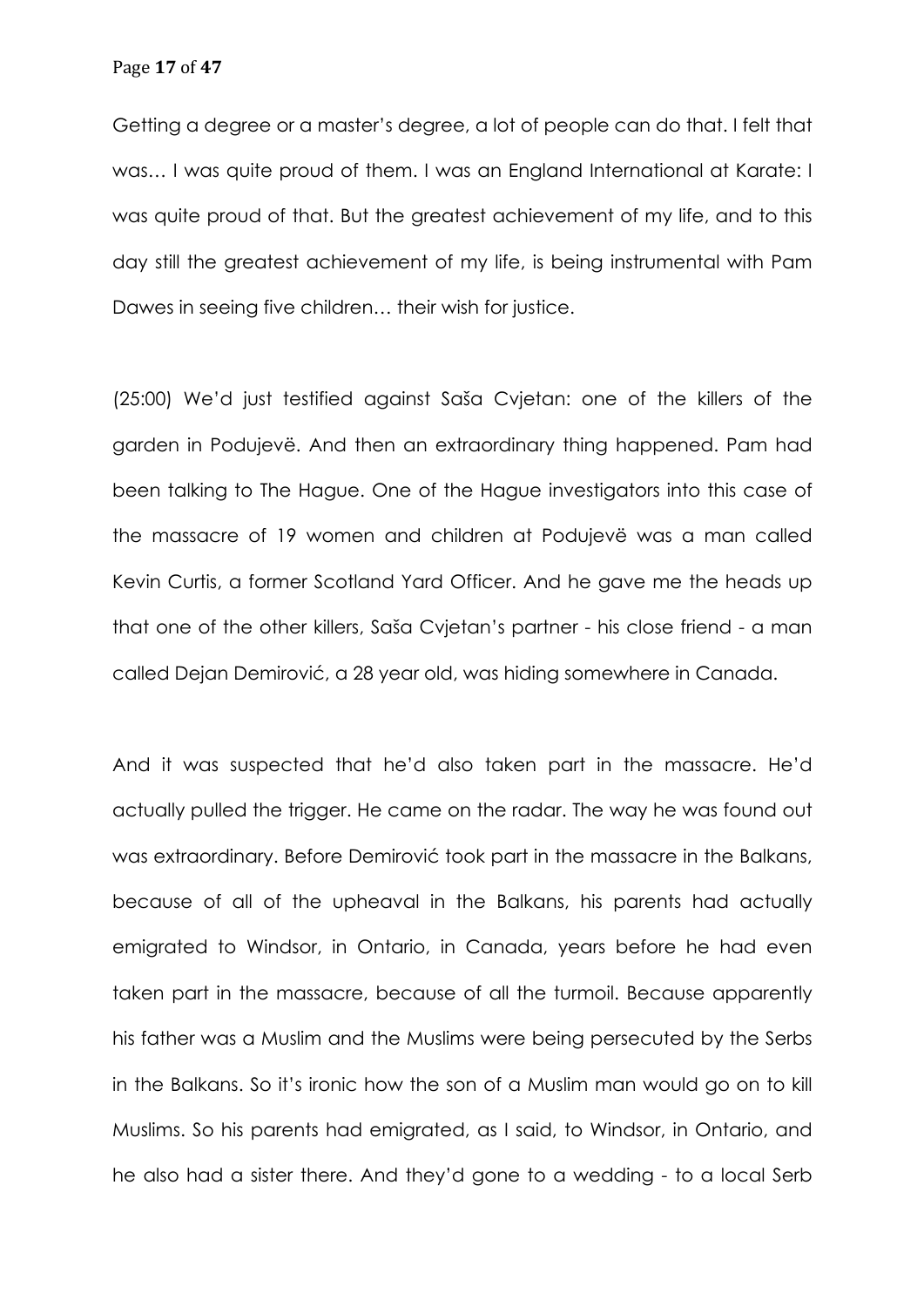wedding in Windsor - and his sister got into a fight with another woman at which point she blurted out, "Don't mess with me, my brother is a killer from the Balkans."

That got it spread in the town of Windsor in Ontario. It was picked up by a local newspaper. The Hague spotted it. Kevin Curtis spotted it. Kevin Curtis told Pam. Pam told me. I spoke to Kevin Curtis. And they confirmed to me that it was likely that Dejan Demirović, one of the killers from the Balkans, a fugitive, he'd actually escaped. He'd actually been arrested at the same time as Saša Cvjetan but he'd somehow escaped from prison and escaped from the Balkans. So he was a fugitive on the run. And it was believed that he was somewhere in Canada.

(27.10) I therefore decided, due to the success of what we'd achieved in Belgrade, Pam and I and the family, I decided that we should go after him in Canada. I proposed to the BBC that we do another documentary about Dejan Demirović and the BBC declined. And the reason I'm telling you this is because our achievements in Canada are extraordinary because we had no support. The BBC had spent £100,000 on the first documentary; they weren't interested in the sequel. But due to Pam Dawes' foresightedness, Pam had insisted that all the copyright, everything that we had ever filmed with the Bogujevci family, belonged to the family and not to the BBC. And we'd spent about £100,000; the BBC had spent £100,000 filming interviews with Saranda, the children, pictures in court and so many other things. It hit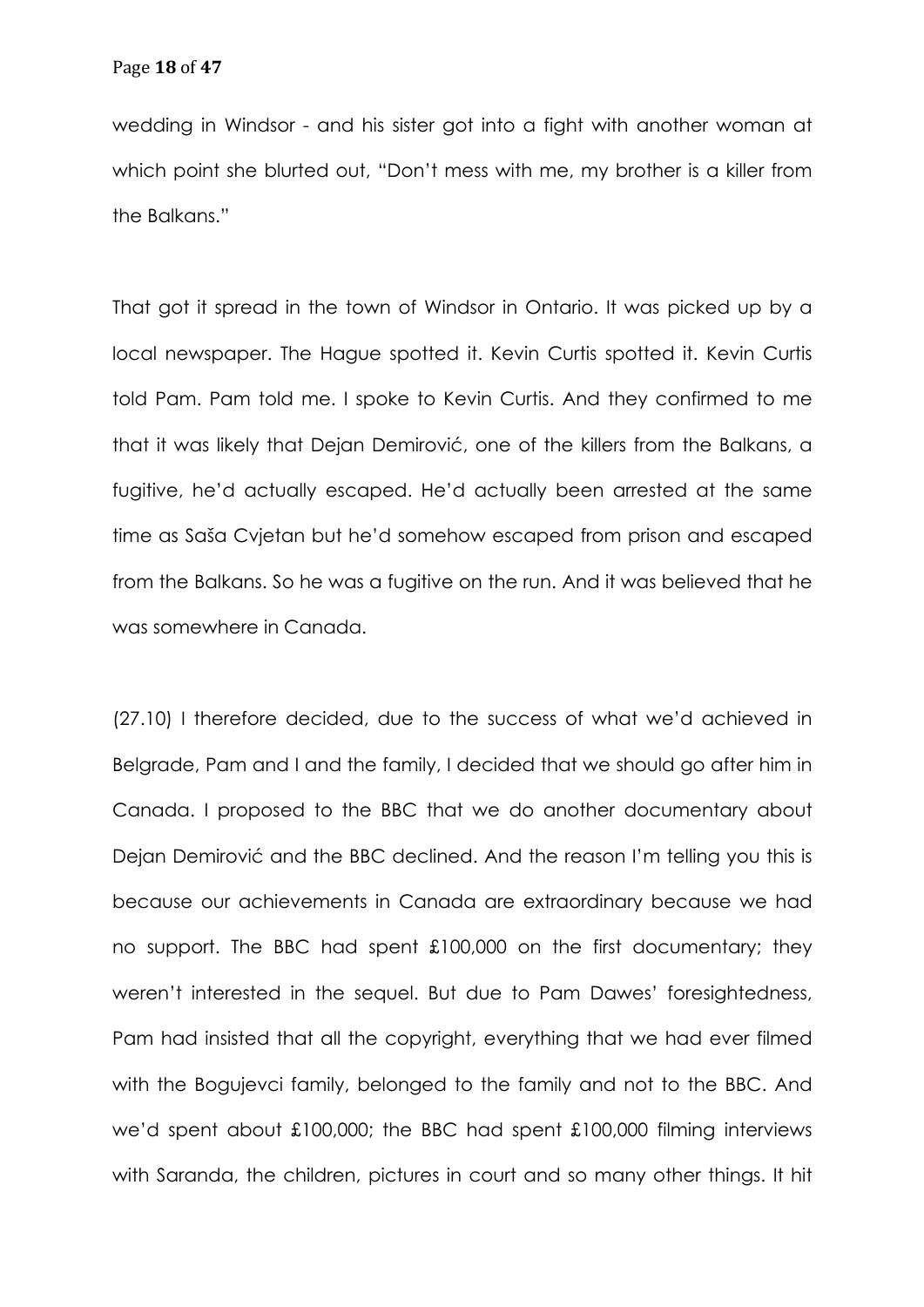me that this was such a valuable resource. I then spent a week - sorry, about a month - ringing various broadcasters in Canada telling them the story of the Bogujevci family and telling them that the killer was on their patch, living in Canada, and if I offered them £100,000 worth of tapes, would they offer me £100,000 in resources to go after Demirović?

Incredibly, CBC, the Canadian Broadcasting Corporation, the equivalent of the BBC in Canada, agreed. They said, "We'll give you all the resources to hunt Demirović down. We will do the documentary, you can be part of it, help co-produce it, if we can have access to those tapes."

So at this point, Saša Cvjetan's trial in Belgrade was still happening. He hadn't been convicted or found guilty: other people were still testifying. And what happened in Belgrade was Nataša Kandić, from the Humanitarian Law Centre in Belgrade, found one of the members of the Scorpions who had almost witnessed what had happened in the garden. A man called Goran Stoparic.

Goran Stoparic was a member of the Scorpions. He joined up, he said, 'To defend his country in the Balkans' but he didn't join up 'to kill women and children'. And he said - we'd found him along with CBC - we'd found him and we interviewed him at length. And Nataša Kandić had persuaded him to testify at the trial against Saša Cvjetan. And Stoparic did exactly that. And Stoparic's main testimony was that he was stood outside the garden. He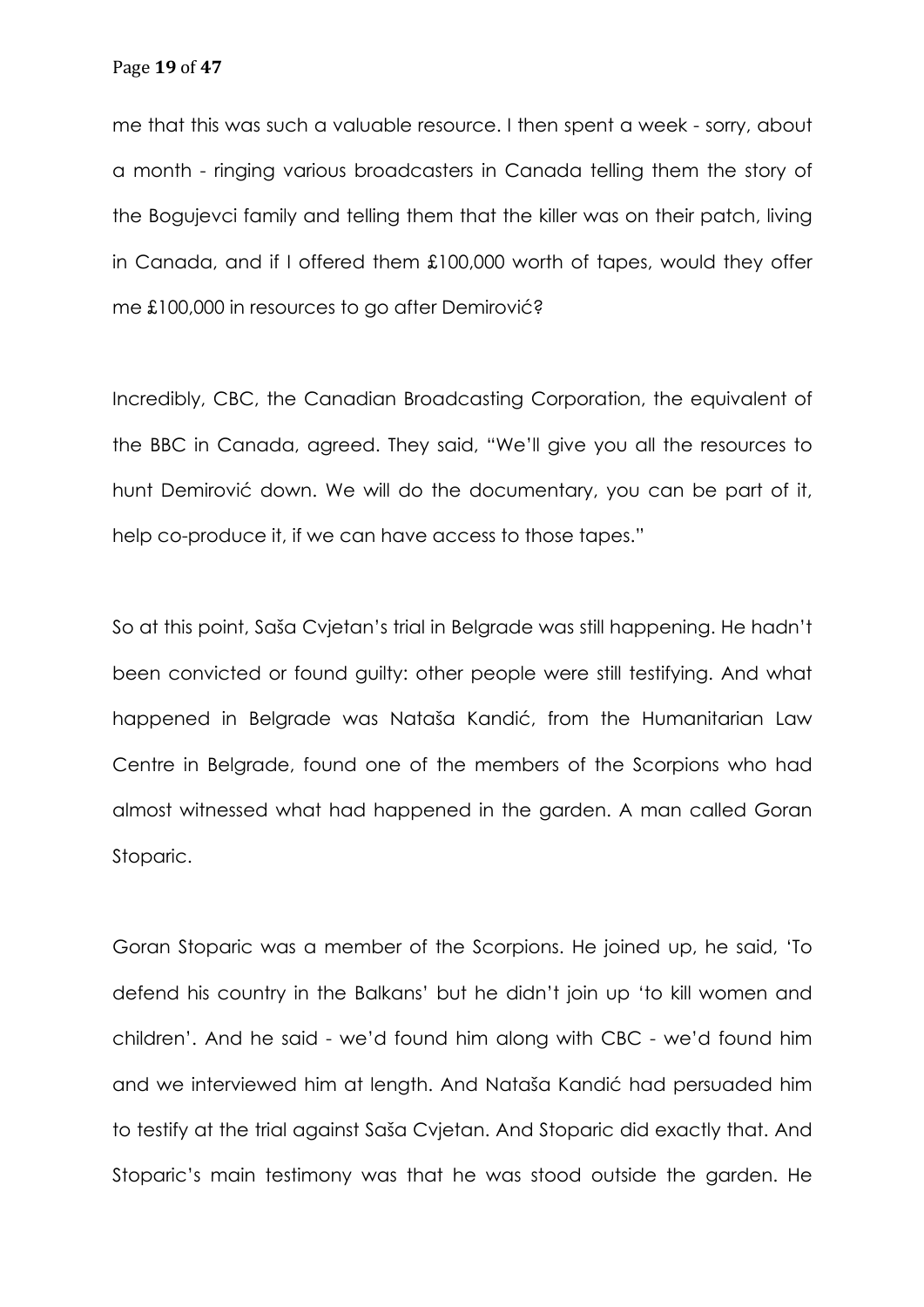watched Saša Cvjetan and Dejan Demirović, the guy we were after in Canada, and four others, walk in through a narrow tunnel, into this garden. He heard all machine gun fire and he saw those same six men leave the tunnel reloading their weapons.

Although he didn't actually witness the actual massacre, you can conclude what he saw. He saw six men go in with weapons heavily loaded: six men, a lot of machine gun fire: six men came out, and there were 19 bodies on the ground afterwards. And one of them, he said, was Dejan Demirović.

(30:10) That for me was the impetus to continue with the hunt for Demirović in Canada.

So September 4<sup>th</sup> 2003, Pam Dawes and myself and Saranda flew to Canada. We arrived there, met members of the CBC documentary team known as "Counterpoint", a man called Alex Shprintsen and the presenter Carol Off<sup>11</sup>, and they were so excited about this story, that one of the killers from the Balkans was on their patch, Dejan Demirović, and they wanted to find him. They had Saranda doing interviews for them so it had really localised the story, and the problem in Canada was… this is how what an incredible thing we did in Canada… in Canada, at that time, back in 2003, there were 2,000 war criminals living in Canada. Canada had become a mecca for war criminals because in 1985 the Canadian government tried to prosecute a

<sup>11</sup> vice-president of Canadian Journalists for Free Expression.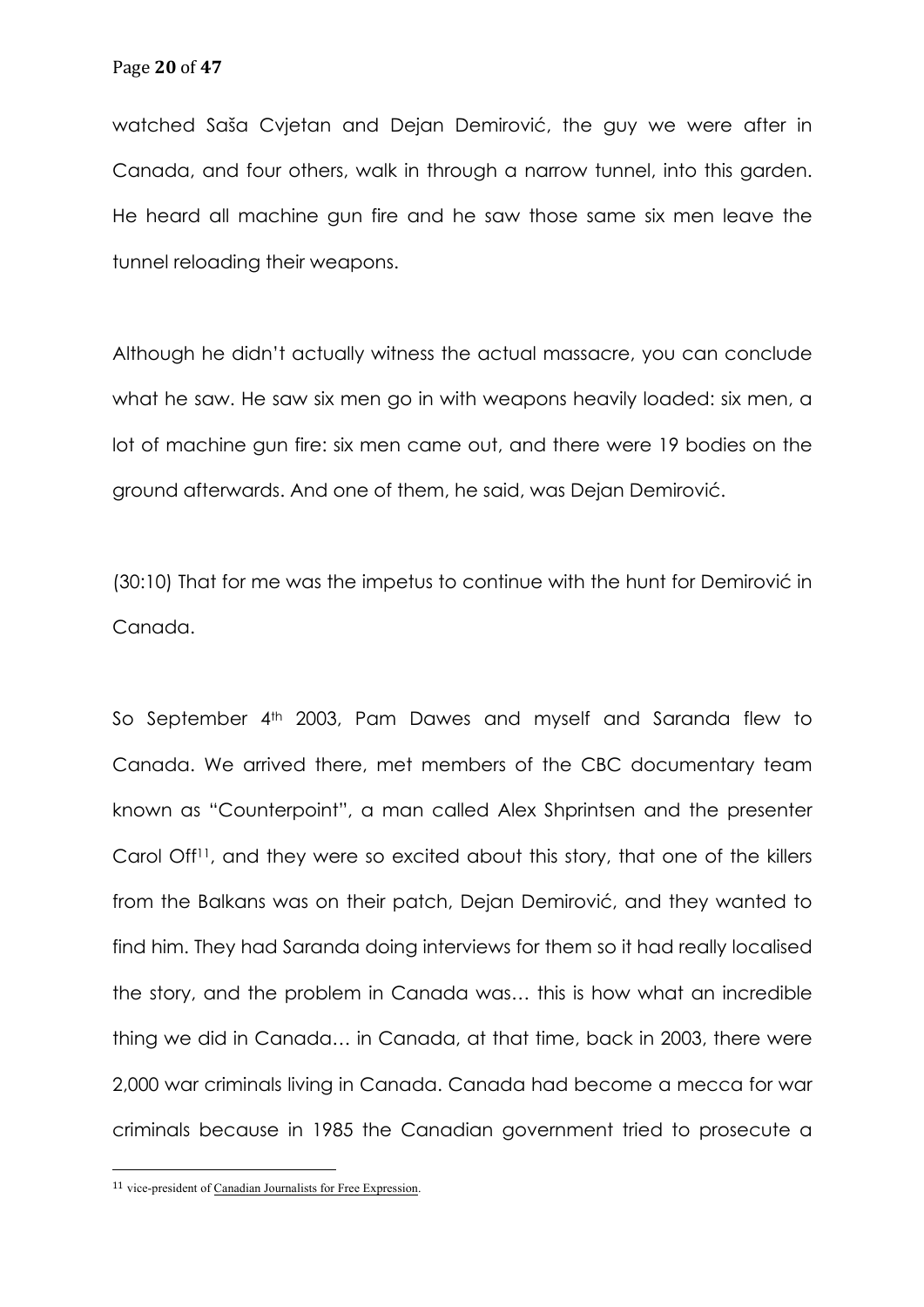Nazi war criminal called Imre Finta<sup>12</sup>. He pleaded not guilty. He then said, "Ok, I killed 8,000 Jews in Hungary during the war in 1945 but I was following Hitler's orders." Imre Finta had been living in Toronto for years and he'd been exposed and his was the first trial of 2,000 war criminals and he'd been found not guilty by the jury. The jury said, "Yeah, he was just following orders."

That went to the Supreme Court of Canada and incredibly, despite the fact that no soldier on this planet is allowed to plead that as a defence, 'Oh, I was following orders', you can't kill women and children and say, 'I was following orders', it's not allowed under U.N. convention, the Supreme Court of Canada ratified the jury's decision to acquit. So from that day onwards, from 1985 onwards, when the first war criminal ever to be prosecuted in Canadian history was found not guilty 'because he was following orders', you had Rwandans coming into Canada, you had those involved in various massacres in Lebanon coming to Canada. The place was full of war criminals. Two thousand.

And I was told when I took legal advice on this, in Canada, by a man called Professor Irwin Cotler 13there, the most brilliant legal mind in Canada, he said, "You've got no chance, ever, of catching Dejan Demirović." He said, "Demirović? You will not have a chance. It will never happen."

<sup>&</sup>lt;sup>12</sup> A commander of the Gendarmerie in Szeged, Hungary, during the Second World War, Finta emigrated, became a Canadian citizen, and ran a catering business.

<sup>&</sup>lt;sup>13</sup> Member of Parliament for Mount Royal from 1999 to 2015. He served as the Minister of Justice and Attorney General of Canada from 2003 as a Liberal.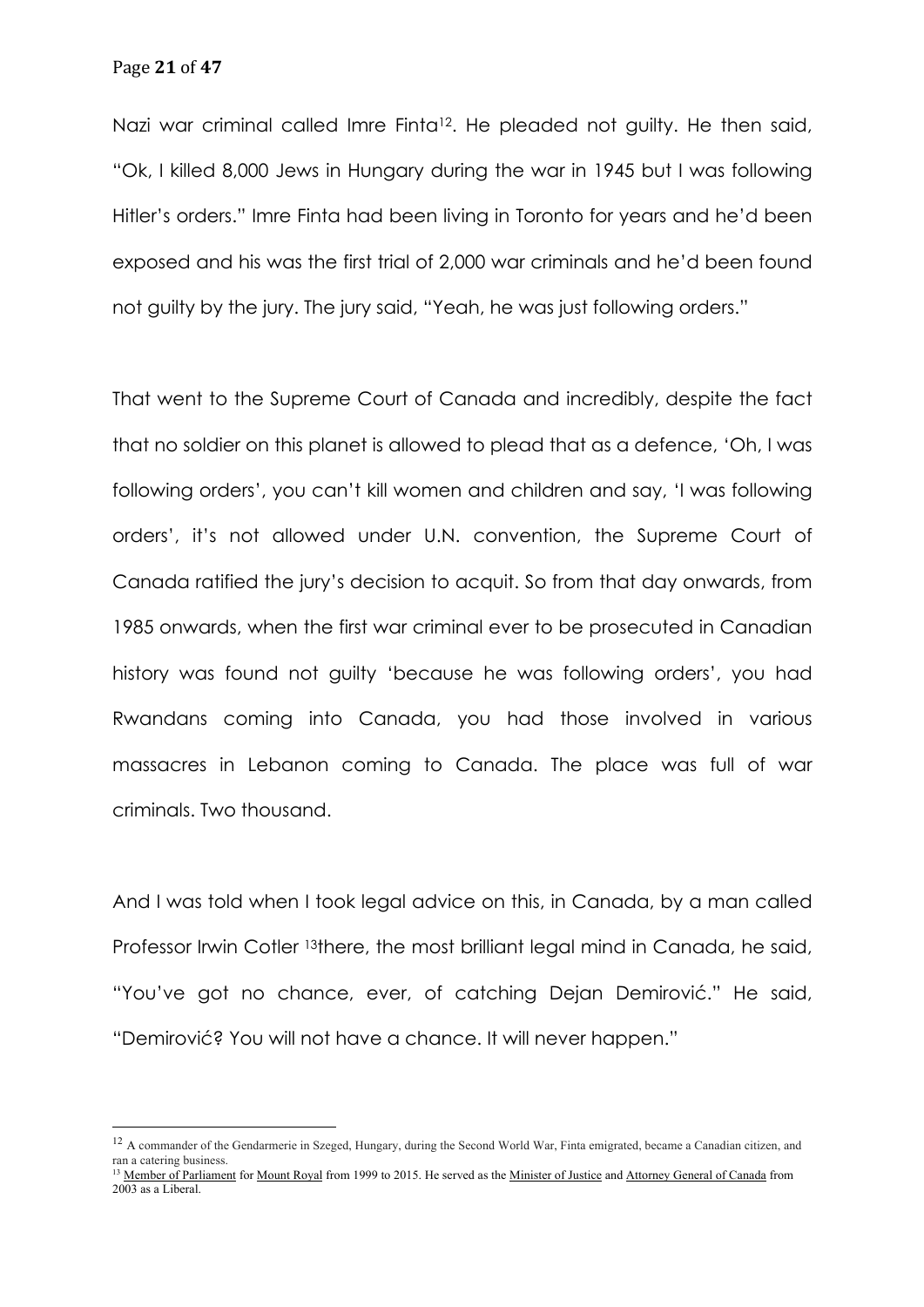So I said to Professor Cotler that I wanted to expose him and ruin his life in Canada then. Let's go for second best. I wanted the people of Canada to know that here's a man who had taken part in the Podujevë massacre and killed the Bogujevci family, the Duriqi family, and killed 19 women and children. I said, "At least we can do that, expose him."

Irwin Cotler then said to me, "You can't even do that." He said, "There's a thing called the Privacy Law in Canada." The Privacy Law in Canada was designed to protect asylum seekers, like women who had been raped in Rwanda and places like that, to come into the country and not be exposed. It meant that the Canadian government could not tell the Canadian people who was applying for asylum. So therefore that law was now being used by war criminals to come into Canada, apply for asylum, and the Canadian government can't say, "This man, who's a killer from the Balkans". And I was told that we couldn't expose him, we couldn't expose Dejan Demirović, which I thought was incredible. Here's a man who's committed all these murders, he's got away with it. He's got away with a trial in Belgrade. He's now living in Canada. He's about to get asylum in Canada and he's going to get away with it: which I thought was an extraordinary injustice. But I thought, "No, we're still going to ahead with this."

(33:34) Saranda - I asked Saranda if she knew anybody in the Kosovar community in Toronto. She did. She mobilised about 50-100 people in Canada and we knew, we got a tip off in the Hague, that Dejan Demirović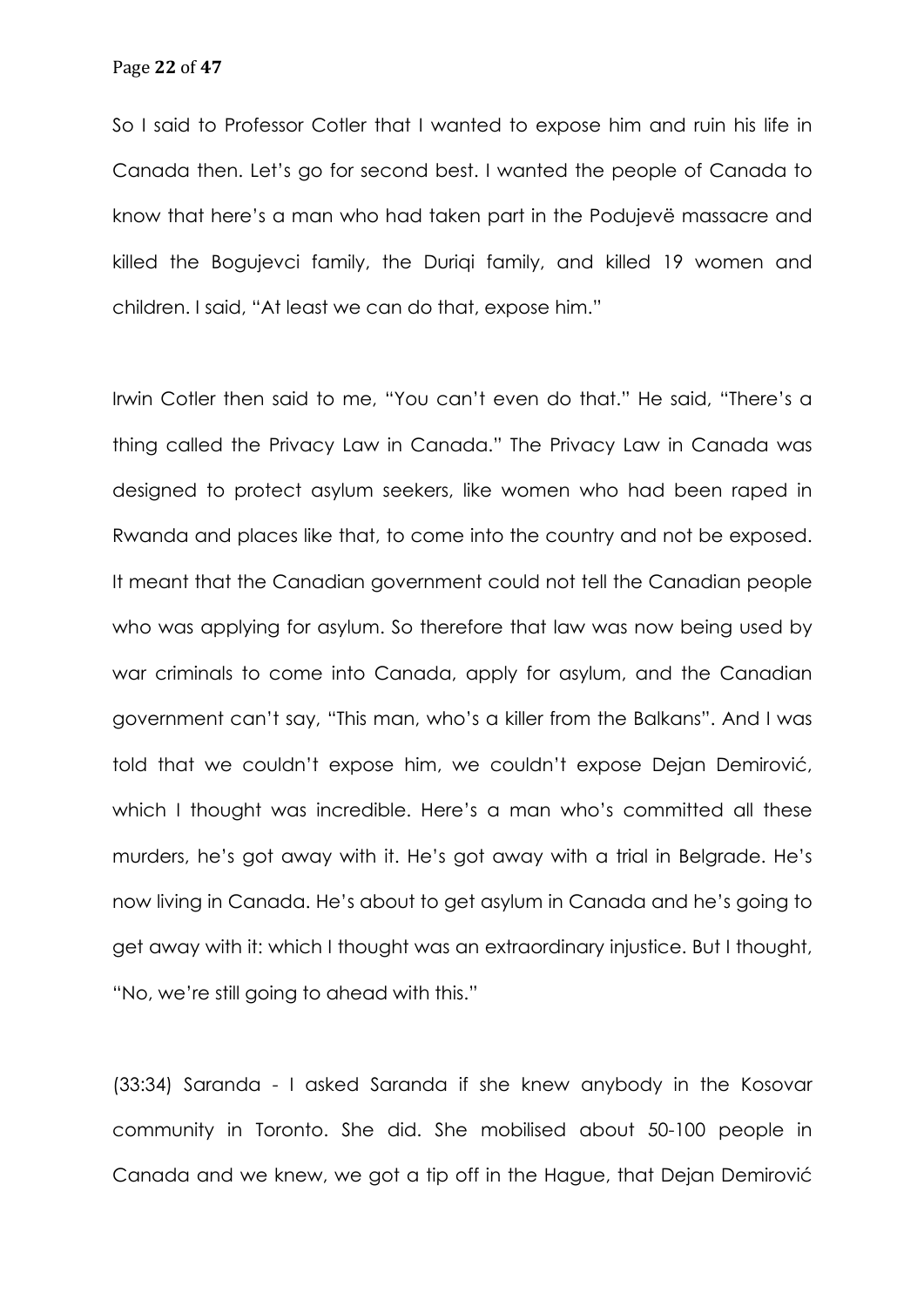was applying for asylum in September 2003 in Canada, at a secret court in downtown Toronto. Pam and I, and Saranda, we mobilised the local community; we held a meeting two or three nights beforehand; told them about Dejan Demirović. And the Canadian community decided to help us by holding a demonstration outside the building in downtown Toronto where Dejan Demirović was supposed to turn up for his asylum hearing.

At the same time, I decided I was going to tell every newspaper in Canada and I would get Saranda to do interviews. We did that, and on the day of the demonstration, the day Demirović was supposed to turn up, at the very last minute we heard the Canadian government cancelled that asylum hearing because they knew what we were doing.

But nonetheless, the story got out in the press and the message got to Demirović and his lawyer. The next day, Saranda had done an interview with The Globe and Mail in Canada - it's Canada's foremost newspaper - about why she was there, about the fact she was hunting down a man who had killed her family. And the newspaper then managed to get a response from Dejan Demirović's lawyer. And his lawyer was absolutely livid that we were in the country - trying to derail his asylum application, trying to expose him saying that we were acting illegally.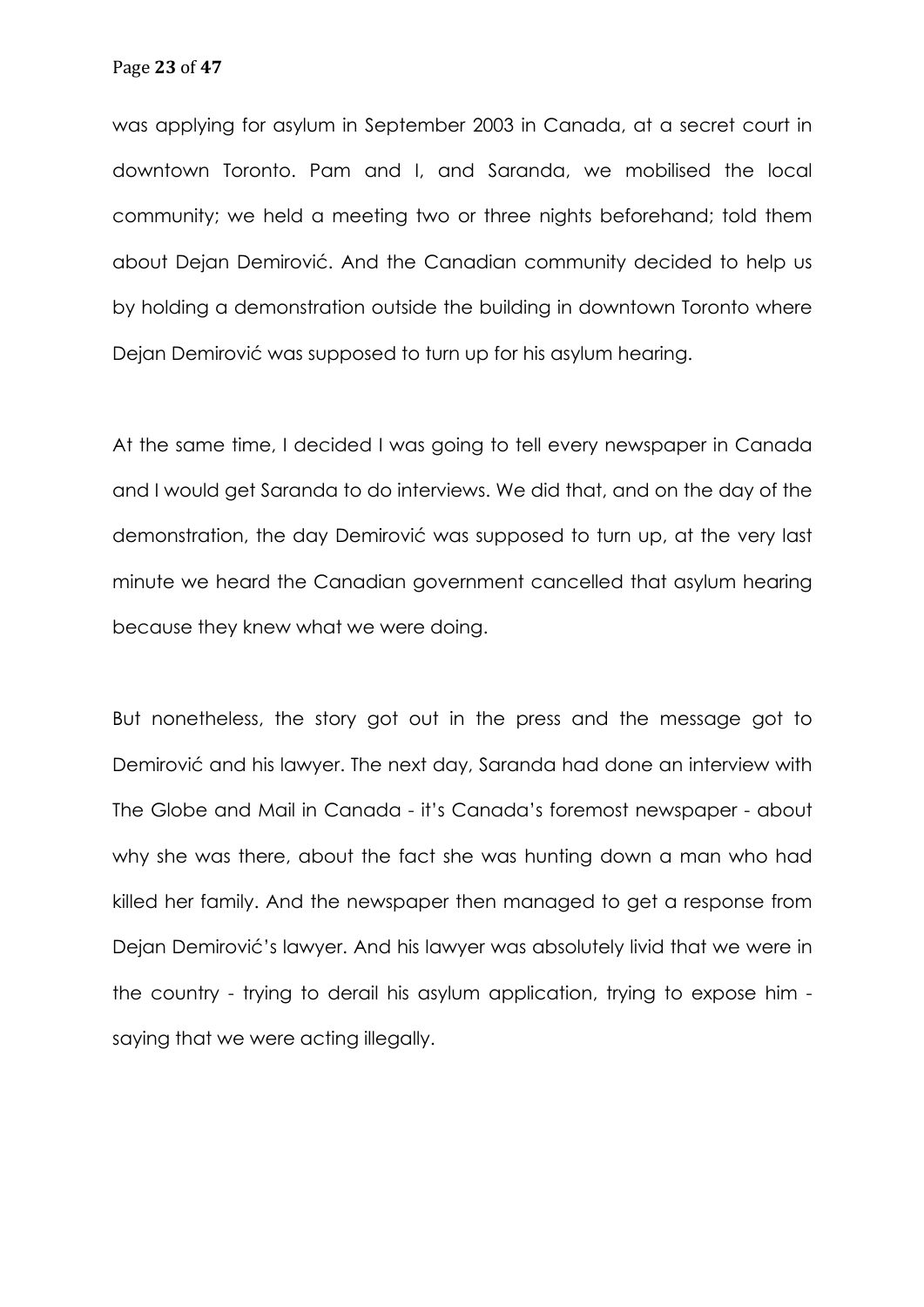And I took great gratification that they knew that we were after them. So I knew they must have been scared. Here's a man on the run. And the message was sent out, September 2003,

"Demirović," Saranda said on tape, "We're coming for you."

At that point, I still knew it was impossible to get Demirović because of the law that said - the Privacy Law says - you, the government, can't tell the people that here's a man applying for asylum. And even if he did get prosecuted in Canada, he could always say there's a precedent there: 'I was following orders.'

(35:30) But then, a couple of extraordinary things happened: the Canadians changed the law which banned the defence of - well it's called the Office of Defence. It meant that you can't say, "I was following orders." That was the first great thing that the Canadians did. They repealed that law in June that year.

And then I basically spent the next three years going backwards and forwards from Manchester to Toronto working with Carol Off and Alex Shprintsen. And without them we couldn't have captured Dejan Demirović.

Of that £100,000 they promised me in terms of resources, they hired a private detective to try and find him when we couldn't. We, as journalists, we have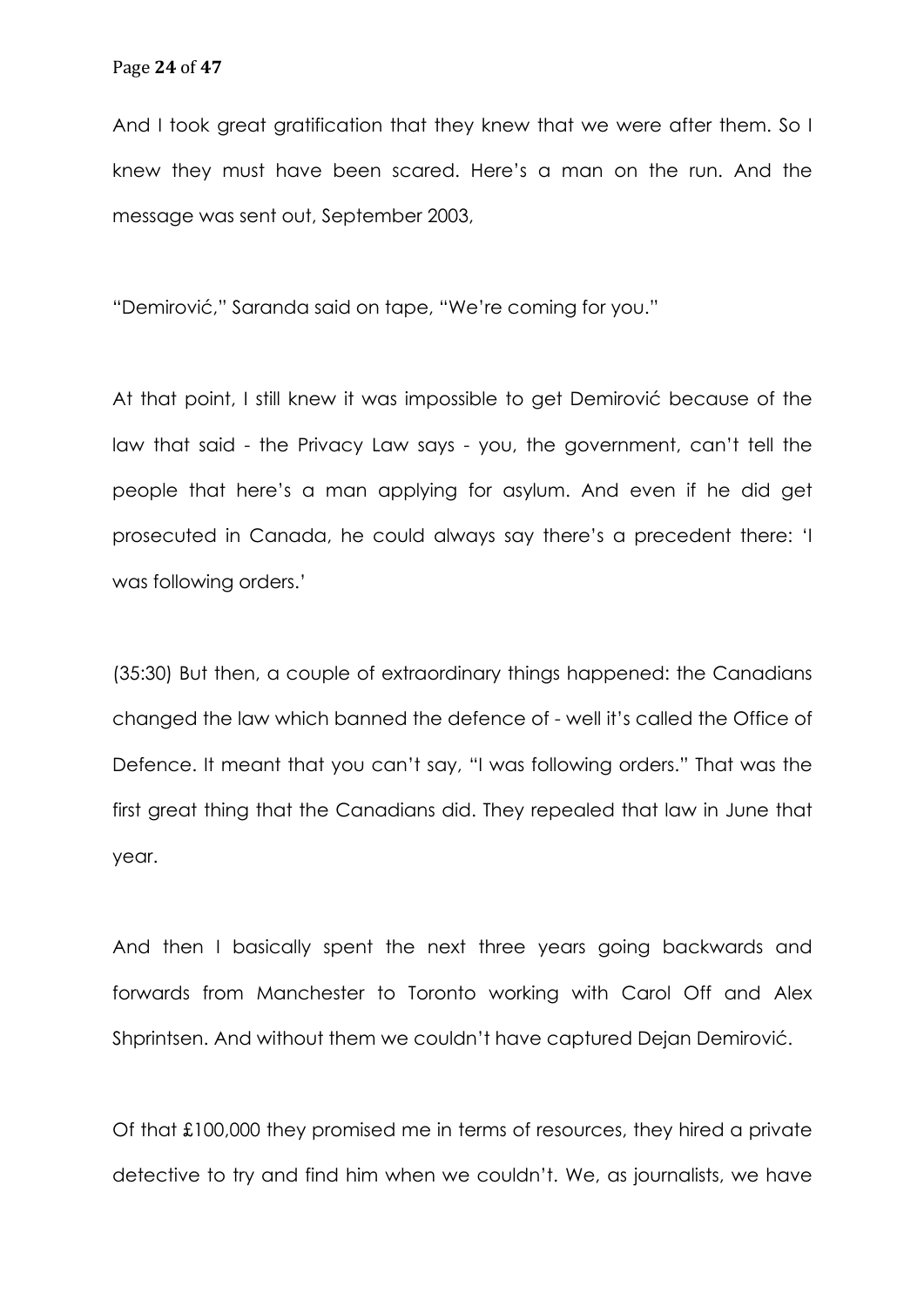other jobs to do. We spend a lot of resources trying to track him but we can't - full time - waste time staking out his apartment. Which we did, in actual fact: we spent about a week just staking out his apartment, round the clock from morning till night. Then we'd have a night shift and nothing happened. Nothing happened, so we decided to spend money on a private detective and he found out that Demirović knew he was being watched and he'd only pop into his parents' house, a flat in Windsor, once every sort of month or two months.

So as a documentary team, we decided to just knock on the door of that flat. And I went there, into that block of flats in downtown Windsor. We knew, he'd crossed into Canada through a bus across the Hudson River from the United States and I knocked on the door and I could hear people inside his flat. And I introduced myself, "Paresh Patel, from the BBC. Is it possible to speak to Dejan Demirović?" Which, I knew there was no way they're going to answer the door. And they never did.

Then we heard that the Canadian government had postponed his asylum hearing for another six months. Then, in February 2004, we got the fantastic news that Saša Cvjetan, the fugitive that we'd testified for in Belgrade, had been found guilty by a court in Belgrade and had been sentenced to twenty years, which for the murder of 19 women and children was, for me, nothing. But, you know, it's the best we could do. It was the maximum sentence that the Serbian War Crimes Trial could hand out.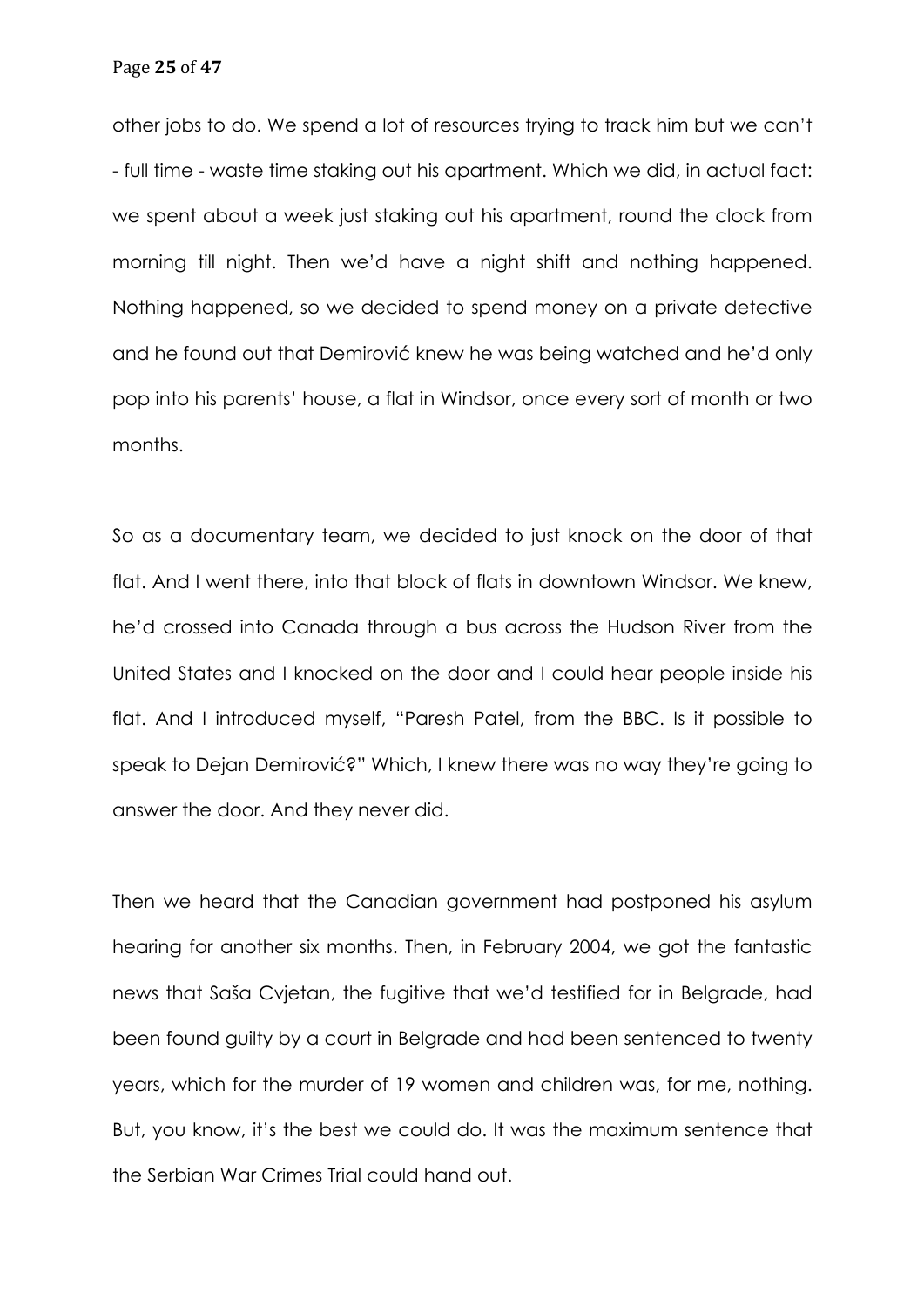Page **26** of **47**

The next day, I was in Canada with the Canadian team and it was a blizzard. It was some of the worst weather: -32. It was about three foot deep in snow throughout Toronto and I thought there's no way that Dejan Demirović is going to turn up for his second asylum hearing. That's right, Demirović's second asylum hearing was the day after Sasa Cvjetan in Belgrade was sentenced and the Canadian government had done that deliberately because they felt, they told us, "We will wait to see if Cvjetan is convicted and if he's convicted, then you've got some evidence on this guy as well because he was part of the same team." If Cvjetan had been found 'not guilty' it would have been impossible to get Demirović but thankfully, the judges in Belgrade found Cvjetan 'guilty', it gave us the green light to go after Demirović. I was waiting in the same building that the Kosovo community had held a demonstration six months earlier and incredibly got a call from Alex Shprintsen and Carol Off saying, "He's outside, he's on his way in. Dejan Demirović is about to walk in."

My camera crew hadn't arrived and, unbelievably, I was absolutely panicking. I thought: *Here's a once in a lifetime opportunity to film one of the killers in free society, going applying for asylum, and my camera crew hasn't arrived.*

(38:44) He walked through the door. I saw him: recognised him from photographs. At the same time, my camera crew arrived at the same time,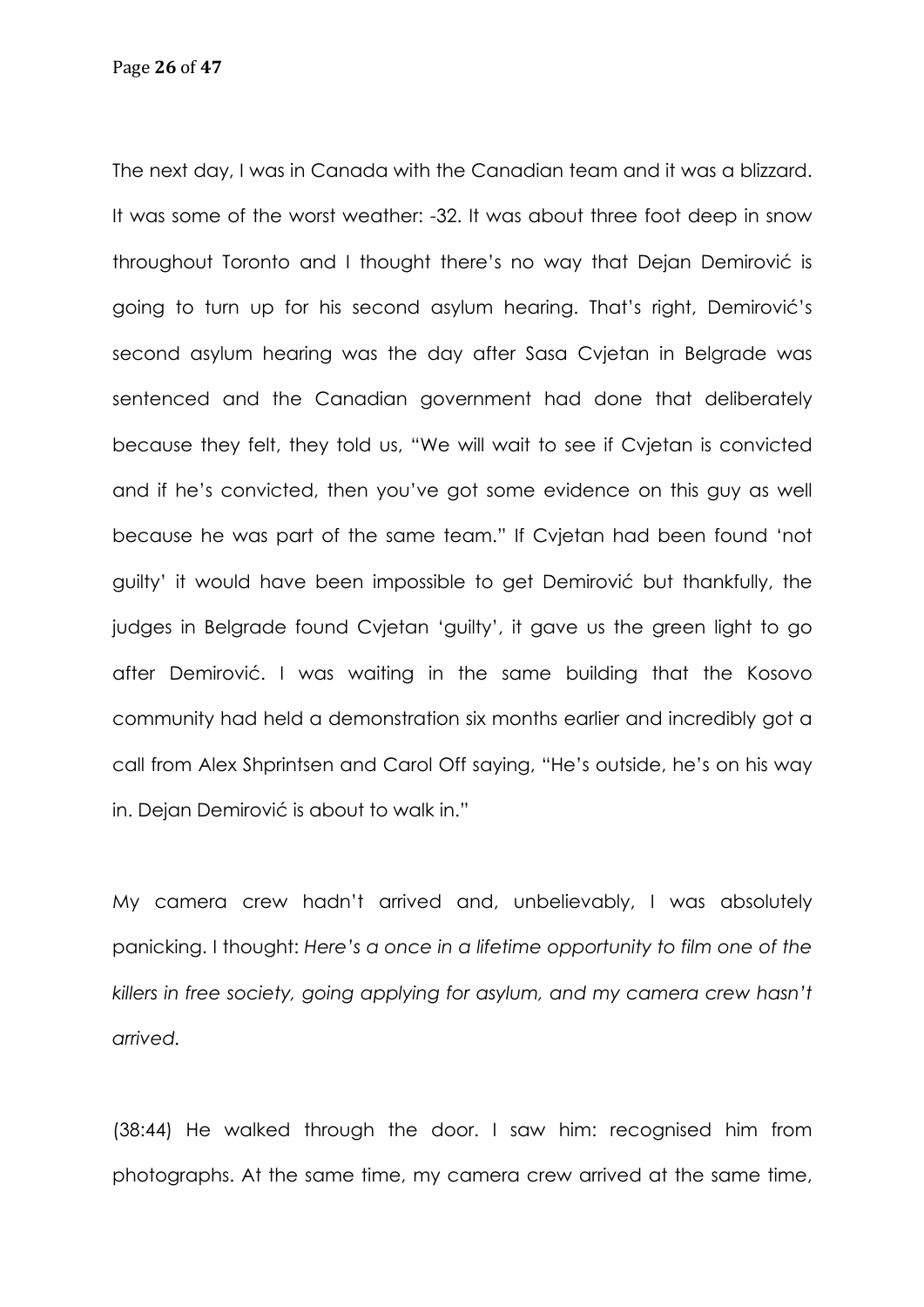but I'd phoned them earlier and they were actually rolling their tape as he ran in the foyer of the building. And I just pointed to Demirović and they didn't say a word. We just descended on him.

And I pinned him with 3 Canadian cameras. I remember exactly what I said to him. I said, "Dejan Demirović, my name's Paresh Patel from the BBC, I'm here to ask you what you were doing in Podujevë on March 28<sup>th</sup> 1999, the date of the massacre?"

And… his mother! Incredibly, here's a man who'd slaughtered women and children. He was with his mother who was pushing me away, telling me to go away.

He smirked for a while and when all the cameras descended tightly on his face, he was getting more and more uncomfortable, and I said, "Did you kill 19 women and children?"

And his mother said, "No! Go away."

He didn't say a word, Demirović, and I persisted and I said, "What were you doing in that garden? Did you kill 19 women and children with Saša Cvjetan and the Scorpions?"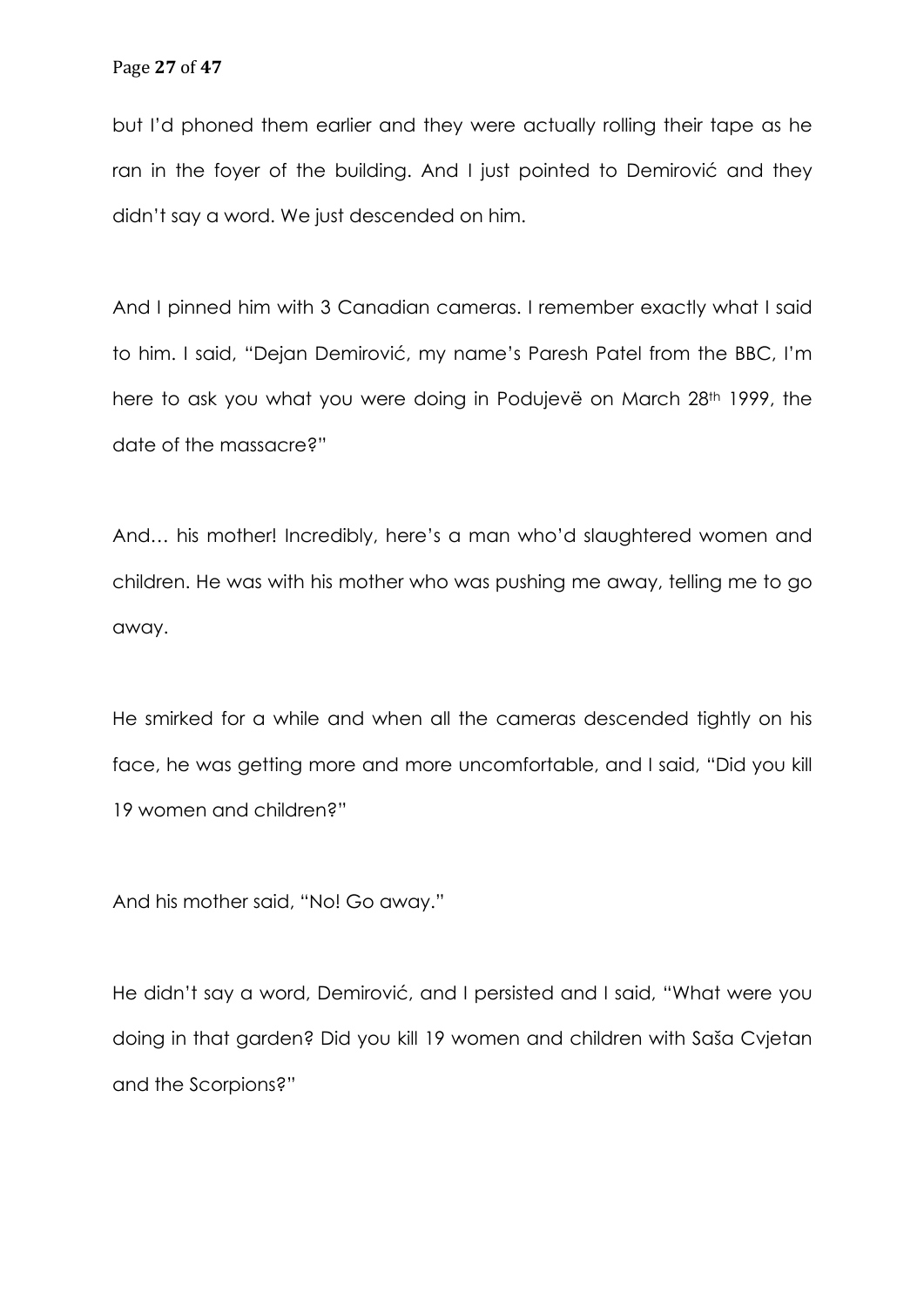And he didn't say a word but he knew he was in trouble because he was going into a lift to another floor, in that building, for his asylum hearing. And if the asylum panel found out that there was a BBC crew that had just ambushed him twenty minutes earlier - asking him questions about his involvement in a massacre - he knew his asylum application would be in jeopardy. So he was getting really flustered and he ran into a lift with his mum and off he disappeared.

And if anything, we must have put him off psychologically going into that hearing, if anything at all. But nonetheless, Canada had never extradited a war criminal in its history. It had never convicted one in its history. And I had built a team up of a man called Irwin Cotler, Professor of Law at McGill University, (one of the most brilliant minds in Canada, the one who had been advising me, the one who told me about the Privacy Laws, the one who had told me that you'll never get him). He was advising me constantly. I had taken Saranda to Simon Wiesenthal Centre in Toronto<sup>14</sup>. They were telling me the same kind of thing: they promised to try and help us track down Demirović. We'd exposed him in the newspapers. So there's an alert out on him. We'd given his photograph to the newspapers: he was exposed that way, much to the annoyance of the Canadian government. We'd also gone to the Mounties15. I'd taken Saranda to the Mounties in Toronto, with Pam, and Saranda had gone in there, spent... explained to the Mounties and I thought it was a waste of time. But the Mounties - after two hours of speaking

<sup>14</sup> Simon Wiesenthal Center for Holocaust Studies

<sup>&</sup>lt;sup>15</sup> The Royal Canadian Mounted Police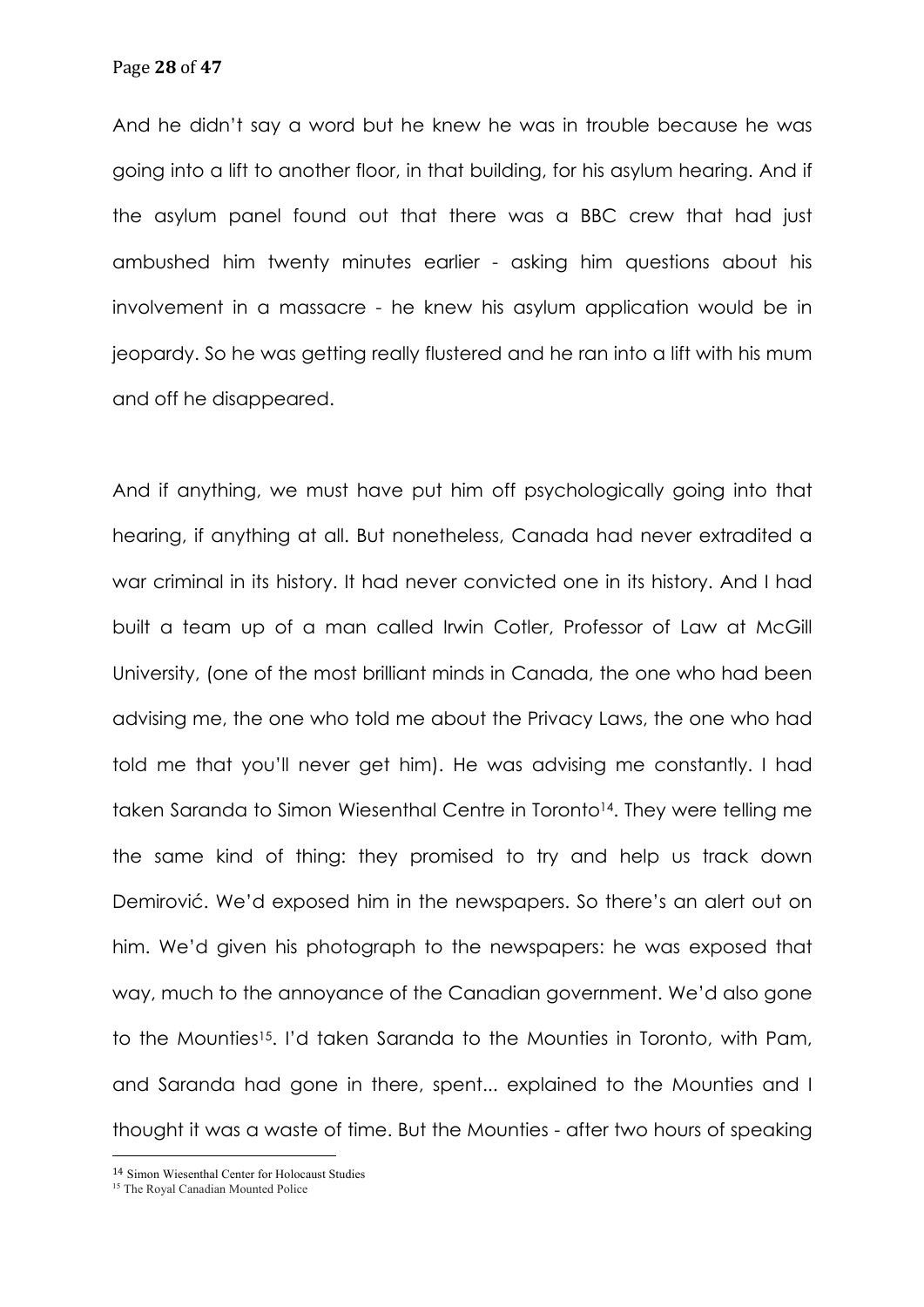to Saranda - came out and said, "We've opened a case on Dejan Demirović. The reason is because the Canadian government have repealed the law on the Office of Defence which means he can't say, 'I was just following orders'." The fact that Sasa Cvjetan had been convicted in Belgrade - his partner - and they said, "We think we've got enough evidence to go after him." And so they did.

They arrested him, he was released on bail. He was arrested several times in the course of the next three years and released on bail. And I thought: nothing's ever going to happen.

Then, in 2005, late 2005, 2006 I think it was, an extraordinary thing happened I think there was an election in Canada, a General Election, and a new government was elected. I think it went from Conservative to Labour, and the new Labour [Liberal] government appointed a new Home Secretary. And this is the most miraculous thing ever, that new Home Secretary was Professor Irwin Cotler, my legal advisor [Minister of Justice and Attorney General of Canada]. My legal advisor was chosen as the most powerful legal man in Canada and again, under Canadian Law, he's not allowed to talk to me about any applications for asylum. And I rang him to find out what the score was. And - sadly he was in hospital as his mother was dying - and he said, "I'll speak to you, Paresh, but you know in future, legally, I can't speak to you again about this. My mother is on her deathbed."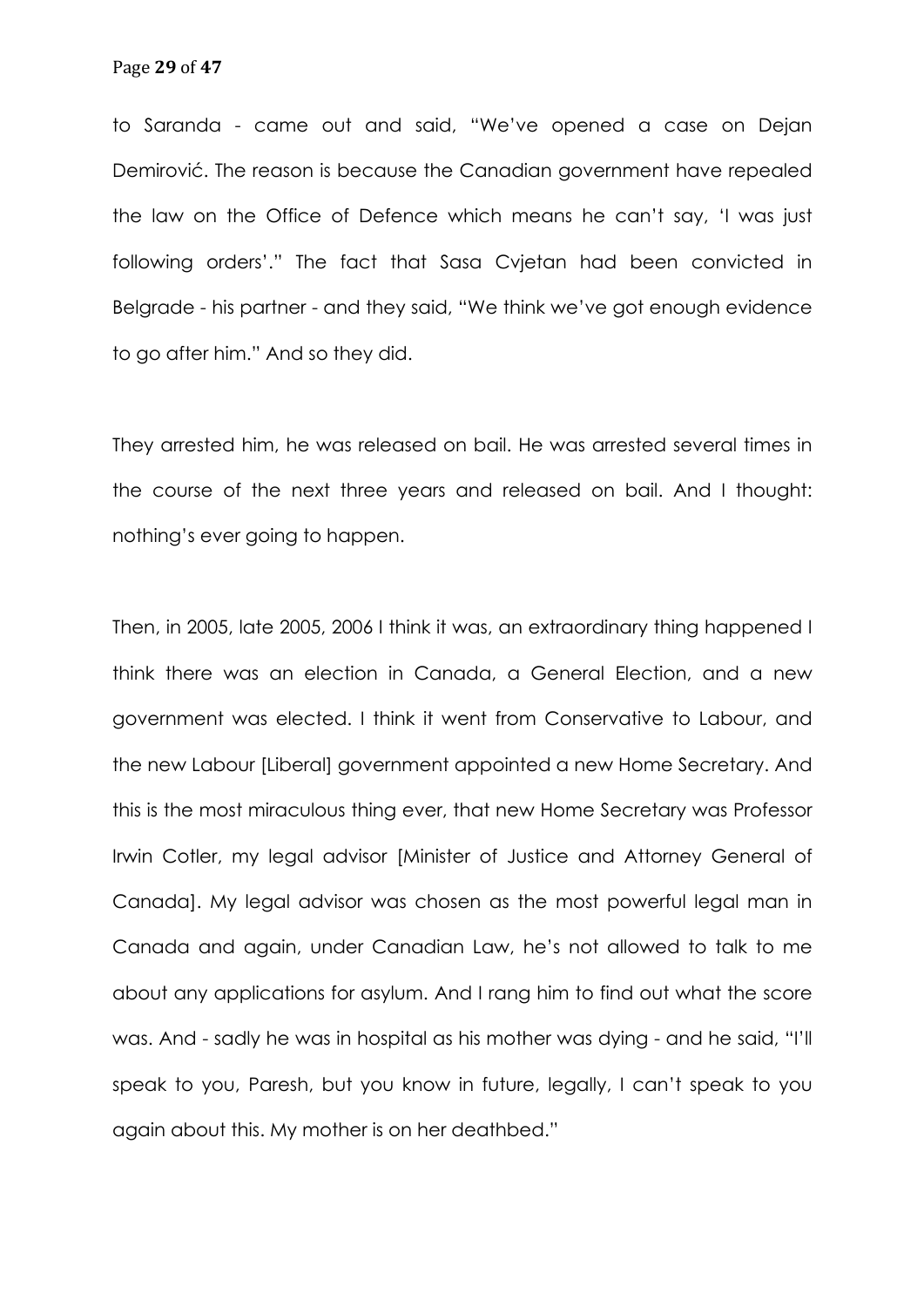I said, "I'm so sorry, I'll ring back some other time, I'm sorry."

But he said, "No, don't go." He said, "Paresh, I'll tell you one thing: do not worry about Dejan Demirović."

And I didn't know what he meant by that at all. He couldn't elaborate because of the Privacy Laws.

(42:48) Three or four months later, Dejan Demirović was arrested by the Canadians and extradited to Belgrade. The first war criminal in Canada's history to be extradited. And again, probably for me, Pam, Saranda and the family - on a personal level - one of the greatest achievements of my life I thought getting the kids safely in and out of Belgrade - testifying in Belgrade was a high. This was like an understated high because no one knew we had done this.

And we'd made history in Canada. Two thousand war criminals and this is the only one that's ever been extradited. Three or four others, shortly after the Second World War, had been kicked out the country, but none had been formally arrested and sent back to Belgrade.

In 2008, the children and Pam and I were asked to go back to Belgrade to testify against Dejan Demirović. That was the plan. The one in Canada that was back there: the plan was to testify against him. In the mean time, Nataša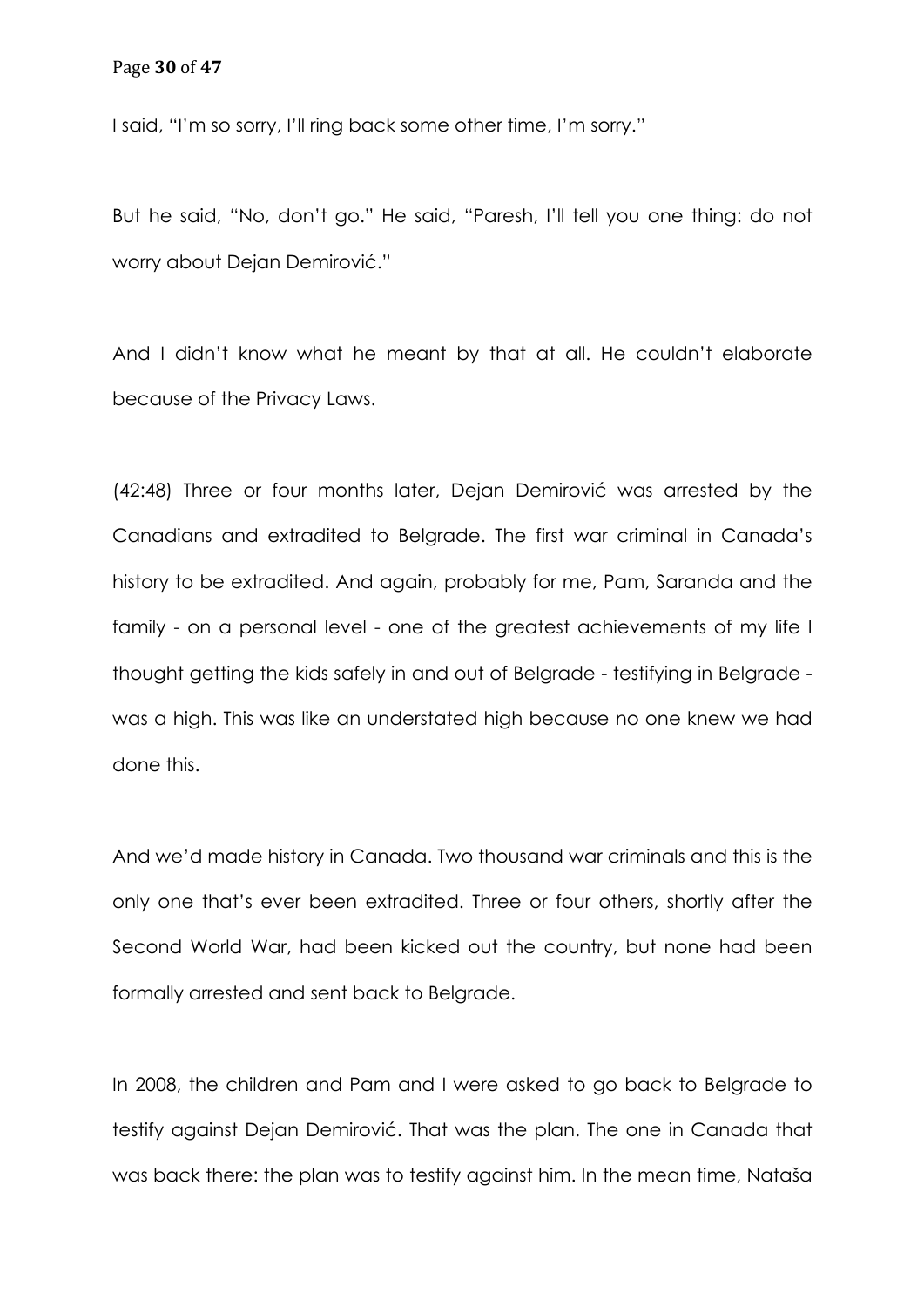Page **31** of **47**

Kandić and the Humanitarian Law Centre had done tons and tons of work on the Srebrenica massacre; on the Podujevë massacre. They were the ones who had found Goran Stoparic the member of the Scorpions who'd testified against the others. Stoparic had told Nataša who all the killers were: not only at Podujevë, but also at Srebrenica. And what Stoparic had done was one of the most incredible things: he'd told Nataša that there was a tape of the Srebrenica massacre. The killing of eight thousand men and boys had been filmed by the Scorpions.

(44:30)Nataša decided she was going to try and find this tape. So she went to the heartland of the Scorpions, a city called Prolom Banja, in the South of Serbia and that's where all the Scorpions lived: there's a garrison there. That's where they'd all signed up. And the leader of the Scorpions was a guy called Slobodan Medić. He's the one who reported directly to Ratko Mladic in Bosnia. Ratko Mladic is still on trial at The Hague and Slobodan Medić reported directly to him and he is the one who orchestrated the killing of eight thousand men and boys: and also the filming of it. In that town - their home town - he'd learnt there were twenty tapes of the massacre - of Srebrenica - and he put the word out that he wanted all the tapes to be destroyed because he knew that Stoparic had been talking to Nataša Kandić. One of his own men, in his eyes, had turned traitor and decided to talk to Nataša Kandić, who was on the prosecution team.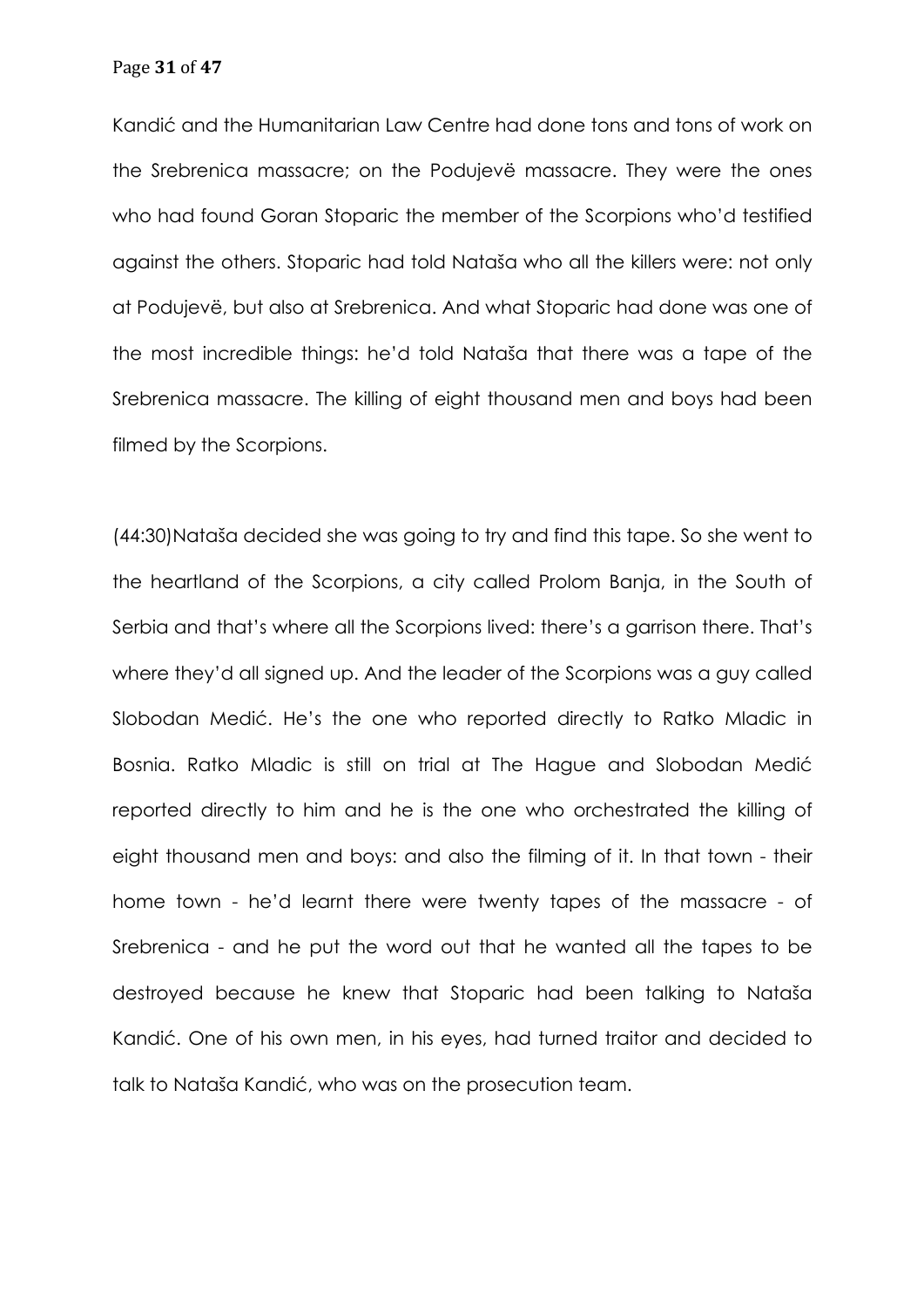And he put a hit out on Stoparic. Stoparic was to be killed if anybody came across him and all those tapes were to be destroyed. Nataša went to the town; found Stoparic; found the tape: managed to get Stoparic out of town with the tape. She got back to Belgrade and sent copies to The Hague for the trial of Ratco Mladic. That tape was also used to convict Slobodan Medić, the Commander, and four or five others who had also taken part in the Srebrenica massacre.

So as a direct consequence of this whole extraordinary, extraordinary story which could be a Hollywood film - we not only got the killers of Podujevë, well, we were about to get the killers of Podujevë, but we'd got the killers of Srebrenica as well in the court.

And this was reported right across Serbia. And the people of Serbia began to realise, you know, Podujevë: the connection with Podujevë and Srebrenica and what the Scorpions had done.

In 2008 the kids were asked to testify against Dejan Demirović and I went with them again, in December 2008. When we landed at the airport, I was met by Nataša Kandić, who gave me the most devastating news at that time, at that moment. I got off … the arrivals lounge … she was waiting with several bodyguards and said, "Let's go for a coffee." We sat in the airport café. I was living in London at the time and flying into Belgrade. The kids were living in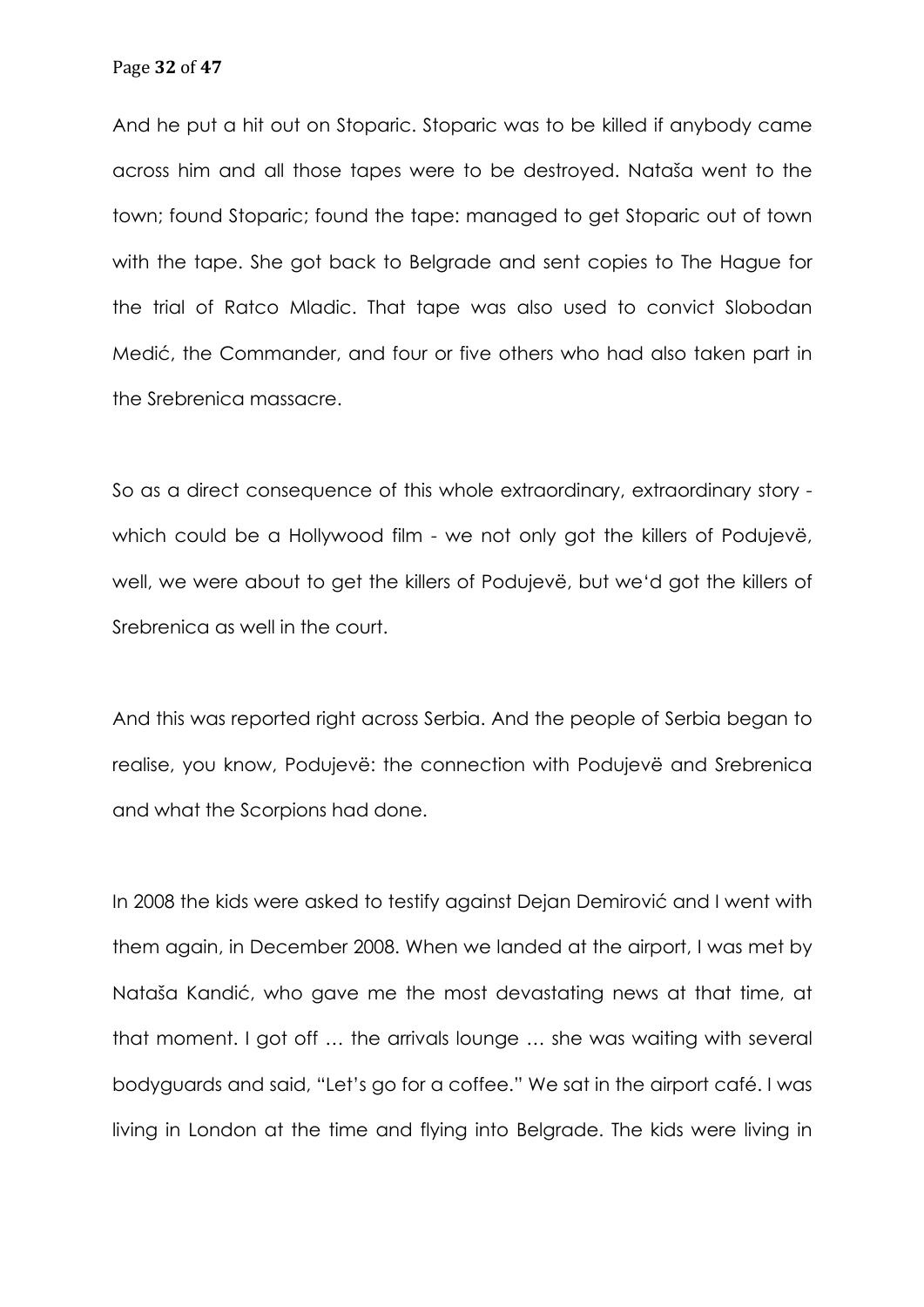Manchester so they were on separate flights. The kids were arriving in an hour's time so we were waiting for them.

And Nataša said to me, "Paresh, we are going to let Dejan Demirović go."

And I was in stone shock and silence. I'd spent 4 years of my life trying to hunt him down with the Canadian Broadcasting Corporation in Canada. Spent a lot of my own money - a hell of a lot of my own money - trying to find him. And they were saying that they're going to release him.

And I said, "What? Why? Why are you letting him go?"

And she then explained that he had offered to turn State's Evidence against the other Scorpions, against all the other killers of the Podujevë garden and against the killers of Srebrenica.

And then I took a deep breath and realised that was the most intelligent thing to do.

It was right to release him. We lose one but we gain another five or six, and completely gave her my wholeheartedly endorsement of that decision to do that. And again, and she said to me, "Paresh," after I'd agreed to that she said, "without your and Pam's work in Canada, we'd never have got Demirović."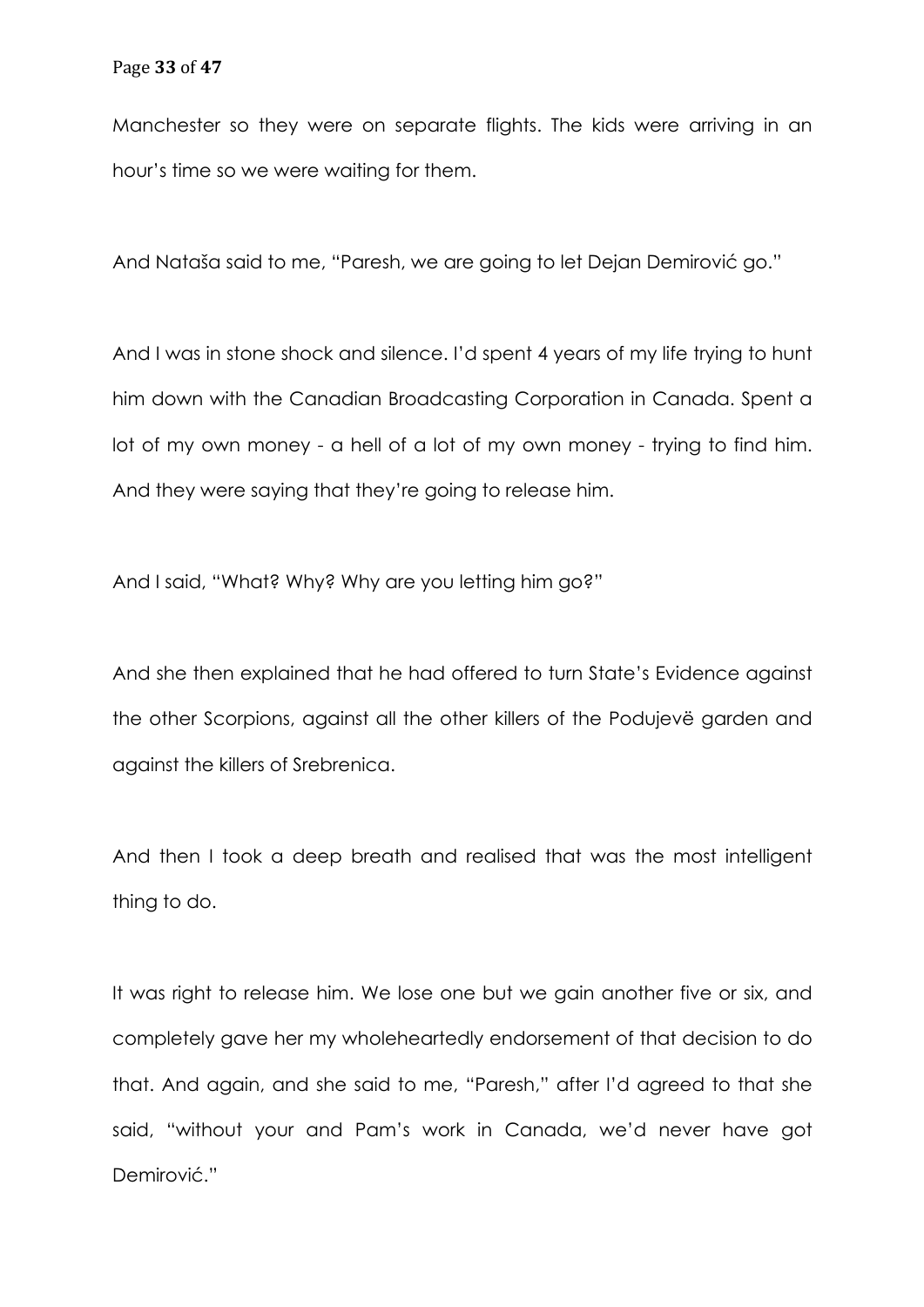She said, "The Serbian prosecution has no jurisdiction in Canada: doesn't have the resources to go after him in Canada. All we ever did was make representations to the Canadian government. But you actually found him, exposed him. And you got him."

She said, "Without you, we would never have got Demirović and without Demirović's testimony we may not get… without having his testimony, he was in the garden when they pulled the trigger." She said, "We have got the most powerful witness in Demirović. He was in the garden."

So again bodyguards everywhere. The four kids testified in court. It was all filmed. One day I'd like to get hold of that film of the children testifying in that Belgrade court in 2008, in December.

It was my birthday as well, December 21st. It was the day I was in court in Belgrade.

(48:55) That meant a message to me, like almost a spiritual message, "Your life hasn't been a waste you know. You've done something worthwhile."

So the kids were in the dock and I've never heard so much clarity in their testimonies about what happened. Because then the most powerful wasn't as I expected it to be - Saranda. But it wasn't - it was Fatos. Fatos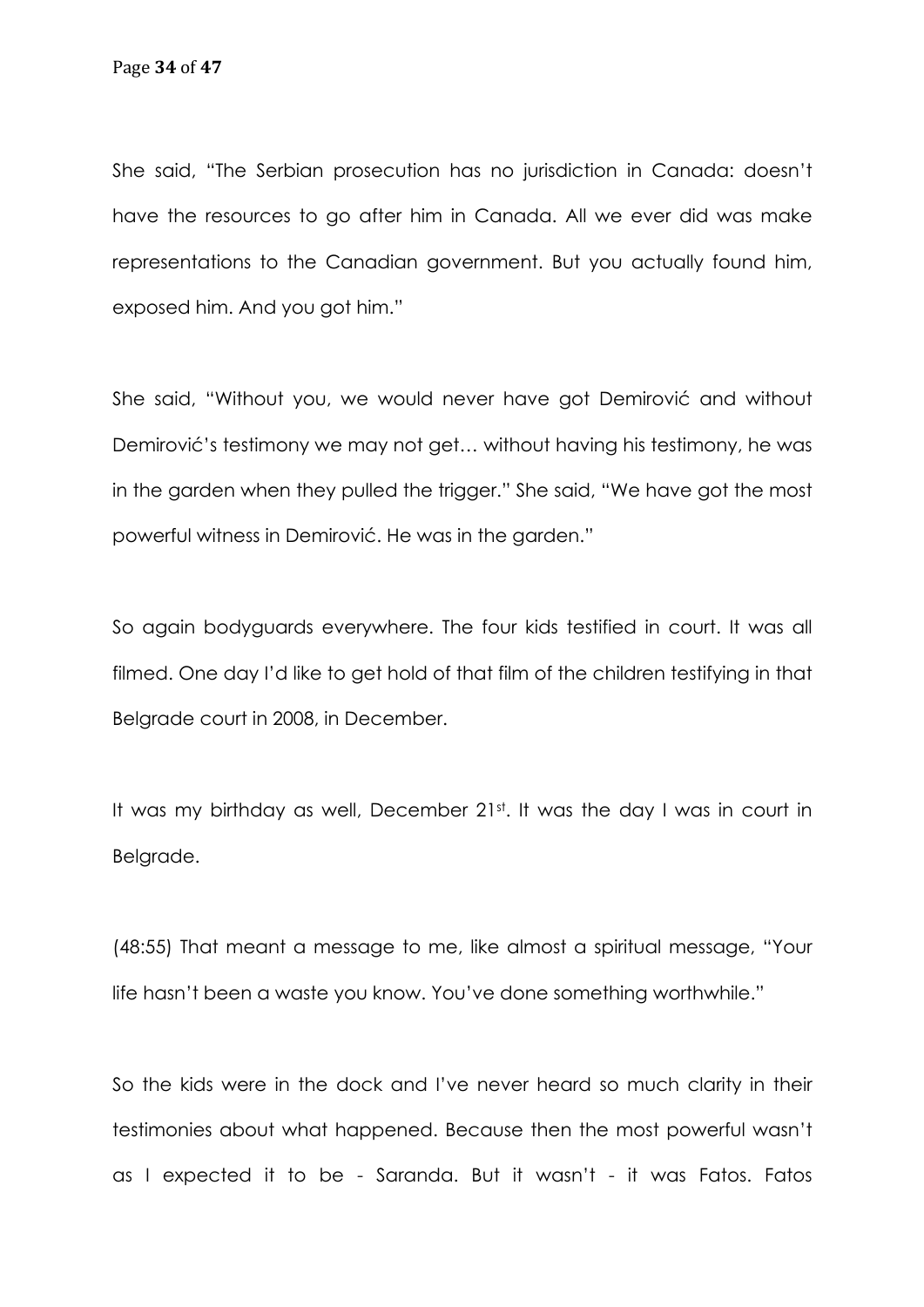remembered all kinds of things, from the moment he was shot to the moment being given first aid by a doctor in the garden; to being carried into the ambulance; to being taken in hospital. And his was the most extraordinary, most powerful testimony. And he was there on the stand for an hour.

He'd never told me that, on tape, ever before. I think he might have found it hard to say anything. And one slight bit of lightness at the end, he wished the judges 'a very happy Christmas' at the end of his testimony, which I'll never forget.

And they testified and I thought: *Demirović is getting free!*

And another extraordinary thing was the courtroom had a glass panel, a glass wall, at one side. It was built specially for this trial. I sat on one side of the glass panel and believe it or not five of the Podujevë killers were sat on the other side of it. I was literally two feet away from them. They had their back to me and I was sat behind them. And what separated us was a glass wall. And after each of the children testified, after Saranda testified, she came out of court, she came and sat next to me, behind the killers. Fatos went in, he testified, he came out and sat next to me behind the killers. And then Liria and Jehona did the same thing. I could feel the five killers getting very nervous, getting twitchy on their chairs, and they knew what was happening. And they knew we were behind them.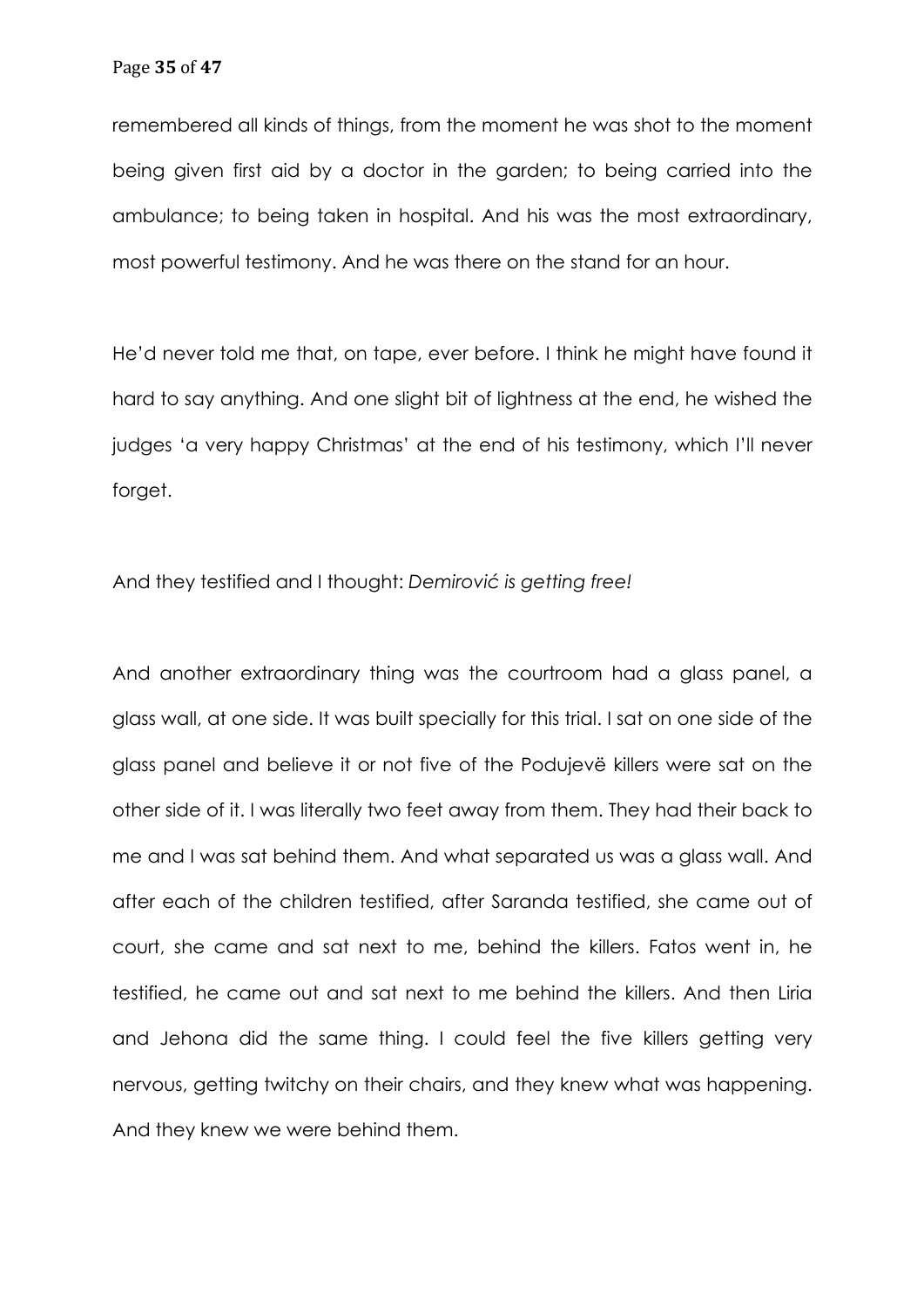And another extraordinary thing that happened was that one of the wives of the five men on trial asked, approached the bodyguard, and asked to talk to the children, and they said, "No". We said, "No".

And she said the reason she wanted to talk to the children was that she wanted to know if her husband was a child killer or not. And she said to us that if he was then she'd shoot him herself.

So she came. We still didn't trust her, she might have had a gun hidden, a weapon or whatever, and we didn't allow her to get anywhere near the children.

The kids testified and on the trial, when Dejan Demirović went to testify, he was known as 'Witness P'. His identity was concealed although the Scorpions knew who he was and when he told the court what happened in that garden -how they'd killed all the women and children and babies - one of the other defendants, stood up and said, "Well, Demirović, after the massacre, you went over to the five year old."

Apparently, what had happened is that after the 19 women were gunned down in the garden, a 5 year old stood up and I think that was Enver Duriqi's son, Albioni, who stood. His mother had protected him with her body. And apparently Demirović went up to him, pulled out his revolver, and shot him in the head.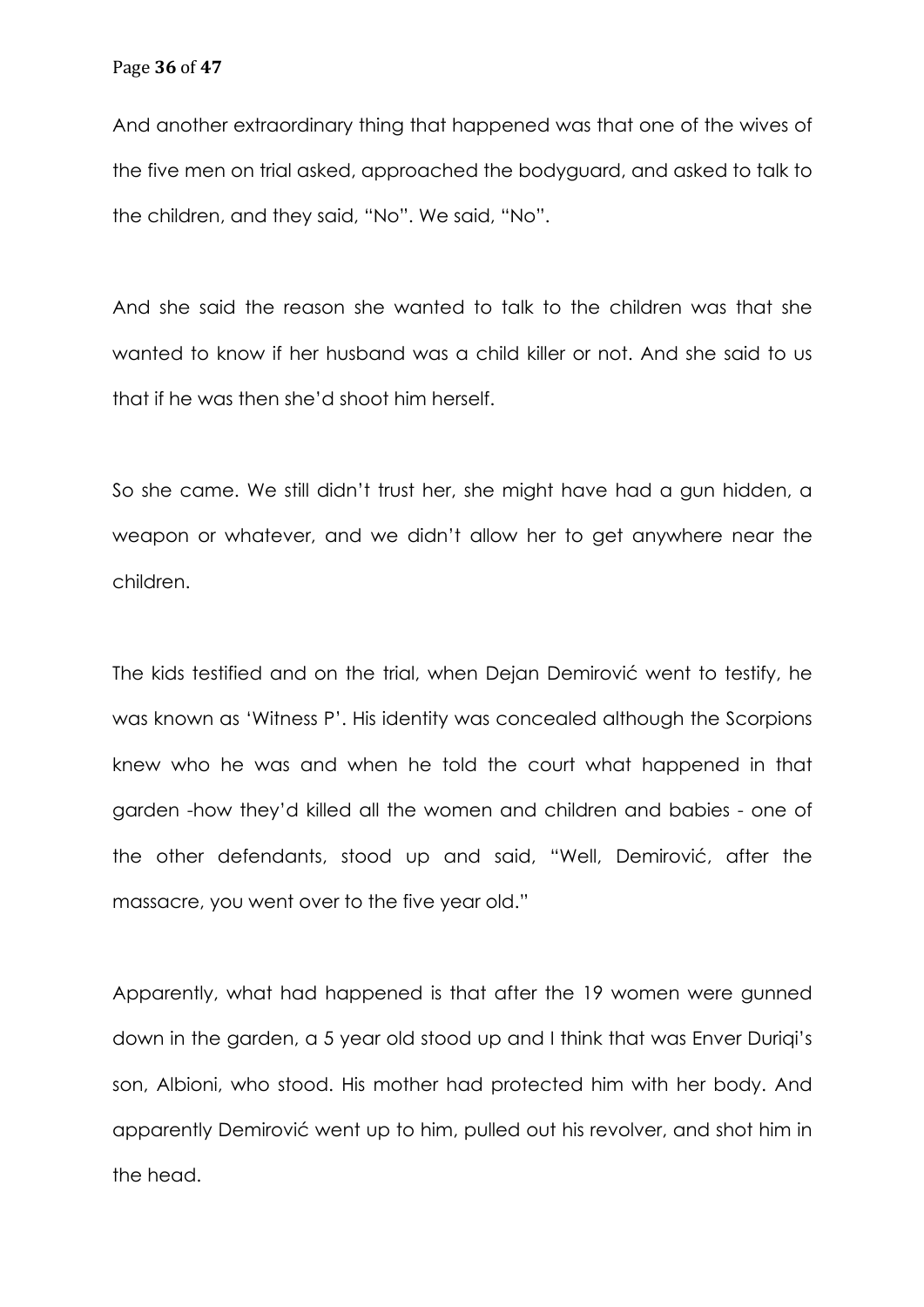That's what one of the other defendants said Demirović had done.

And on the back of all that in 2011, I think, two years after we testified in that court, the killers of Podujevë were sentenced to 20 years and 15 years, I think Slobodan Medić<sup>16</sup> got 20 years. The others got 15 to18 years. So all in all, to summarise: Saša Cvjetan, the first guy who we testified got 20 years: Dejan Demirović was free, but there is a target on him. The Scorpions will try and kill him, to this day. He can't live in peace. He's a wanted man in Serbia but noone knows where he is. Four more Scorpions were convicted for up to 20 years for the Podujevë massacre. Slobodan Medić, the Commander of the Scorpions, was convicted and sentenced to 20 years for the Srebrenica massacre with another four of his 'comrades' as he would call them.

And to round off the story, last year, or the year before I think it was, in 2013, incredibly, Slobodan Medić, the Commander of the Scorpions, who should be serving 20 years in prison, was killed in a car crash in Belgrade with his wife and seventeen-year-old son. He should have been in prison but for some reason, we believe, he bribed himself out of prison. He was killed on a highway.

Whether it was an accident or whether it was deliberate, because when you kill eight thousand men and boys at Srebrenica, kill right across the Balkans -

<sup>16</sup> Slobodan Medić, Bosnian Serb army commander of the Scorpions, was sentenced, in 2007, to 20 years imprisonment. He was killed in a car accident with his wife and son in 2013.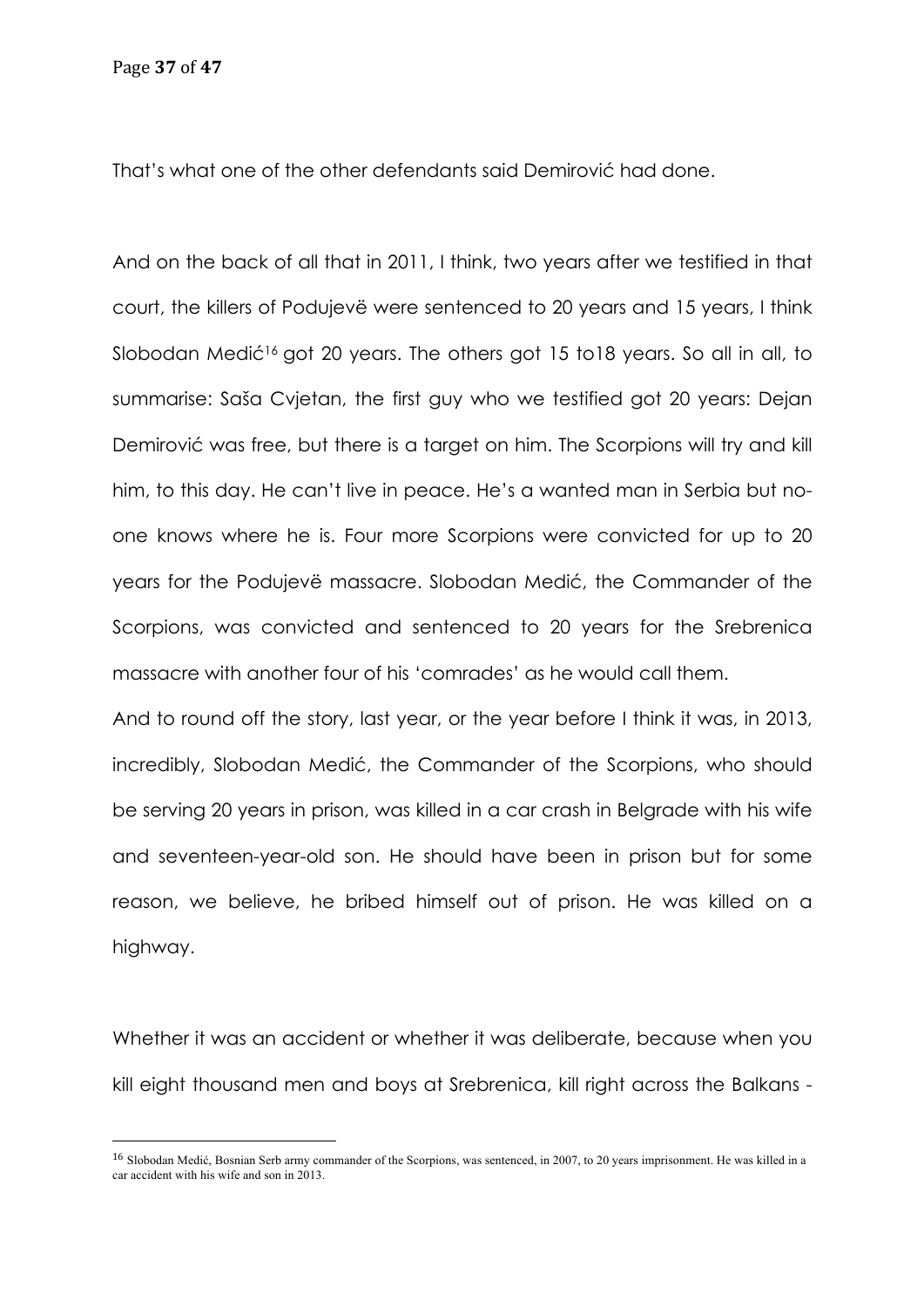his was a death unit, a death squad, they'd killed right across the Balkans people don't forget. And once he was exposed as the Commander of that you'd have thought that he'd made many enemies and people would have gone out to get him. It might have been just an accident, we don't know, but he and his family were killed. And the tragedy is his seventeen-year-old son was killed. But one of the last people he killed - Slobodan Medić apparently killed a seventeen-year-old Muslim boy for the hell of it at one of the massacres, because he felt like it. And so Medić is now dead; his wife is dead; his seventeen-year-old son is dead. His brother should still be in prison, who also took part in the Podujevë massacre. His brother - who was a diabetic - wanted to be released on health grounds: I'm tempted to think that he's probably been released.

I think the Scorpions that we testified against probably spent no more than 8 or 9 years in prison and have probably been released on parole. The next stage of the battle is trying to find out what happened to them. Are they still in prison or have they been released?

And that is the story of how from 1999 to about 2014/15 - a 16 year old story of how one family, the Bogujevci family - five kids and their fathers; how Manchester Aid to Kosovo, Pam Dawes and the resources she put behind this; how the Canadian Broadcasting Corporation team of Alex Shprintsen and Carol Off, and Professor Irwin Cotler worked to hunt down Dejan Demirović. How Goran Stoparic had the courage to testify against his former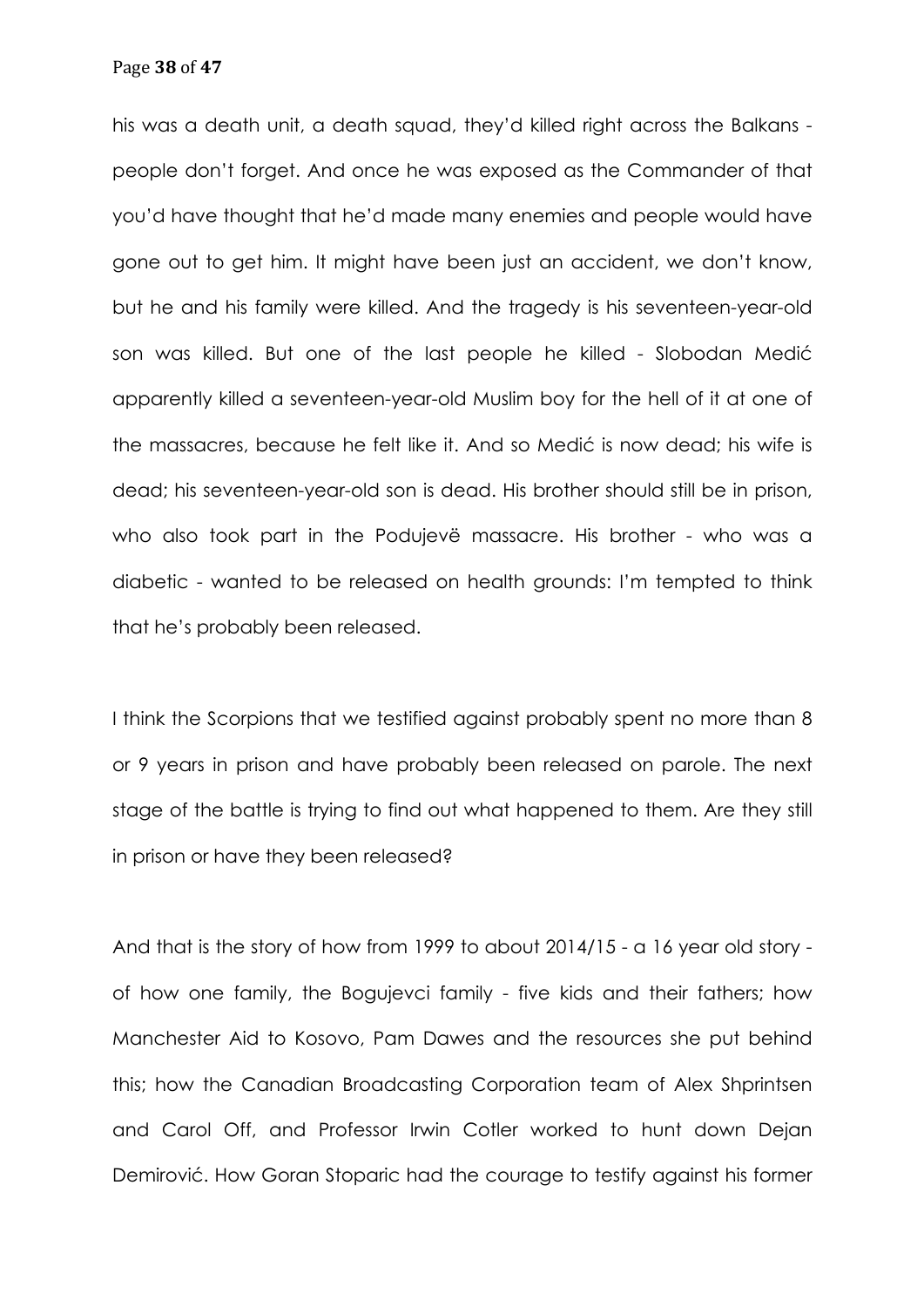comrades, the Scorpions. He is now living somewhere in witness protection. And how myself - I am proud to say - I was heavily involved in this and instrumental in a lot of this. And it's without question the greatest achievement of my life and given my life meaning.

(55:14) PD: Paresh, can I ask you first of all what impact you think the trial has had, impact referring to Serbia in particular.

PP: In Serbia? I'm going to be absolutely frank and honest. I think, at the time, when I was covering that trial, there was a lot of media interest. Outside the court, there was loads of cameras and news reporters. I think it was covered extensively in Serbia, especially by news organisations like, I think, it's B92, I think, one of top news channels, which is, I will say, not afraid to tell the truth. It's one of the few news channels in the country which is not controlled by the government and it's a bit a thorn in the side of the Serbian government.

What impact did it have on the public? I don't... it's difficult to gauge that but you find in General Elections in Serbia the population is split almost virtually in half, and I'm talking about 49.5% voting for the people like Milošević and 50.5% voting for the reformists. It's that tight. And the people who are still pro Milošević, they're in denial a lot of them. They refuse to - the ones I've met - refuse to admit that massacres happened in Bosnia, in Croatia, in Kosovo. They actually say, "No, none of that happened." To this very day, you'll find a large section of Serbian society will say the Srebrenica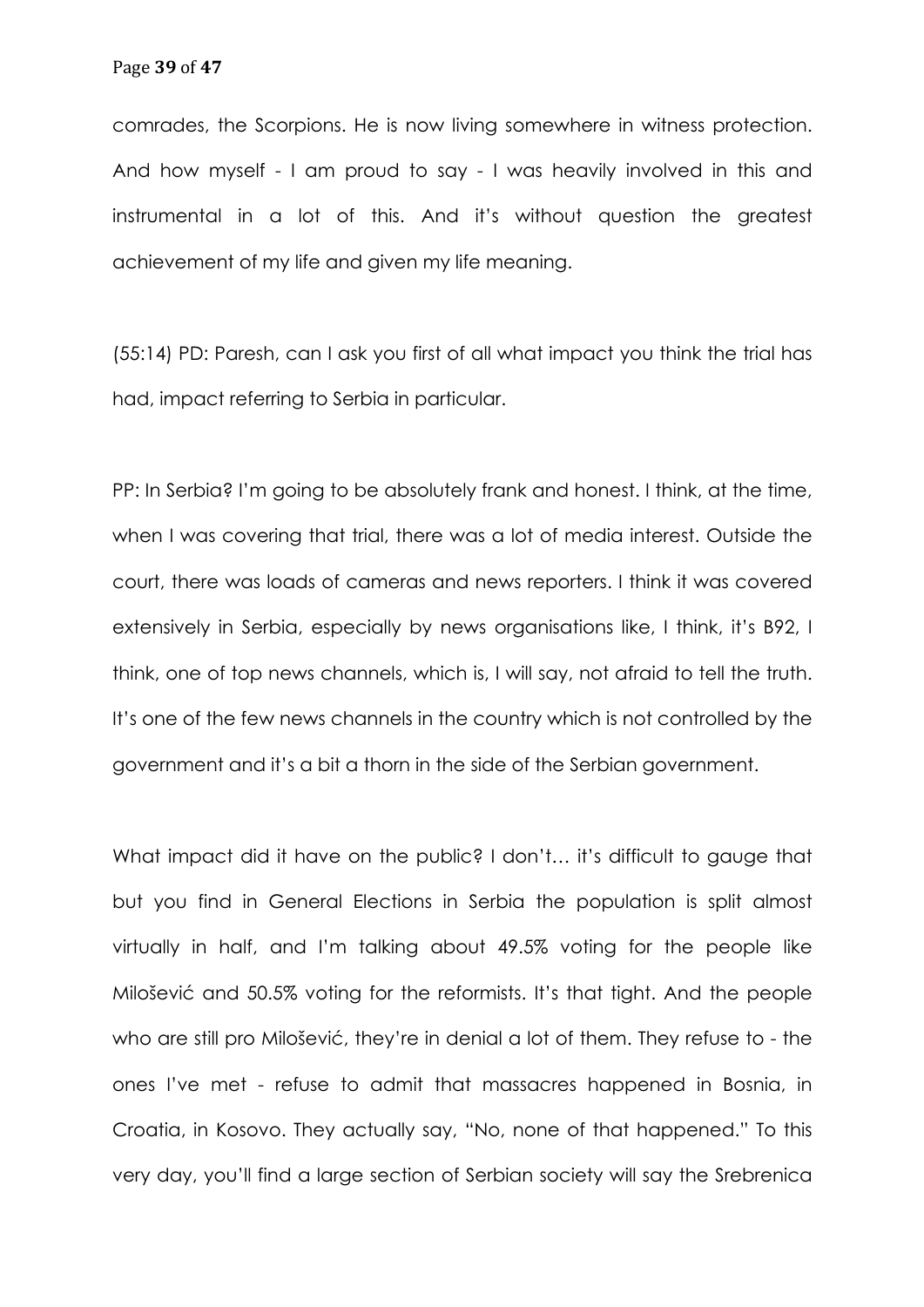Page **40** of **47**

massacre of eight thousand men and boys never happened. Only recently, the President Boris Tadic tried to go to pay his respects at Srebrenica and was attacked with bottles and stones by pro Serbian Nationalists. So it gives you an indication. I don't think Serbia has moved on much, to be honest, in its attitudes towards its neighbours like Croatia, Bosnia and Kosovo. There is still a strong Nationalist element in that country.

(57:30) One of my objectives when I made that documentary was to show the other side of asylum seekers. Back in 2003, just as now, there's a huge debate about whether we should take more asylum seekers, especially when you have some are economic migrants, some are fleeing terror… there's always been this huge debate in England about whether we should take more asylum seekers. And when I made that documentary, it was to try and show that there are some genuine asylum seekers who are fleeing terror. And I think we did that and we had a lot of positive response from viewers who emailed me after the documentary. We had a very small proportion who were really angry. They were invariably Serbs living in Britain who said, made all kinds of claims against the BBC, of being pro Kosovan or pro Bosnian or pro Croatian. And we weren't: we just told the story. We let the facts tell themselves.

The reason NATO blew up the television station is that it was a propaganda machine for Milošević and it was also a way of sending signals out to the army in the field so NATO justified the destruction of that building because it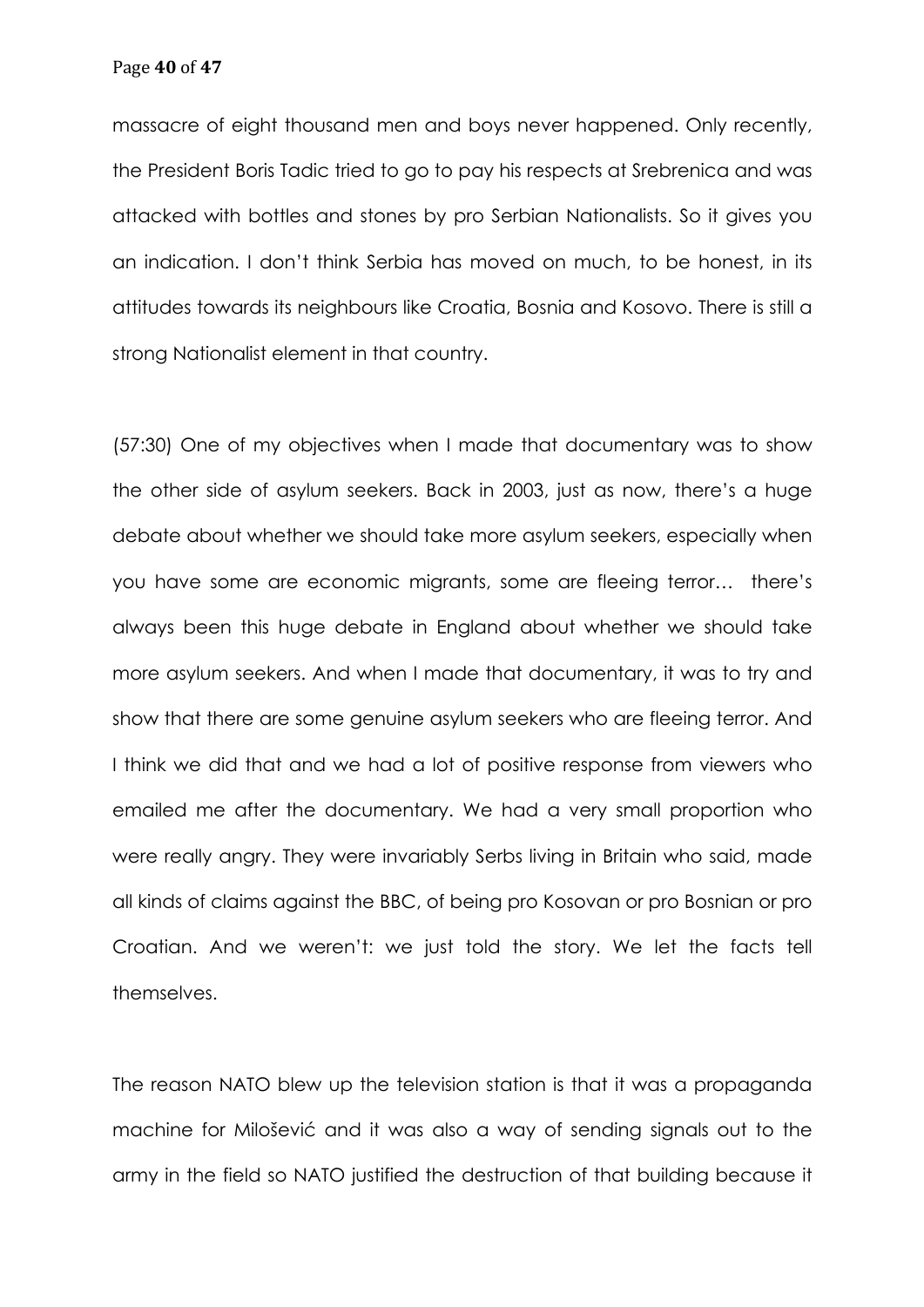was a military asset. 16 journalists were killed, or propaganda writers - or whatever you want to call them - and its believed that, in retaliation, Jill Dando was shot dead. We'll never be able to prove one way or the other I think.

You asked me earlier whether… when does a current affairs story become history? And my definition is not based on time, after a certain amount of time or whatever. It's based on when the story stops evolving. And this story has not stopped evolving.

First of all… Srebrenica? Eight thousand men and boys slaughtered in 1995. The men who pulled the trigger, yes, they've been prosecuted or are either dead or in prison, but the man who ordered that, Ratko Mladić17, is still at The Hague awaiting trial. His trial is likely to be some time next year. It will continue. So as far as the Srebrenica story and therefore to some extent the Podujevë story: they are still active. Ratko Mladic is on trial, Radovan Karadžić<sup>18</sup> is still on trial. They were the Bosnian Serb leaders who ordered the

 $17$  Ratko Mladić is a former Bosnian Serb military leader accused of committing war crimes, crimes against humanity and genocide, arrested on 26 May 2011 is on trial before the International Criminal Tribunal for the former Yugoslavia in The Hague, Netherlands. Under Mladic's command, the Army of Republika Srpska killed more than 8,000 Bosniak men and boys in the Srebrenica massacre of July 1995. Between April 1992 and February 1996, the army laid siege to Sarajevo killing an estimated 10,000 people.

<sup>18</sup> Karadžić is a former Bosnian Serb politician. During the breakup of Yugoslavia, Karadžić, as President of the Republika Srpska, sought the direct unification of that entity with Serbia. Arrested 21 July 2008 and tried at The Hague was found guilty of genocide and crimes against humanity during the 1992-95 Bosnian war and sentenced to 40 years in prison on 24/3/16 (after Paresh Patel's recording). At a UN tribunal in The Hague, judges found him guilty of 10 out of 11 counts of genocide, war crimes, crimes against humanity and other atrocities in the Bosnian war of the 1990s, including leading the slaughter of thousands of Bosnian Muslims (Bosniaks) and Croats. One count of genocide related to the massacre of more than 7,500 Muslim men and boys in the Srebrenica enclave in July 1995, which the UN said was part of a campaign to "terrorise and demoralise the Bosnian Muslim and Bosnian Croat population".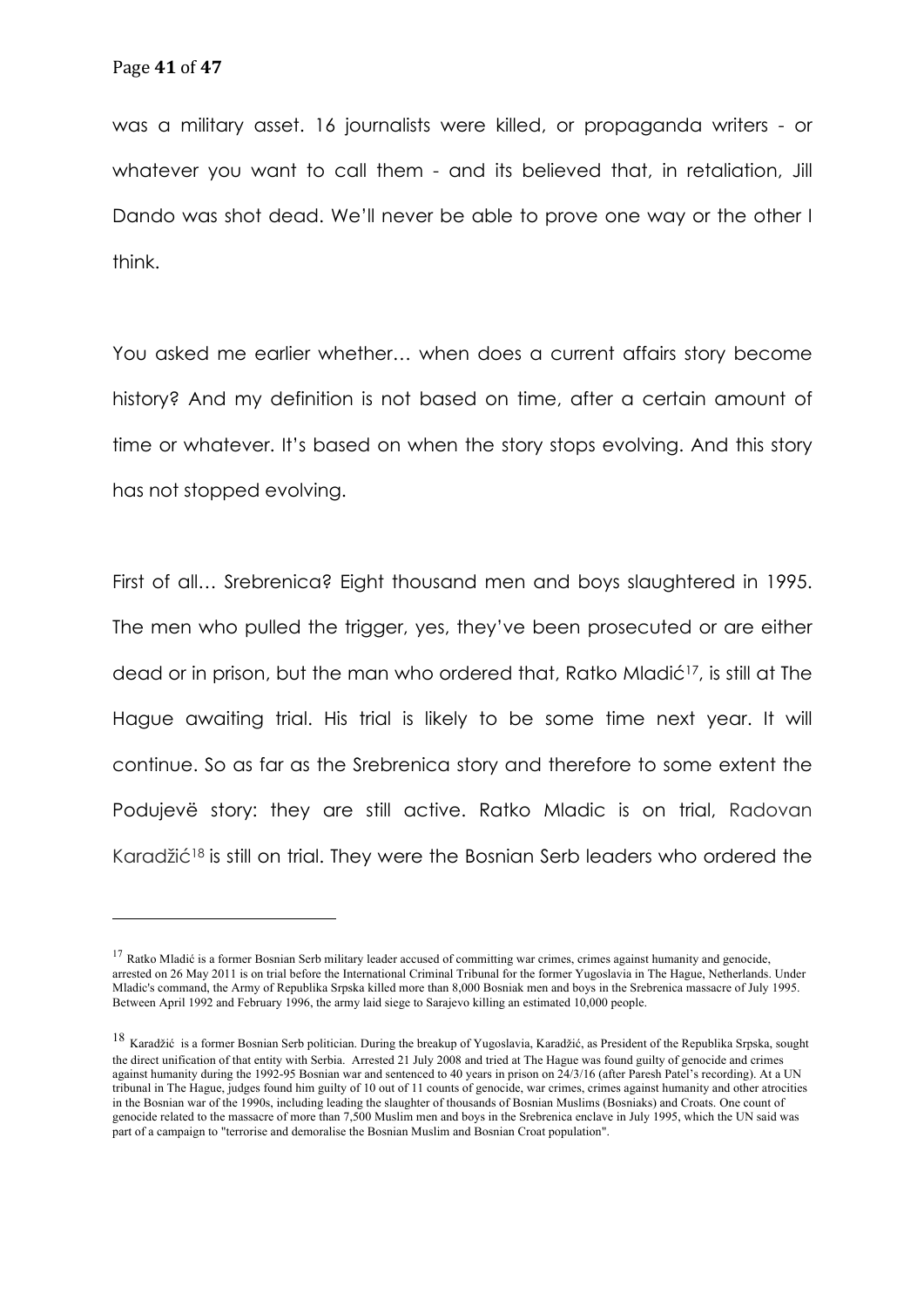Srebrenica killings. So when they are prosecuted and imprisoned that, for me, will be the end of the Srebrenica story.

As far as the Podujevë massacre story: it depends on what's happened to the men that carried out the Podujevë massacre. Are they still in prison? We're finding it hard to find out if they are still in prison or been released early like Slobodan Medić was. Medić, as I said earlier, was killed in a car crash with his son and wife. But I want to know what happened to the other five or six men that we got prosecuted and what's happened to them.

So that's the next step, really, maybe we can look at the European Parliament and find out what Serbia's doing. I don't think the story has ended yet.

(1:00:20) I don't think Serbia is ready to become part of the E.U. I wouldn't like it until, as I said, every Serb war criminal at The Hague has been tried and convicted or released - or whatever - and similarly for all those who have perpetrated crimes that have not been brought to justice. And the problem is, Serbia still has this almost, like, a dual personality in that half the country believes in joining the E.U. and reforming and moving on but the other half still holds on to the past of how Serbia is at the centre of the former Yugoslavia and still wants Kosovo back as part of Serbia.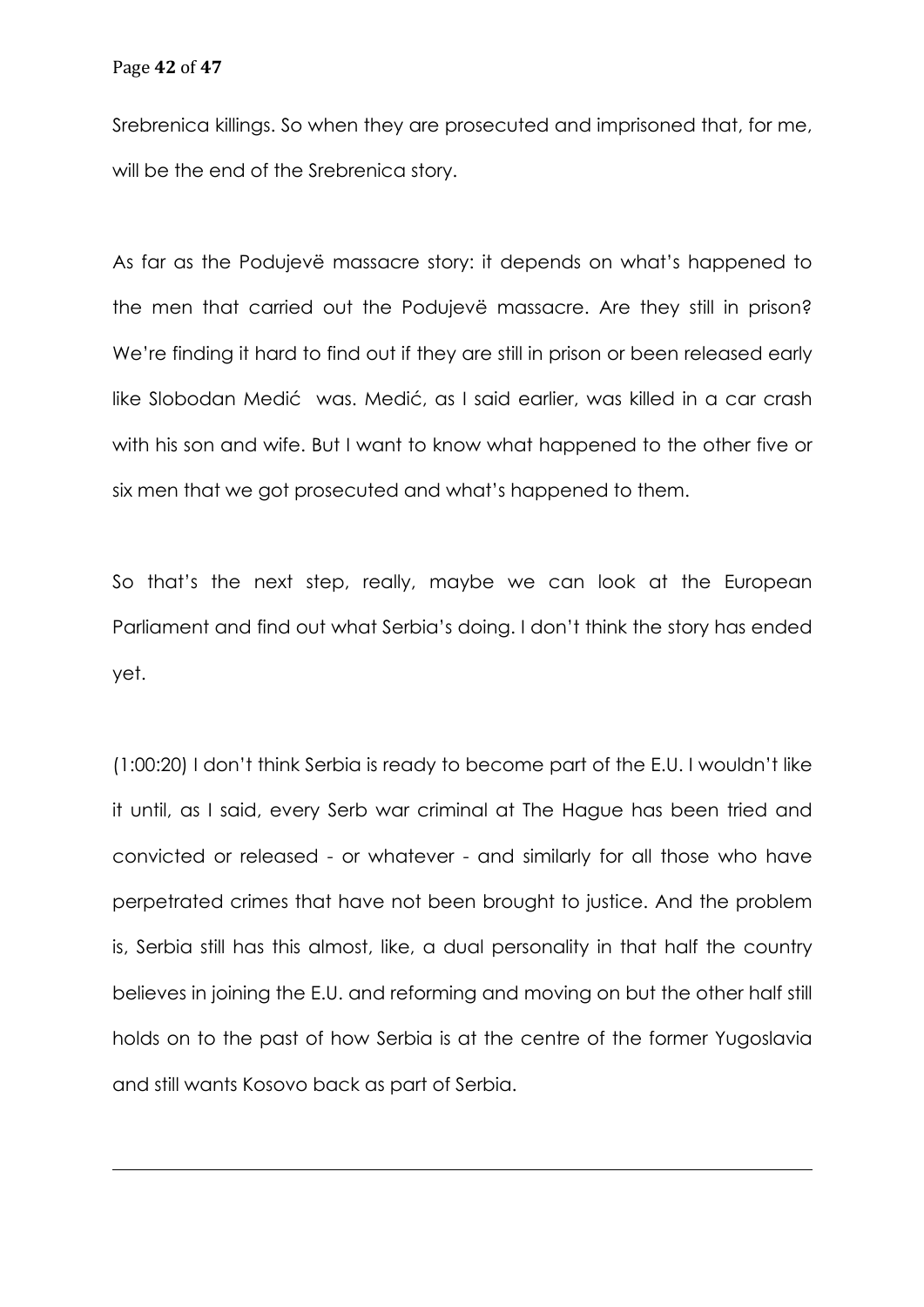The whole world does not recognise Kosovo as an independent state. It's what - two hundred odd countries? And only half of them recognise Kosovo as an independent state and that needs to be resolved. Is Kosovo independent or not? The U.N. needs to decide but other countries around the world won't accept it. Serbia doesn't and countries like Spain don't accept Kosovo as an independent state because it's got its own problem with the Basques.

When I first came across the Boquievci children, there was a point where they told me that, shortly after the massacre, a French TV company had filmed them reacting to what had happened. And Liria had gone missing - one of the five children - and she was taken back to her family home she'd obviously seen the massacre of a lot of members of her family. And she knew that four of her… three of her brothers and sisters and her cousin were still alive, but they'd come to the U.K. And there's a piece when it was being explained to her that there was nobody at the house. And after the massacre she was taken to Belgrade for treatment. She was eight years old at the time, been shot between - in the neck - between the windpipe and the oesophagus, and she had traumatic treatment in Belgrade. Some people like Nataša Kandić believe she might have been adopted in Belgrade.

Nataša found her: got the Red Cross to repatriate her back to Kosovo. And I remember watching her going through the house looking for everybody. She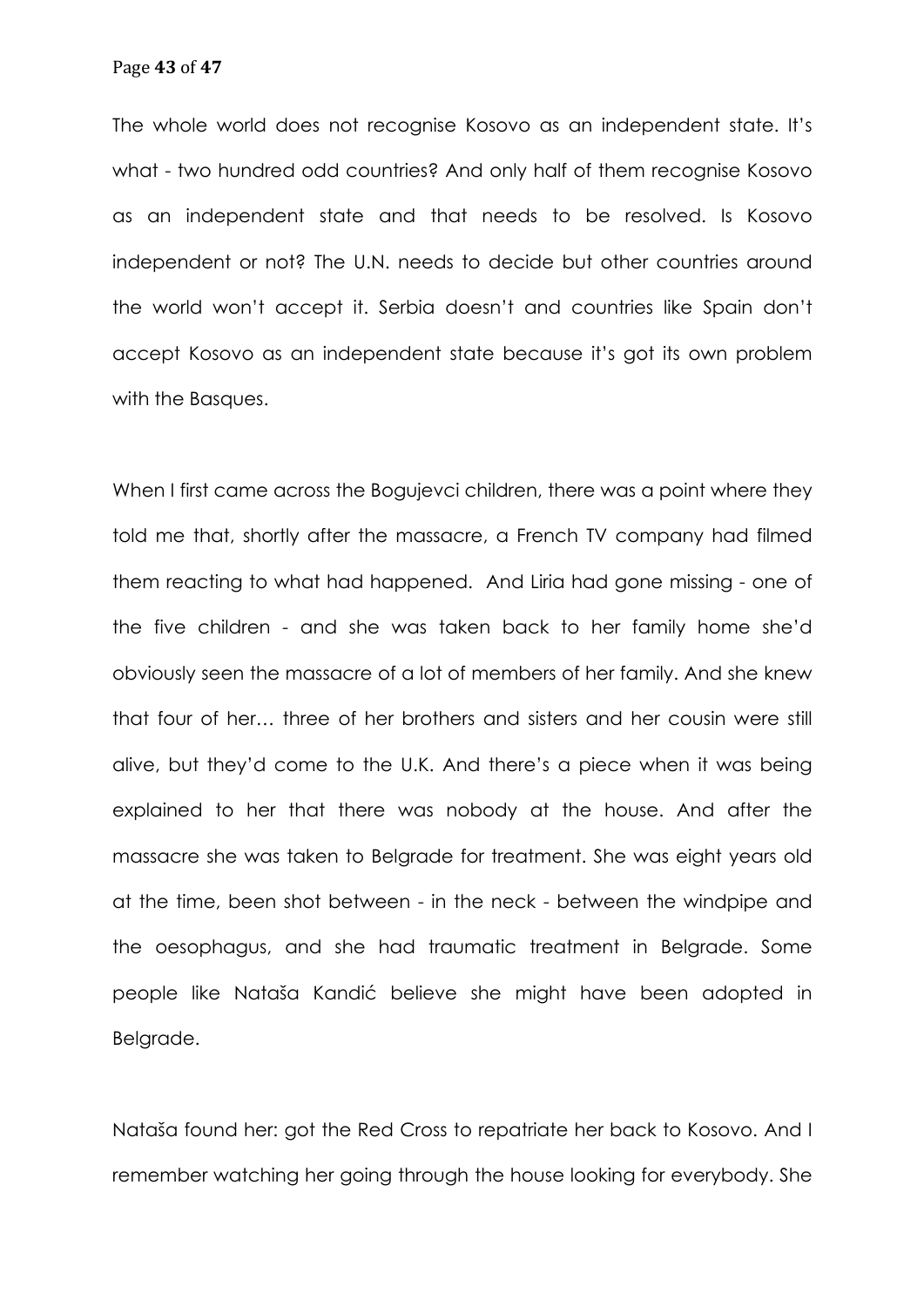was crying her eyes out. And that for me was very moving. I ended up crying over that piece of footage

(1:02:22) As a journalist you go from something, seeing a very moving story, then that horror and emotion turns to anger. Why has this happened? And you use that as fuel for your passion to do something about it.

First and foremost, when you have asylum seekers who are escaping terror with physical injuries - as in the case of the Bogujevci family five children each shot a minimum of five times, one shot sixteen times - in the first instance, they need Medical treatment, operations. In Saranda's case the sixteenth bullet was taken out of her body at Wythenshawe hospital and that was sent to The Hague as an exhibit in the Milošević<sup>19</sup> trial. So I think Manchester is doing all it can in terms of medical treatment as you'd expect from the NHS. In terms of trauma, what we do with those who've suffered trauma in terms of psychological help. Yes, again, I think the U.K. has a good record on that: does what it can. And in terms of economic support, you know, Great Britain and Manchester does a lot for asylum seekers and I can't see what more they can do. It just takes time for people to get through trauma. It's not something you can accelerate through money or more resources. It's just something that you've got to live through.

<sup>&</sup>lt;sup>19</sup> http://www.trial-ch.org/en/ressources/trial-watch/trial-watch/profils/profile/108/action/show/controller/Profile.html ; http://hrp.bard.edu/slobodan-milosevic-trial-public-archive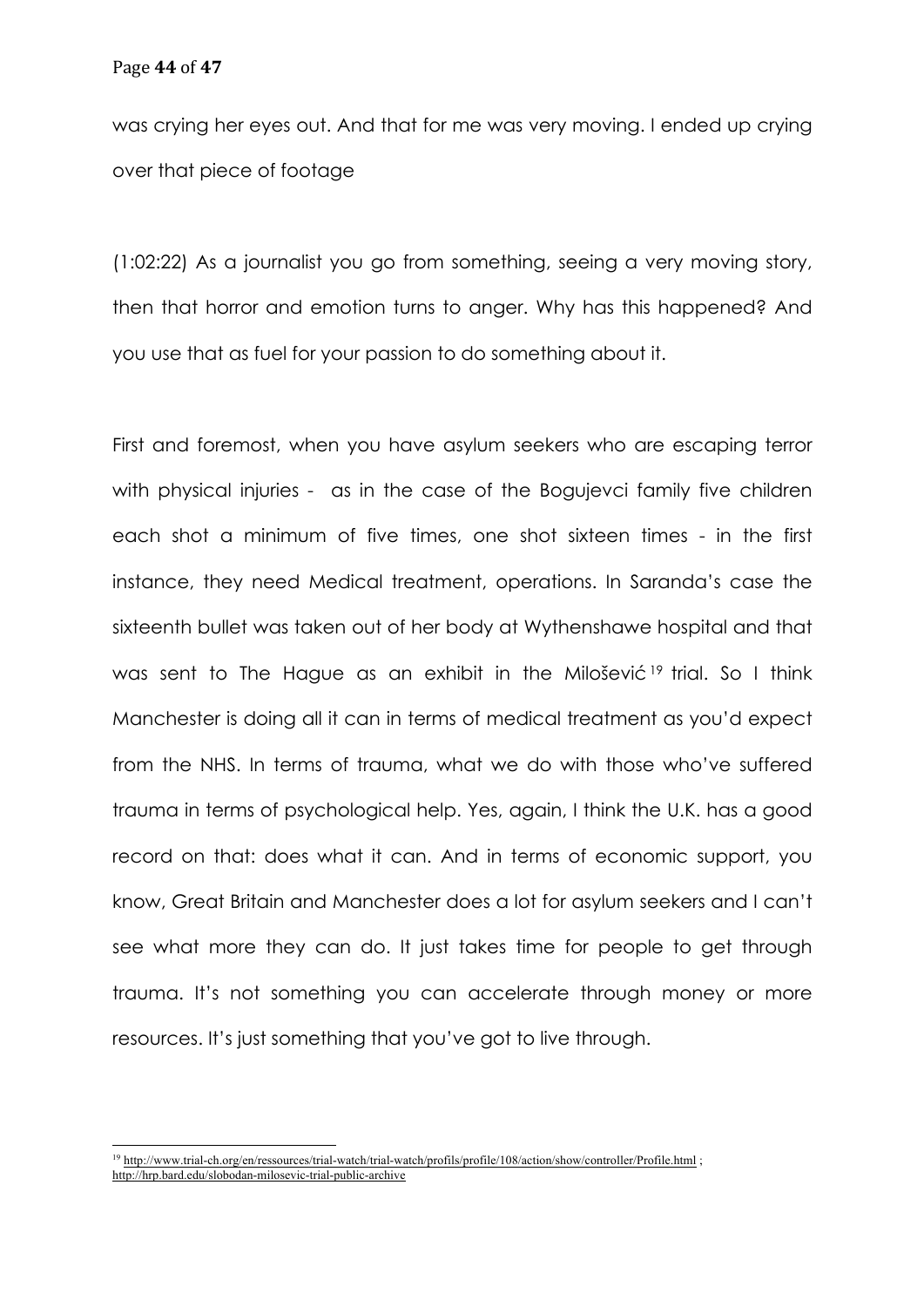Page **45** of **47**

I think you need people to empathise and people to understand. I mean, people in the community who have also escaped Kosovo when it was under sieges, giving support to those who've escaped with being shot, suffering trauma, all the things that go with being terrorised. And the local community, the Kosovar community have rallied round really well. The great thing about people like **Bruce Thompson20** - people like him - they see beyond the religion. You know, that's one of the big assets for Christianity, I think. They transcend that. They don't consider people who are not Christians as not worthy of help. Of course they are. They see everybody as equal and that's a great thing. It doesn't matter about your religion. I think, spiritually and morally, people like Bruce and the Christian community have done a lot without any reservation.

(1:04:36)In the early days I was angry. I was shocked about what I'd heard and over time, over fifteen years, that's gone from relief that we did something about it. Relief also that we succeeded to a large extent. Also it's given meaning to my life, as a career. One story: fifteen years old. I'm very proud of what I've achieved in this story.

So it's changed me from a point of view that sometimes you have to give a commitment to a story and it might mean decades, you know, years. And people need to do that. Journalists need to know that sometimes you've got to follow through on a story and if you make a promise, especially to five kids,

<sup>20</sup> Rev Bruce Thompson recording included in this archive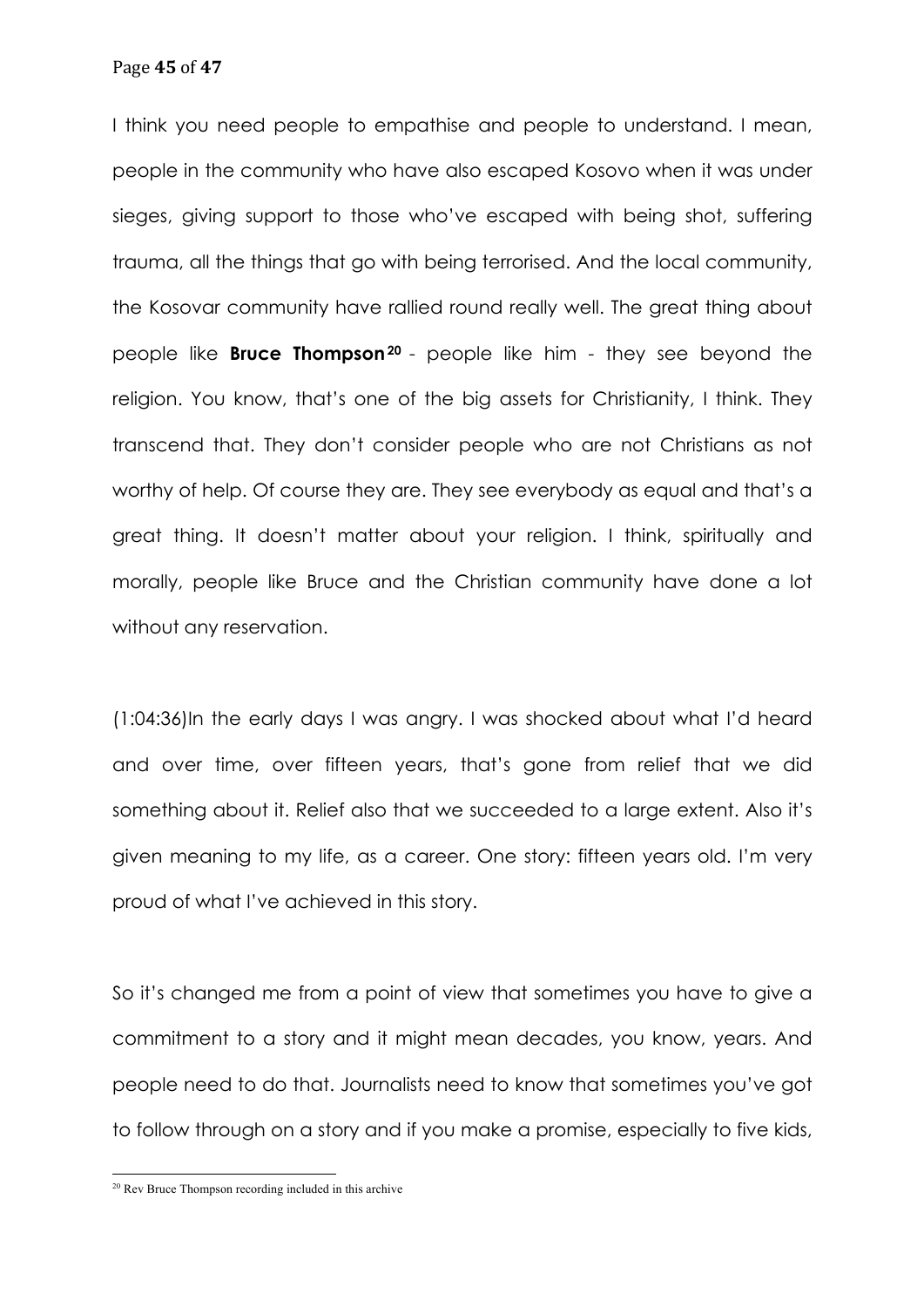Page **46** of **47**

to find the killers of their family, then you've got to step up to the plate and do whatever you can. I really don't like journalists who make promises and don't deliver. It's a matter of self respect. You've got to… if you tell someone you're going to do a story… help them tell their story. And whatever it involves, then you should do it, even if it takes fifteen years of your life.

(1:05:42) I just think the whole of what you're doing is fantastic. Documenting what we did. And it's a shame that the whole world doesn't know what we did. That's all I'd say because what we did, you Pam and as I listed the people earlier: the five kids; the fathers, Selatin and Safet; the Canadian team - Alex Shprintsen and Carol Off - and, incredibly, Nataša Kandić who has put her life on the line for years, a humanitarian lawyer in Belgrade. She has survived several assassination attempts; she is considered a traitor in Belgrade for trying to bring justice to the war criminals of her country. Without all those components coming together, we wouldn't have got anywhere. Nataša Kandić has done an extraordinary job: really has put her life on the line.

We've needed each other, three separate, well four really: Nataša in Belgrade, the Bogujevci family, you and I and the Canadians all coming together for this project over 15 years.

## **Oral History**